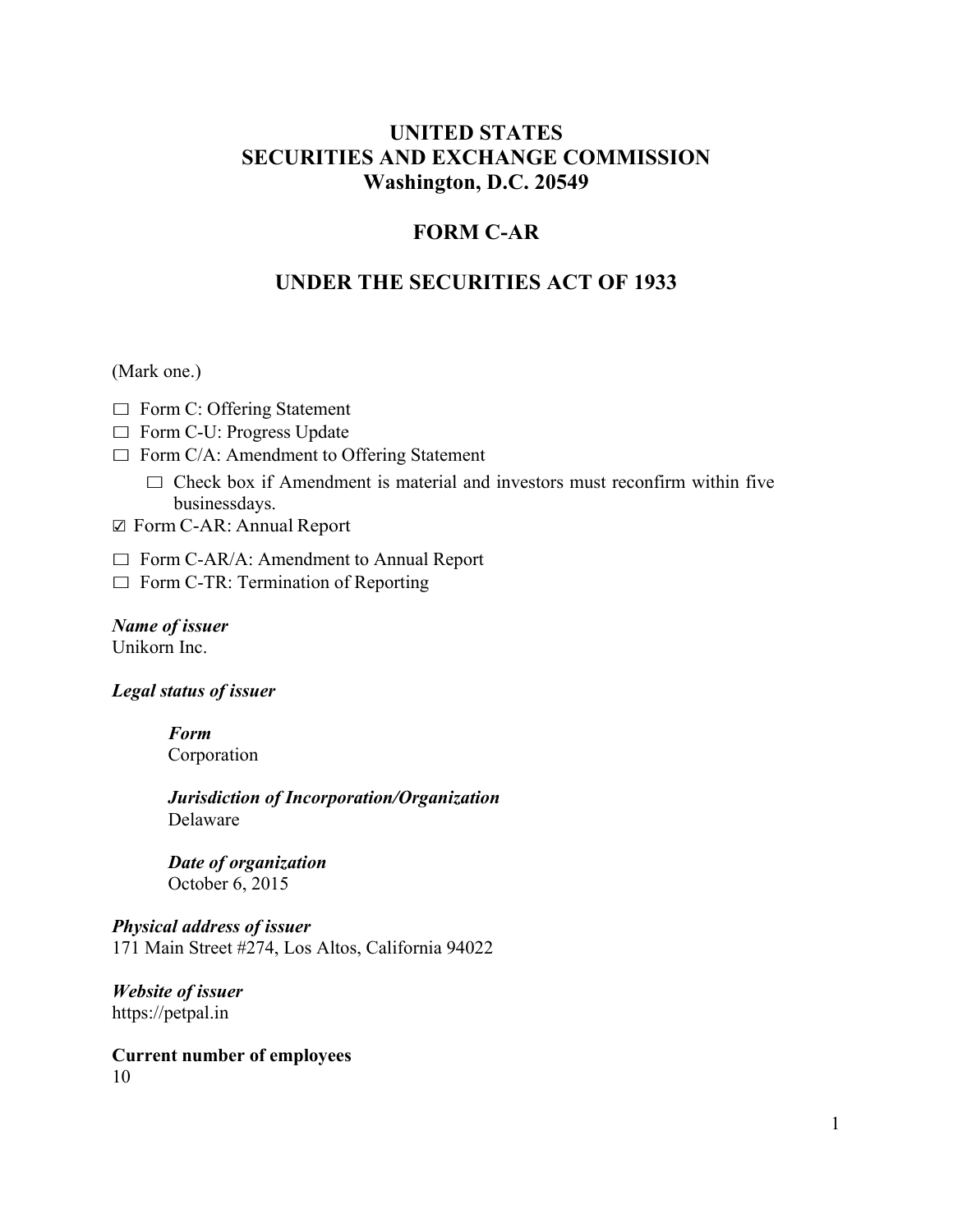|                                    | Most recent fiscal year-end<br>(December 31, 2021) | Prior fiscal year-end<br>(December 30 2020) |
|------------------------------------|----------------------------------------------------|---------------------------------------------|
| <b>Total Assets</b>                | \$264,854                                          | \$90,002                                    |
| <b>Cash &amp; Cash Equivalents</b> | \$226,291                                          | \$75,948                                    |
| <b>Accounts Receivable</b>         | \$33,745                                           | \$13,138                                    |
| <b>Short-term Debt</b>             | \$184,825                                          | \$51,351                                    |
| <b>Long-term Debt</b>              | \$456,067                                          | \$205,681                                   |
| <b>Revenues/Sales</b>              | \$166,899                                          | \$148,452                                   |
| <b>Cost of Goods Sold</b>          | \$168,670                                          | \$170,521                                   |
| <b>Taxes Paid</b>                  | \$0                                                | \$0                                         |
| <b>Net Income</b>                  | $(\$203,657)$                                      | (\$106,495)                                 |

Petpal has grown its revenue every year for the last four years and ended 2021 with a total of \$166,899 of sales for the year, marking a record for the company. Year-over-year, total sales in 2021 increased by over 12% compared to 2020. The company reports product sales in the first half of the year was a primary contributing factor to this growth.

Along with its revenue, Petpal's expenses have also increased each year, which spiked in 2021 due to higher than normal salaries and wages, legal and professional, and advertising and marketing expenses. In 2021, the company reported over \$368,000 of expenditures, which was a 32% increase from 2020. In previous years, expenses have grown by approximately 20% each year.

Approximately half of Petpal's annual expenditures are due to cost of goods sold (COGS), which include the cost of pet food, supplies, and accessories sold on its marketplace. In 2021, COGS represented just under half of its total annual expenditures. Salaries and wage expenses and advertising and marketing costs represented about a third of total expenses for the year.

Petpal has yet to achieve profitability but is attempting to achieve economies of scale as it grows its customer base. In 2021, it reported its greatest net loss of \$203,657, yet it generated free cash flow of approximately \$35,000 for the year.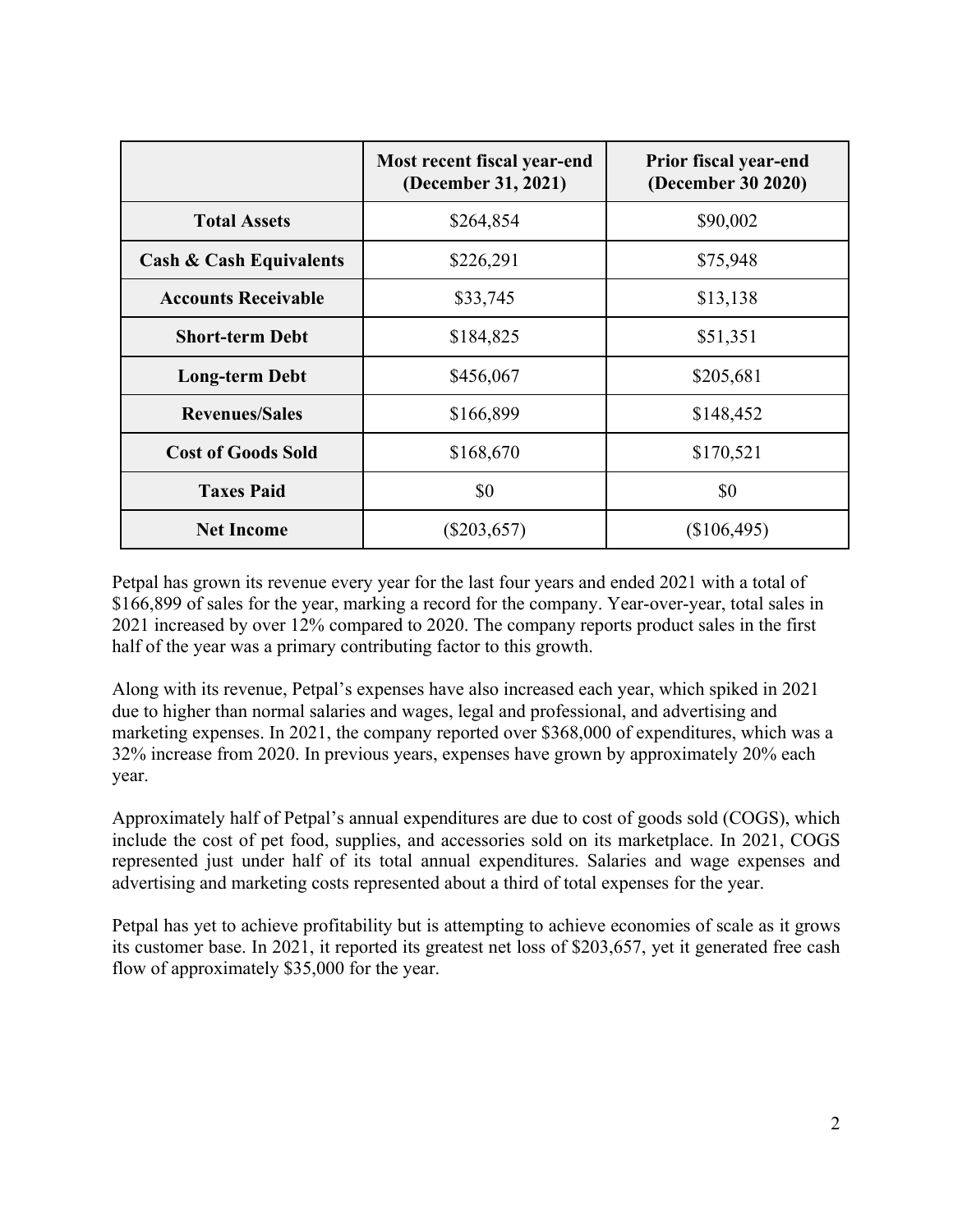# **April 6, 2022**

# **FORM C-AR**

# **Unikorn, Inc.**



This Form C-AR (including the cover page and all exhibits attached hereto, the "Form C-AR) is being furnished by Oomi Inc., a Delaware Corporation (the "Company," as well as references to "we," "us," or "our") for the sole purpose of providing certain information about the Company as required by the Securities and Exchange Commission ("SEC").

**No federal or state securities commission or regulatory authority has passed upon the accuracy or adequacy of this document. The U.S. Securities and Exchange Commission does not pass upon the accuracy or completeness of any disclosure document or literature. The Company is filing this Form C-AR pursuant to Regulation CF (§ 227.100 et seq.) which requires that it must file a report with the Commission annually and post the report on its website at https://getunomi.com no later than 120 days after the end of each fiscal year covered by the report. The Company may terminate its reporting obligations in the future in accordance with Rule 202(b) of Regulation CF (§ 227.202(b)) by 1) being required to file reports under Section 13(a) or Section 15(d) of the Exchange Act of 1934, as amended, 2) filing at least one annual report pursuant to Regulation CF and having fewer than 300 holders of record, 3) filing annual reports for three years pursuant to Regulation CF and having assets equal to or less than \$10,000,000, 4) the repurchase of all the Securities sold pursuant to Regulation CF by the Company or another party, or 5) the liquidation or dissolution of the Company.**

The date of this Form C-AR is April 6, 2022.

# **THIS FORM C-AR DOES NOT CONSTITUTE AN OFFER TO PURCHASE OR SELL SECURITIES.**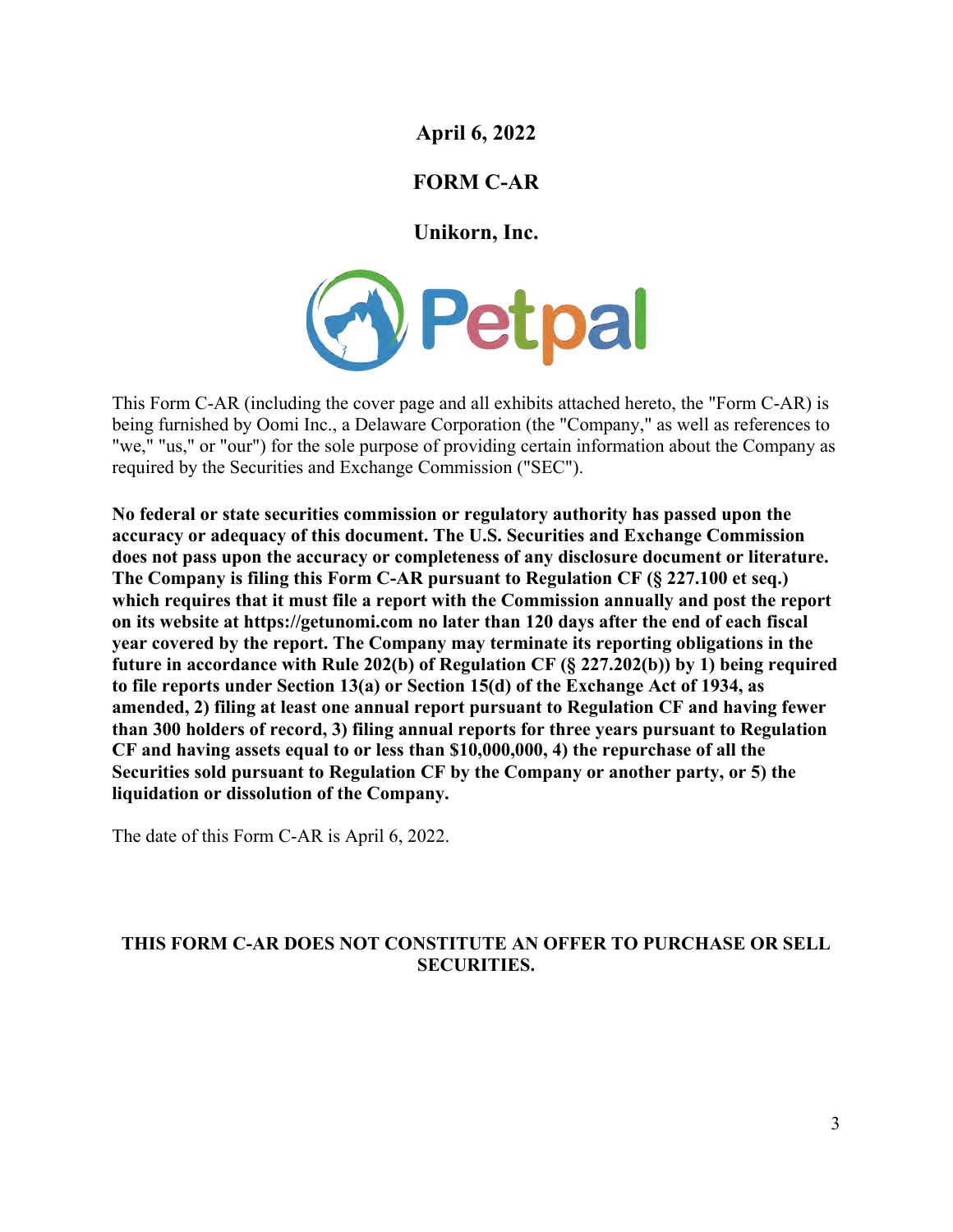### *Forward Looking Statement Disclosure*

*This Form C-AR and any documents incorporated by reference herein or therein contain forwardlooking statements and are subject to risks and uncertainties. All statements other than statements of historical fact or relating to present facts or current conditions included in this Form C-AR are forward-looking statements. Forward-looking statements give the Company's current reasonable expectations and projections relating to its financial condition, results of operations, plans, objectives, future performance and business. You can identify forward-looking statements by the fact that they do not relate strictly to historical or current facts. These statements may include words such as "anticipate," "estimate," "expect," "project," "plan," "intend," "believe," "may," "should," "can have," "likely" and other words and terms of similar meaning in connection with any discussion of the timing or nature of future operating or financial performance or other events.*

*The forward-looking statements contained in this Form C-AR and any documents incorporated by reference herein or therein are based on reasonable assumptions the Company has made in light of its industry experience, perceptions of historical trends, current conditions, expected future developments and other factors it believes are appropriate under the circumstances. As you read and consider this Form C-AR, you should understand that these statements are not guarantees of performance or results. They involve risks, uncertainties (many of which are beyond the Company's control) and assumptions. Although the Company believes that these forward-looking statements are based on reasonable assumptions, you should be aware that many factors could affect its actual operating and financial performance and cause its performance to differ materially from the performance anticipated in the forward-looking statements. Should one or more of these risks or uncertainties materialize, or should any of these assumptions prove incorrect or change, the Company's actual operating and financial performance may vary in material respects from the performance projected in these forward- looking statements.*

*Any forward-looking statement made by the Company in this Form C-AR or any documents incorporated by reference herein or therein speaks only as of the date of this Form C-AR. Factors or events that could cause our actual operating and financial performance to differ may emerge from time to time, and it is not possible for the Company to predict all of them. The Company undertakes no obligation to update any forward-looking statement, whether as a result of new information, future developments or otherwise, except as may be required by law.*

#### **About this Form C-AR**

You should rely only on the information contained in this Form C-AR. We have not authorized anyone to provide you with information different from that contained in this Form C-AR. You should assume that the information contained in this Form C-AR is accurate only as of the date of this Form C-AR, regardless of the time of delivery of this Form C-AR. Our business, financial condition, results of operations, and prospects may have changed since that date.

Statements contained herein as to the content of any agreements or other document are summaries and, therefore, are necessarily selective and incomplete and are qualified in their entirety by the actual agreements or other documents.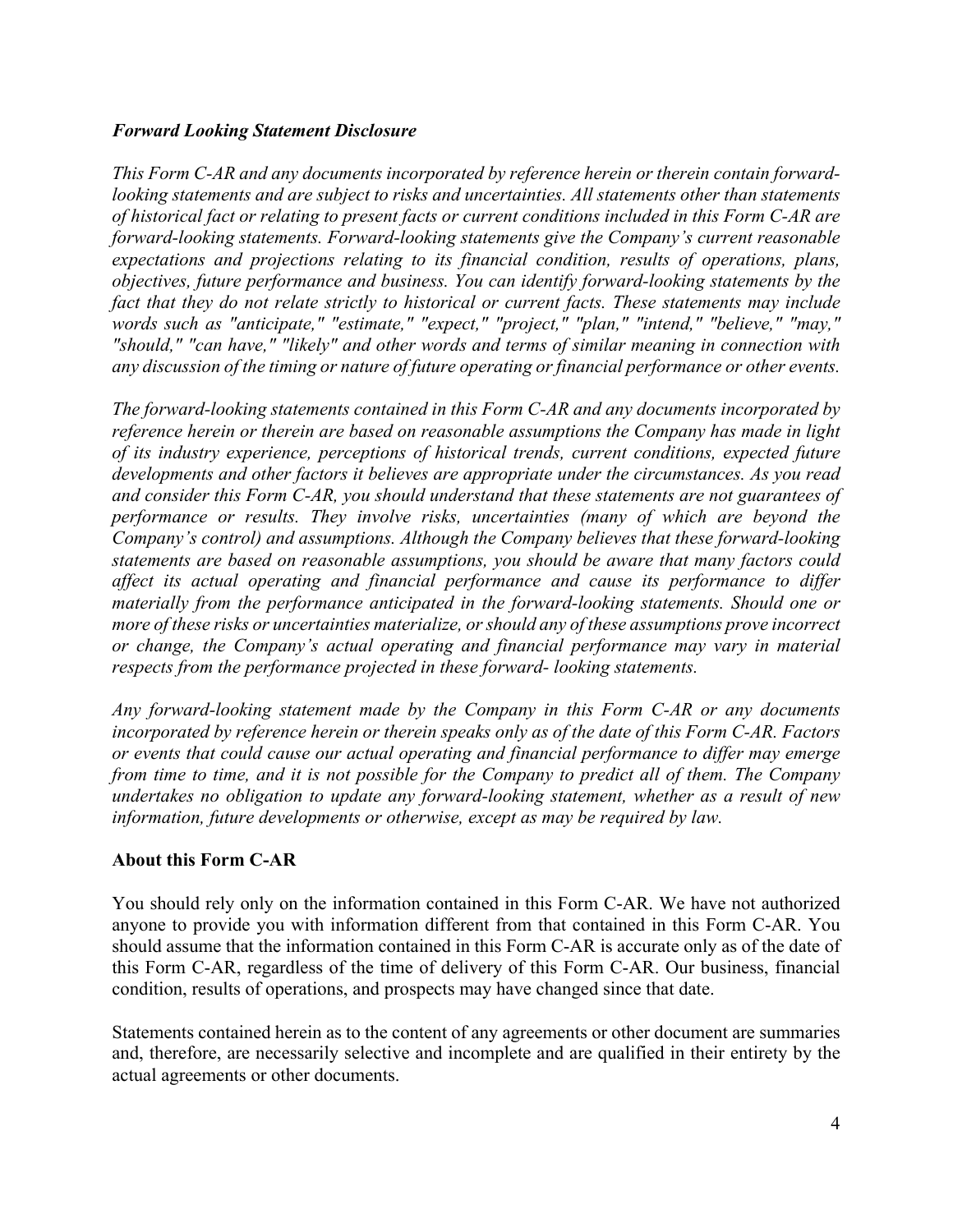# **SUMMARY**

The following summary is qualified in its entirety by more detailed information that may appear elsewhere in this Form C-AR and the Exhibits hereto.

Unikorn Inc. (the "Company," "we," "us" or "our") is a Delaware corporation, incorporated on October 6, 2015. The Company is currently also conducting business under the name of "Petpal." We also operate in India through our subsidiaries, Unikorn Pet Services India Private Limited and Petpal Technologies Private Limited.

The Company is located at 171 Main Street #274, Los Altos, California 94022.

The Company's website is https://petpal.in.

### **BUSINESS**

### *Description of the Business*

We own and operate Petpal.in, an online platform for pet owners in India that retails pet food, accessories, and pharmacy. We source our products from multiple distributors at a discount that is split between us and our customers.

### *Business Plan*

Our business model relies on the continued growth of users coming online to shop for pet supplies and the success of existing pet brands and products, as well as the creation of new pet products. The markets and industry segments in which we offer our products are highly competitive specifically with e-commerce giants and offline stores. We utilize our marketing and online presence to acquire consumers at the discovery stage. We work collaboratively with our distributors to improve the online presence of our products when a consumer is shopping online. We believe we must continue to provide new, innovative products and branding to the consumer in order to grow our business. With a strategic focus on user growth, we are working on the following: a referral program for our existing user base to acquire new customers, a subscription program for repeat customers, digital marketing - Google Adwords/Instagram, coordinating closely with veterinarians to help cater to their specific needs (demand generation/ inventory/ AMS/clinic management software), tapping social media influencers who are pet lovers on Instagram, and partnering with Indian food delivery platform Dunzo to generate orders.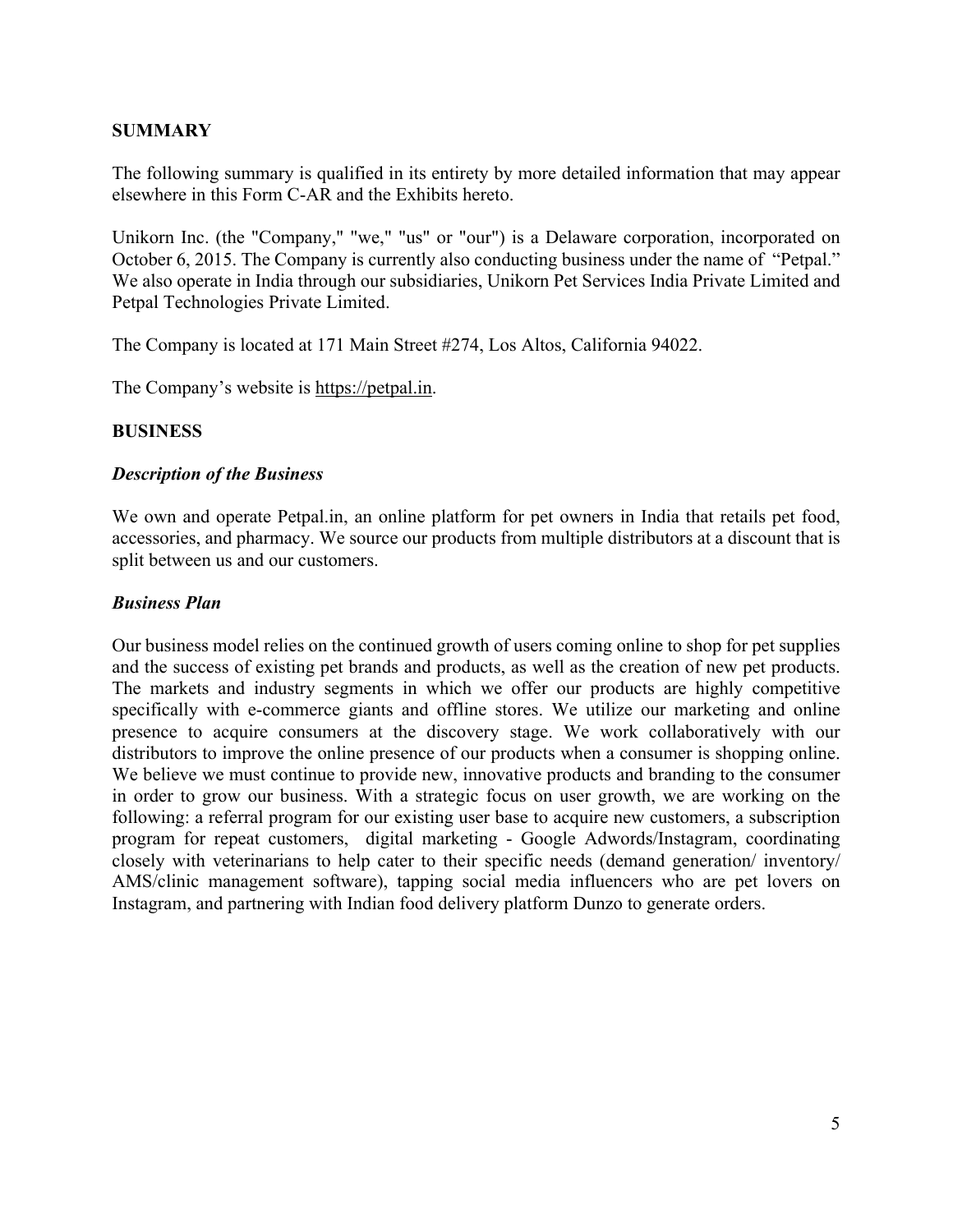**The Company's Products and/or Services** 

| <b>Product / Service</b>     | <b>Description</b>                                       | <b>Current Market</b>                                                                                     |
|------------------------------|----------------------------------------------------------|-----------------------------------------------------------------------------------------------------------|
| Pet Food Retailer            | National, international and<br>local brands              | Pet owners, Non-<br>governmental organization<br>(NGOs), Animal activists and<br>animal shelters in India |
| Pet Accessories Retailer     | National, international and<br>local brands              | Pet owners in India                                                                                       |
| Veterinary Pharmacy Retailer | Prescription and over the<br>counter drugs, vaccinations | Pet owners, small vet<br>practices and pharmacy stores<br>in India                                        |
| Veterinary Telehealth        | Digital health check-ins<br>conducted by veterinarians   | Pet owners in India                                                                                       |

Petpal ships products to both customers and business via shipping partners. Logistics are completely outsourced; we can focus solely on product acquisition and customer service. We are constantly looking for ways to reduce shipping timelines and costs, so we can offer competitive prices to our customers

# **Competition**

The Company's primary competitors are Amazon, Flipkart, Chewy, and Petsworld.

# **Customer Base**

Petpal's customers are pet owners, nonprofit organizations (NGOs), animal activists, animal shelters, breeders, small stores, clinics, and veterinarians.

The Company is dependent on the following customers:

| <b>Customer or Description</b> | Service/product provided | Percent revenue |
|--------------------------------|--------------------------|-----------------|
| Pet owners                     | pet supplies             | $60.0\%$        |
| NGOs, animal activists         | pet supplies             | $30.0\%$        |
| Small businesses               | pet supplies             | 10.0%           |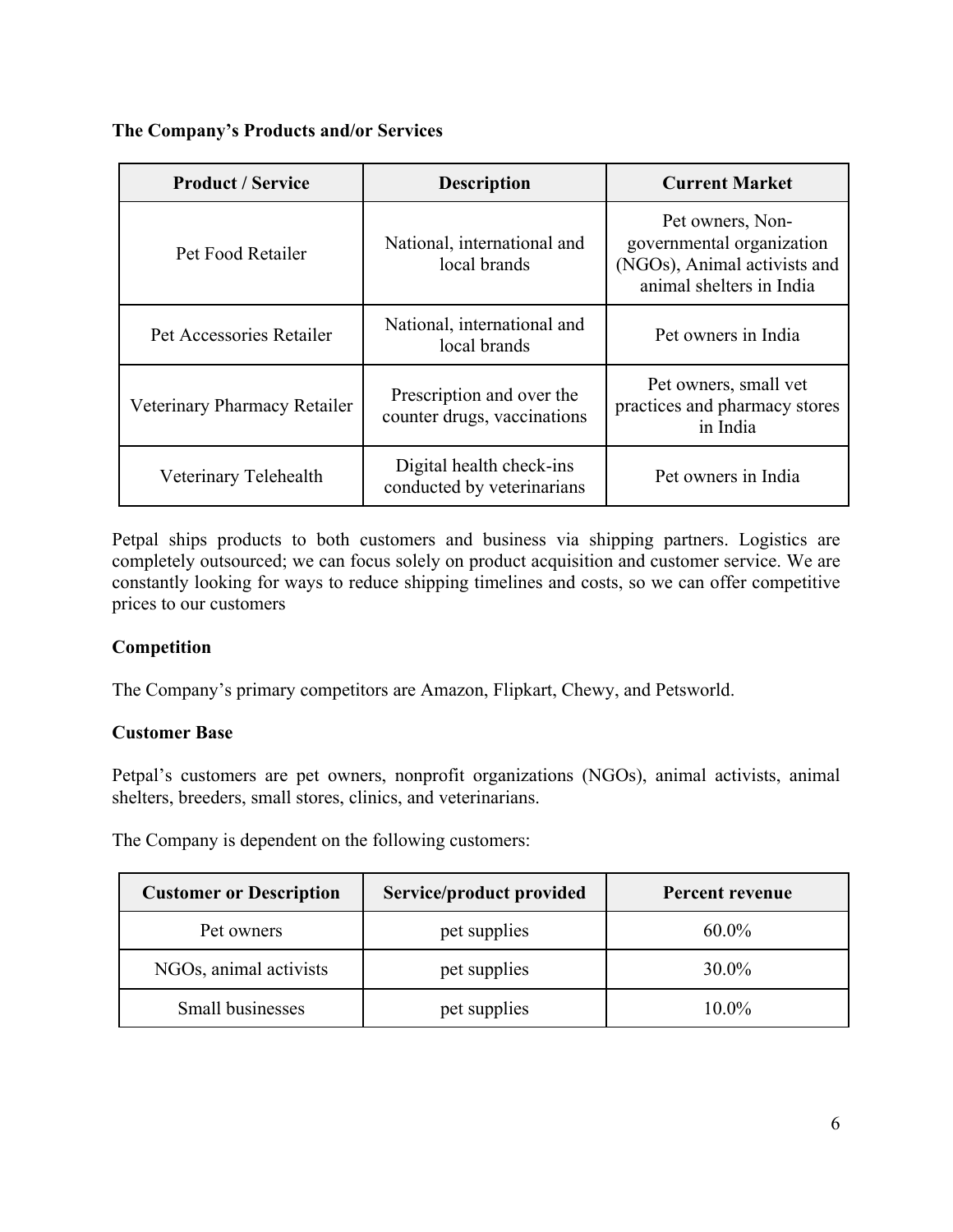# *Trademarks*

| <b>Application</b><br><sub>or</sub><br><b>Registration</b><br># | $\boldsymbol{\mathrm{Goods}}$ /<br><b>Services</b> | <b>Mark</b> | <b>File Date</b> | <b>Registration</b><br>Date | Country |
|-----------------------------------------------------------------|----------------------------------------------------|-------------|------------------|-----------------------------|---------|
| 4180234                                                         | Goods                                              | Class 29    | May 20, 2019     | November<br>23, 2019        | India   |
| 4179093                                                         | Services                                           | Class 42    | May 17, 2019     | November<br>24, 2019        | India   |
| 4180265                                                         | Goods                                              | Class 5     | May 20, 2019     | November<br>23, 2019        | India   |
| 4179034                                                         | Services                                           | Class 35    | May 17, 2019     | November<br>25, 2019        | India   |

# *Licenses*

| Licensor                                                      | Licensee           | <b>Description of Rights Granted</b>                                                                                                                                              | <b>Termination</b><br>Date |
|---------------------------------------------------------------|--------------------|-----------------------------------------------------------------------------------------------------------------------------------------------------------------------------------|----------------------------|
| Government of<br>Telangana<br>Drugs Control<br>Administration | Petpal<br>Medicals | License to sell, stock, or exhibit or offer for<br>sale or distribute drugs by retail<br>License to sell, stock, or exhibit or offer for<br>sale or distribute drugs by wholesale | N/A                        |

# **Governmental/Regulatory Approval and Compliance**

The Company has been and will continue to be subject to the various U.S. and Indian laws and regulations. Failure to comply with these laws and regulations could subject the Company to administrative and legal proceedings and actions by these various governmental bodies.

# **Litigation**

There are no existing legal suits pending, or to the Company's knowledge, threatened, against the Company.

#### **Other**

The Company's principal address is 171 Main Street #274, Los Altos, California 94022.

The Company conducts business in India.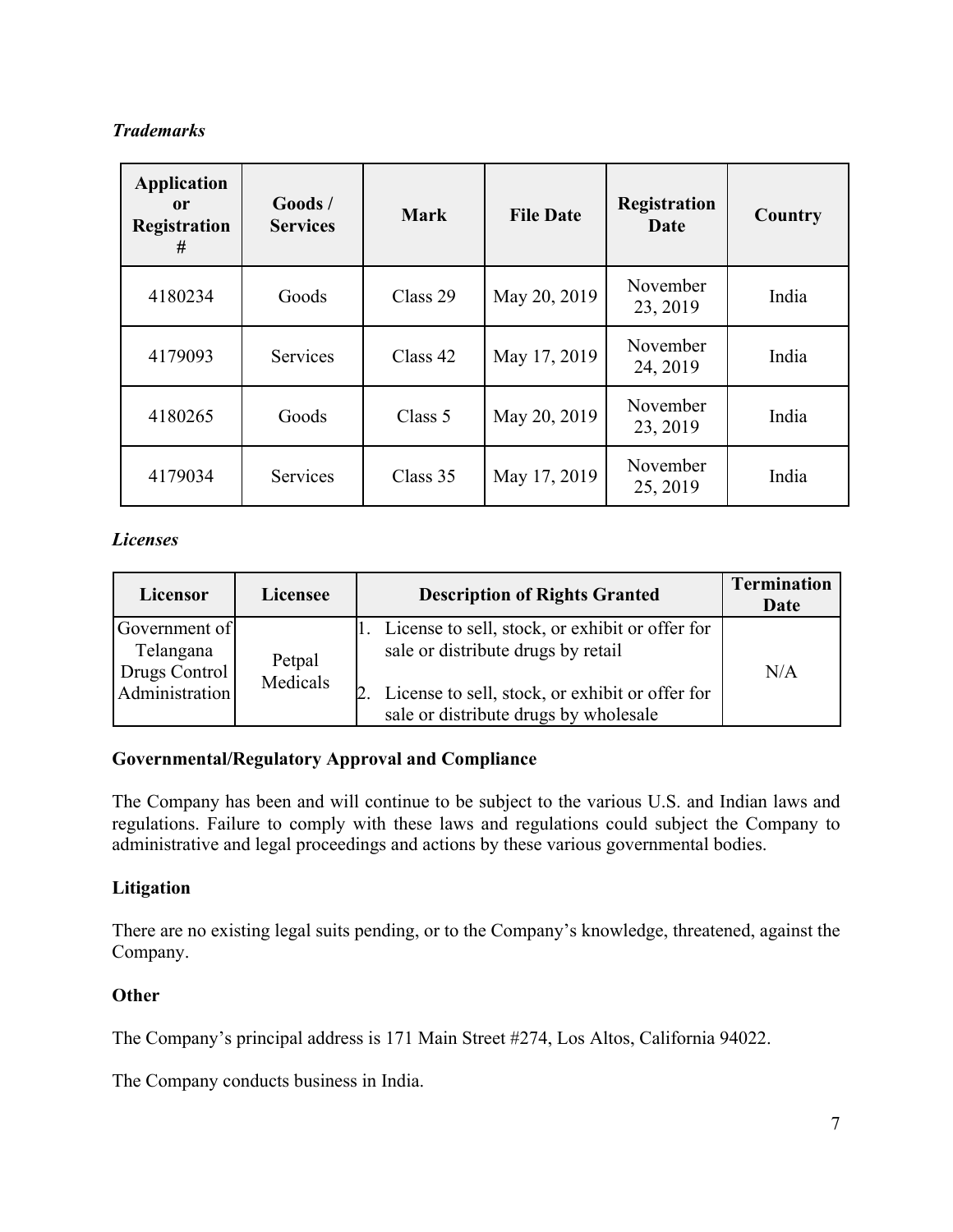The Company has the following subsidiaries:

| <b>Name</b>                                       | <b>Entity Type</b> | <b>Location of</b><br><b>Formation</b> | Date of<br><b>Formation</b> | % Owned by<br>Company |
|---------------------------------------------------|--------------------|----------------------------------------|-----------------------------|-----------------------|
| Unikorn Pet<br><b>Services Private</b><br>Limited | Private Limited    | Hyderabad, India                       | November 10,<br>2015        | 100.0%                |
| Petpal<br>Technologies<br>Private Limited         | Private Limited    | Hyderabad, India                       | June 30, 2018               | 100.0%                |

# **RISK FACTORS**

### **Risks Related to the Company's Business and Industry**

### *We have a limited operating history upon which you can evaluate our performance, and accordingly, our prospects must be considered in light of the risks that any new company encounters.*

We were incorporated under the laws of the State of Delaware on October 6, 2015. Accordingly, we have a limited history upon which an evaluation of our prospects and future performance can be made. Our proposed operations are subject to all business risks associated with a new enterprise. The likelihood of our creation of a viable business must be considered in light of the problems, expenses, difficulties, complications, and delays frequently encountered in connection with the inception of a business, operation in a competitive industry, and the continued development of advertising, promotions, and a corresponding client base. We anticipate that our operating expenses will increase for the near future. There can be no assurances that we will ever operate profitably. You should consider the Company's business, operations and prospects in light of the risks, expenses and challenges faced as an early-stage company.

### *In order for the Company to compete and grow, it must attract, recruit, retain and develop the necessary personnel who have the needed experience.*

Recruiting and retaining highly qualified personnel is critical to our success. These demands may require us to hire additional personnel and will require our existing management personnel to develop additional expertise. We face intense competition for personnel. The failure to attract and retain personnel or to develop such expertise could delay or halt the development and commercialization of our product candidates. If we experience difficulties in hiring and retaining personnel in key positions, we could suffer from delays in product development, loss of customers and sales and diversion of management resources, which could adversely affect operating results. Our consultants and advisors may be employed by third parties and may have commitments under consulting or advisory contracts with third parties that may limit their availability to us.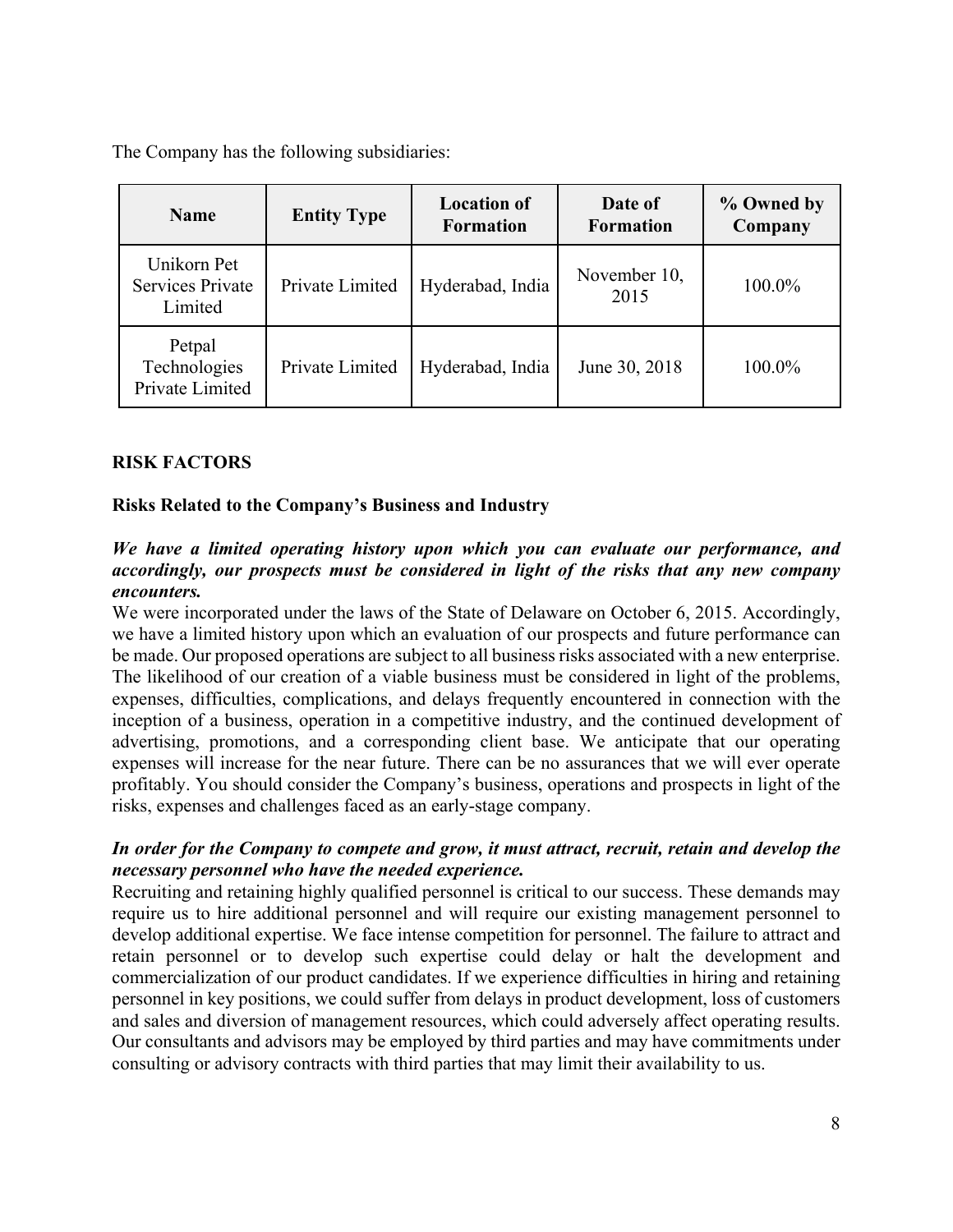### *Quality management plays an essential role in determining and meeting customer requirements, preventing defects, improving the Company's products and services and maintaining the integrity of the data that supports the safety and efficacy of our products.*

Our future success depends on our ability to maintain and continuously improve our quality management program. An inability to address a quality or safety issue in an effective and timely manner may also cause negative publicity, a loss of customer confidence in us or our current or future products, which may result in the loss of sales and difficulty in successfully launching new products. In addition, a successful claim brought against us in excess of available insurance or not covered by indemnification agreements, or any claim that results in significant adverse publicity against us, could have an adverse effect on our business and our reputation.

### *Manufacturing or design defects, unanticipated use of our products, or inadequate disclosure of risks relating to the use of the products can lead to injury or other adverse events.*

These events could lead to recalls or safety alerts relating to our products (either voluntary or required by governmental authorities) and could result, in certain cases, in the removal of a product from the market. Any recall could result in significant costs as well as negative publicity that could reduce demand for our products. Personal injuries relating to the use of our products can also result in product liability claims being brought against us. In some circumstances, such adverse events could also cause delays in new product approvals. Similarly, negligence in performing our services can lead to injury or other adverse events.

# *We plan to implement new lines of business or offer new products and services within existing lines of business.*

There are substantial risks and uncertainties associated with these efforts, particularly in instances where the markets are not fully developed. In developing and marketing new lines of business and/or new products and services, we may invest significant time and resources. Initial timetables for the introduction and development of new lines of business and/or new products or services may not be achieved, and price and profitability targets may not prove feasible. We may not be successful in introducing new products and services in response to industry trends or developments in technology, or those new products may not achieve market acceptance. As a result, we could lose business, be forced to price products and services on less advantageous terms to retain or attract clients or be subject to cost increases. As a result, our business, financial condition or results of operations may be adversely affected.

### *The use of individually identifiable data by our business, our business associates and third parties is regulated at the state, federal and international levels.*

Costs associated with information security – such as investment in technology, the costs of compliance with consumer protection laws and costs resulting from consumer fraud – could cause our business and results of operations to suffer materially. Additionally, the success of our online operations depends upon the secure transmission of confidential information over public networks, including the use of cashless payments. The intentional or negligent actions of employees, business associates or third parties may undermine our security measures. As a result, unauthorized parties may obtain access to our data systems and misappropriate confidential data. There can be no assurance that advances in computer capabilities, new discoveries in the field of cryptography or other developments will prevent the compromise of our customer transaction processing capabilities and personal data. If any such compromise of our security or the security of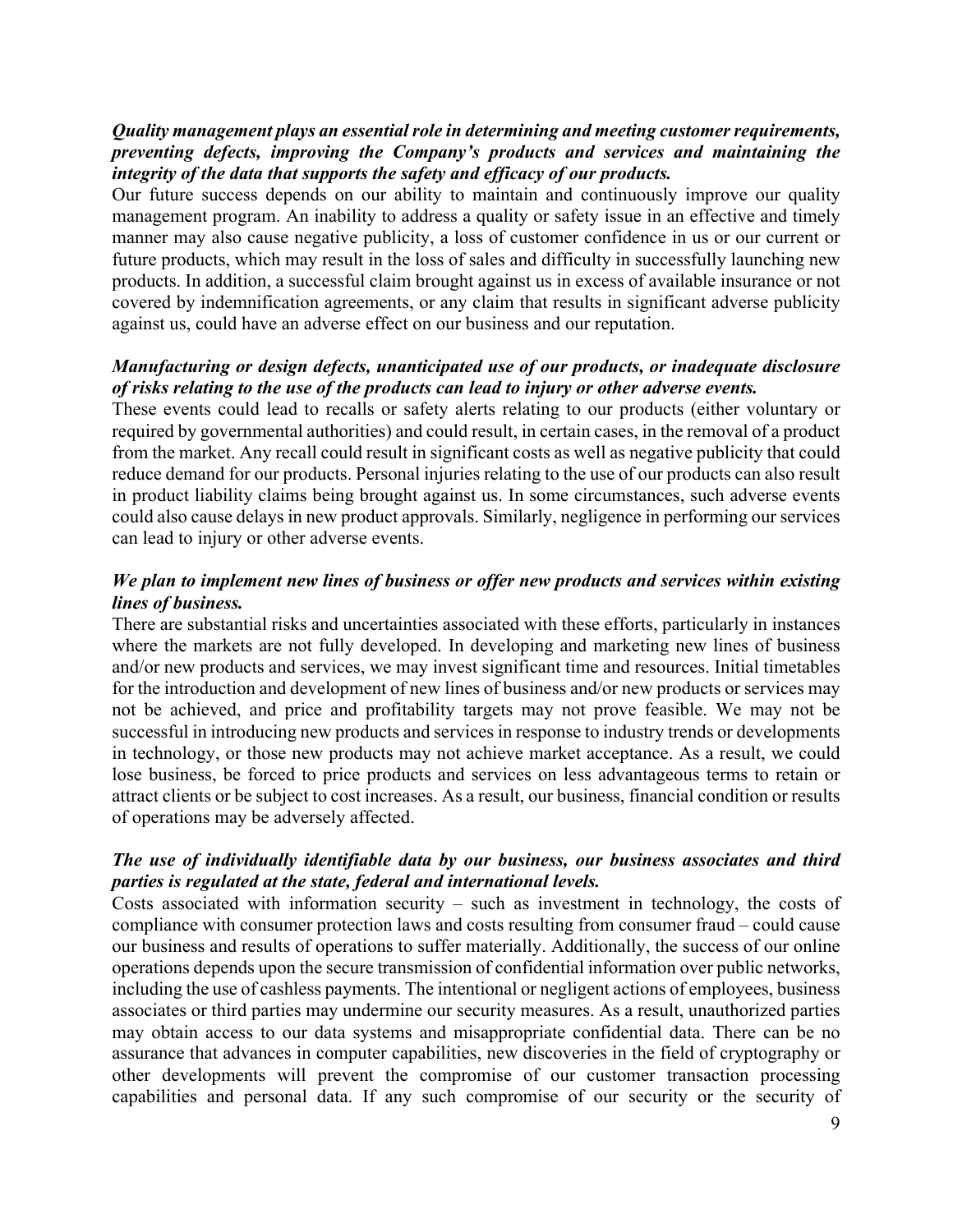information residing with our business associates or third parties were to occur, it could have a material adverse effect on our reputation, operating results and financial condition. Any compromise of our data security may materially increase the costs we incur to protect against such breaches and could subject us to additional legal risk.

### *Through our operations, we collect and store certain personal information that our customers provide to purchase products or services, enroll in promotional programs, register on our web site, or otherwise communicate and interact with us.*

We may share information about such persons with vendors that assist with certain aspects of our business. Security could be compromised and confidential customer or business information misappropriated. Loss of customer or business information could disrupt our operations, damage our reputation, and expose us to claims from customers, financial institutions, payment card associations and other persons, any of which could have an adverse effect on our business, financial condition and results of operations. In addition, compliance with tougher privacy and information security laws and standards may result in significant expense due to increased investment in technology and the development of new operational processes.

### *Security breaches and other disruptions could compromise our information and expose us to liability, which would cause our business and reputation to suffer.*

We collect and store sensitive data, including intellectual property, our proprietary business information and that of our customers, suppliers and business partners, and personally identifiable information of our customers and employees, in our data centers and on our networks. The secure processing, maintenance and transmission of this information is critical to our operations and business strategy. Despite our security measures, our information technology and infrastructure may be vulnerable to attacks by hackers or breached due to employee error, malfeasance or other disruptions. Any such breach could compromise our networks and the information stored there could be accessed, publicly disclosed, lost or stolen. Any such access, disclosure or other loss of information could result in legal claims or proceedings, liability under laws that protect the privacy of personal information, and regulatory penalties, disrupt our operations and the services we provide to customers and damage our reputation, and cause a loss of confidence in our products and services, which could adversely affect our business/operating margins, revenues and competitive position.

# *Our global operations are required to comply with the U.S. Foreign Corrupt Practices Act and similar anti-bribery laws in other jurisdictions and with U.S. and foreign export control, trade embargo and customs laws.*

If we fail to comply with them, we could suffer civil and criminal sanctions.

### *We are required to comply with various import laws and export control and economic sanctions laws, which may affect our transactions with certain customers, business partners and other persons and dealings between our employees and subsidiaries.*

In certain circumstances, export control and economic sanctions regulations may prohibit the export of certain products, services and technologies. In other circumstances, we may be required to obtain an export license before exporting the controlled item. Compliance with the various import laws that apply to our businesses can restrict our access to, and increase the cost of obtaining, certain products and at times can interrupt our supply of imported inventory.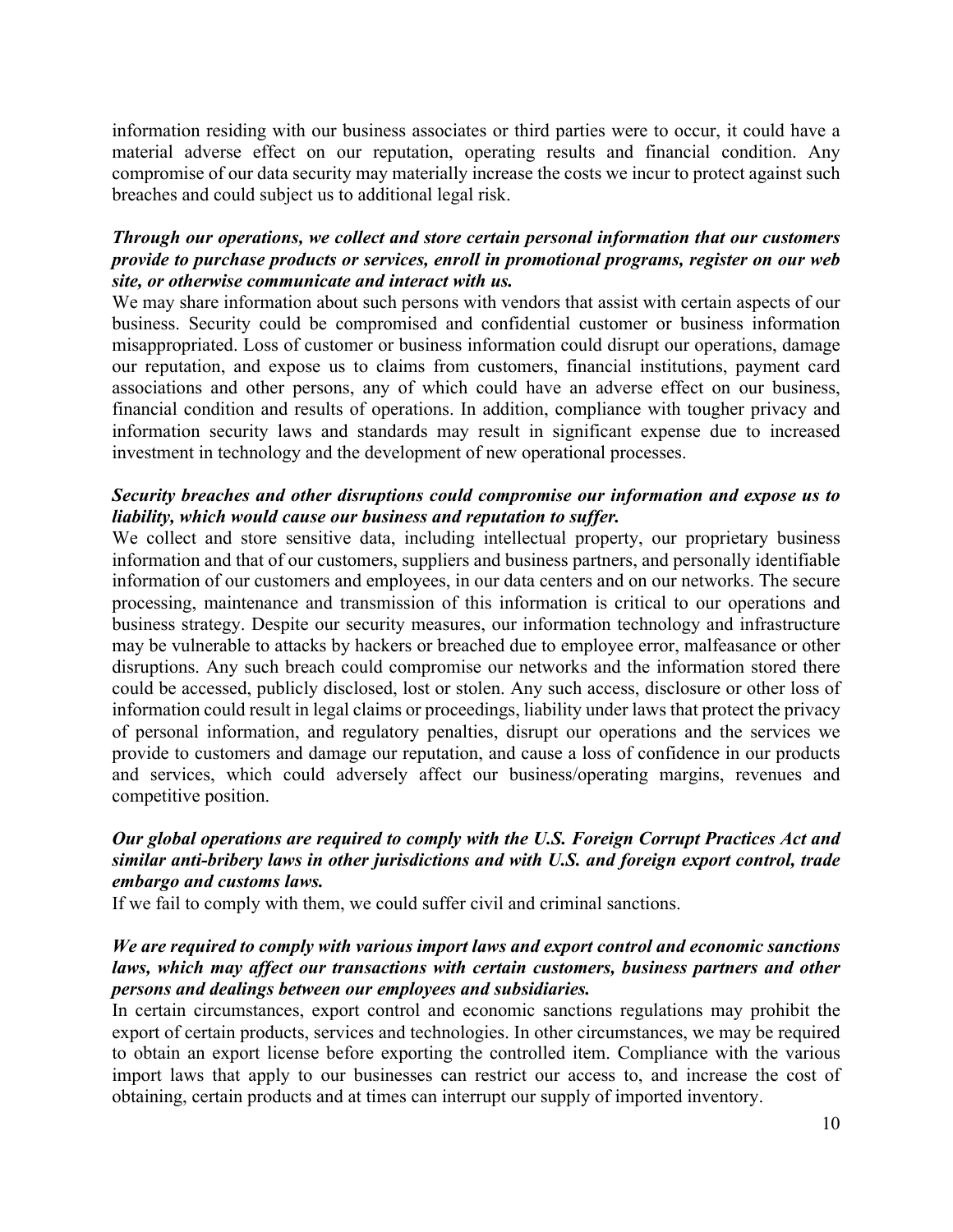### *An intentional or unintentional disruption, failure, misappropriation or corruption of our network and information systems could severely affect our business.*

Such an event might be caused by computer hacking, computer viruses, worms and other destructive or disruptive software, "cyber attacks" and other malicious activity, as well as natural disasters, power outages, terrorist attacks and similar events. Such events could have an adverse impact on us and our customers, including degradation of service, service disruption, excessive call volume to call centers and damage to our plant, equipment and data. In addition, our future results could be adversely affected due to the theft, destruction, loss, misappropriation or release of confidential customer data or intellectual property. Operational or business delays may result from the disruption of network or information systems and the subsequent remediation activities. Moreover, these events may create negative publicity resulting in reputation or brand damage with customers.

### *Our success depends on the experience and skill of our board of directors, executive officers and key employees.*

In particular, we are dependent on Srivatsava Gorthy, our CEO and a director, Swetang Sharma, our CTO and a director, and Shivangi Raina, our Chief Veterinary Officer. We have entered into or intend to enter into employment agreements with Srivatsava Gorthy, Swetang Sharma and Shivangi Raina although there can be no assurance that we will be able to or will do so or that they will continue to be employed by us for a particular period of time. The loss of any of our executive officers or any other member of our board of directors could harm our business, financial condition, cash flow and results of operations.

### *We rely on various intellectual property rights, including trademarks, copyrights, and licenses in order to operate our business.*

Such intellectual property rights, however, may not be sufficiently broad or otherwise may not provide us a significant competitive advantage. In addition, the steps that we have taken to maintain and protect our intellectual property may not prevent it from being challenged, invalidated, circumvented or designed-around, particularly in countries where intellectual property rights are not highly developed or protected. In some circumstances, enforcement may not be available to us because an infringer has a dominant intellectual property position or for other business reasons, or countries may require compulsory licensing of our intellectual property. Our failure to obtain or maintain intellectual property rights that convey competitive advantage, adequately protect our intellectual property or detect or prevent circumvention or unauthorized use of such property, could adversely impact our competitive position and results of operations. We also rely on nondisclosure and noncompetition agreements with employees, consultants and other parties to protect, in part, trade secrets and other proprietary rights. There can be no assurance that these agreements will adequately protect our trade secrets and other proprietary rights and will not be breached, that we will have adequate remedies for any breach, that others will not independently develop substantially equivalent proprietary information or that third parties will not otherwise gain access to our trade secrets or other proprietary rights.

As we expand our business, protecting our intellectual property will become increasingly important. The protective steps we have taken may be inadequate to deter our competitors from using our proprietary information. In order to protect or enforce our patent rights, we may be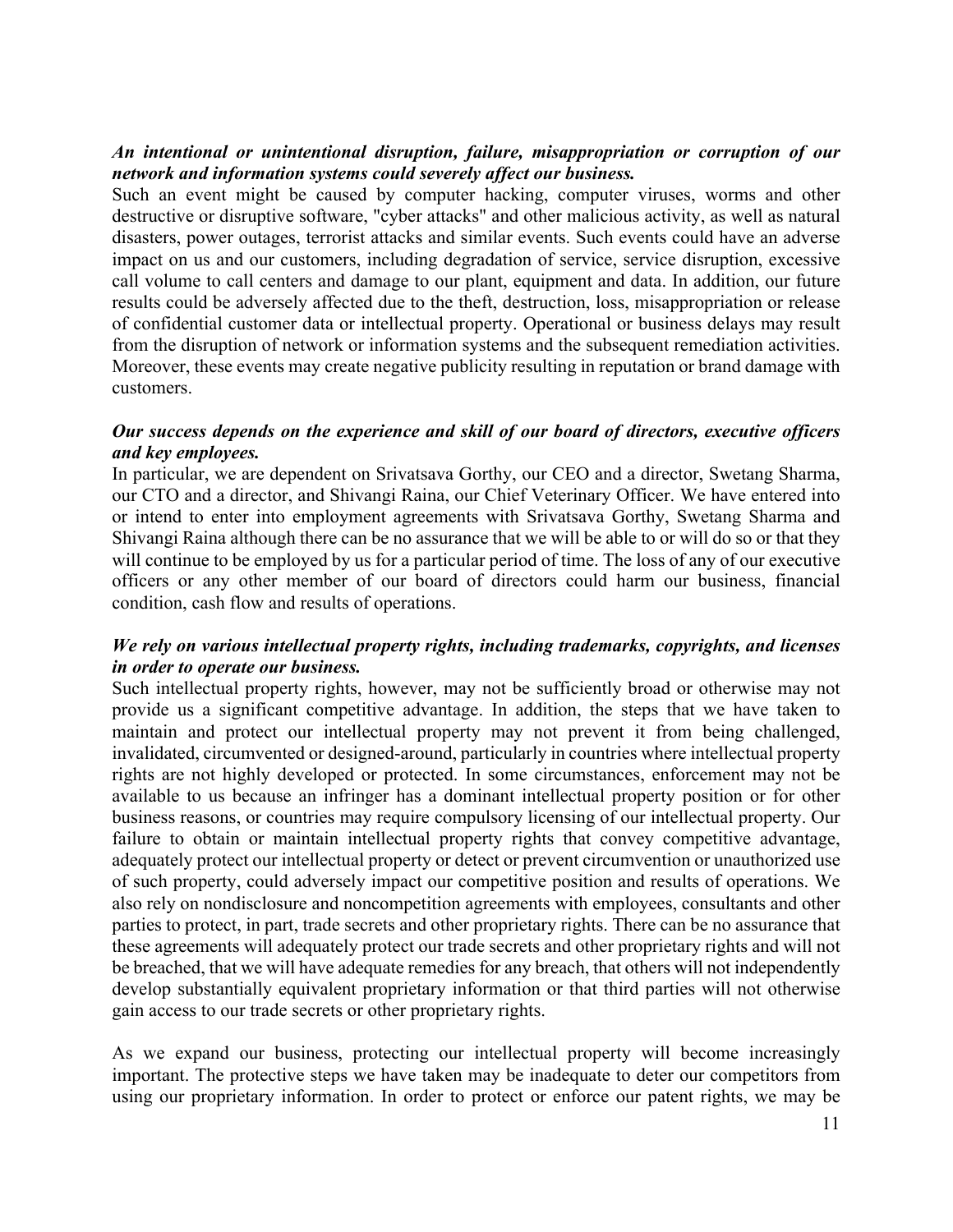required to initiate litigation against third parties, such as infringement lawsuits. Also, these third parties may assert claims against us with or without provocation. These lawsuits could be expensive, take significant time and could divert management's attention from other business concerns. The law relating to the scope and validity of claims in the technology field in which we operate is still evolving and, consequently, intellectual property positions in our industry are generally uncertain. We cannot assure you that we will prevail in any of these potential suits or that the damages or other remedies awarded, if any, would be commercially valuable.

### *The amount of capital the Company is attempting to raise in this Offering is not enough to sustain the Company's current business plan.*

In order to achieve the Company's near and long-term goals, the Company will need to procure funds in addition to the amount raised in the Offering. There is no guarantee the Company will be able to raise such funds on acceptable terms or at all. If we are not able to raise sufficient capital in the future, we will not be able to execute our business plan, our continued operations will be in jeopardy and we may be forced to cease operations and sell or otherwise transfer all or substantially all of our remaining assets, which could cause an Investor to lose all or a portion of his or her investment.

#### *We have not prepared any audited financial statements.*

Our independent accountant has reviewed our financial statements; however, our financial statements have not been audited and therefore have not been subject to the more rigorous review required by an audit. Accordingly, you have no audited financial information regarding our capitalization or assets or liabilities on which to make your investment decision. If you feel the information provided is insufficient, you should not invest in our Company.

### *We face risks related to health epidemics and other outbreaks, which could significantly disrupt our operations and could have a material adverse impact on us.*

The outbreak of pandemics and epidemics could materially and adversely affect our business, financial condition, and results of operations. If a pandemic occurs in areas in which we have material operations or sales, our business activities originating from affected areas, including service providers and the vendors and partners that we work with, could be adversely affected. Disruptive activities could include the temporary closure of vendors and business that we work with, restrictions on our ability to run our business, business closures in impacted areas, and restrictions on our employees' or consultants' ability to travel and to meet with customers, vendors or other business relationships. The extent to which a pandemic or other health outbreak impacts our results will depend on future developments, which are highly uncertain and cannot be predicted, including new information which may emerge concerning the severity of a virus and the actions to contain it or treat its impact, among others. Pandemics can also result in social, economic, and labor instability which may adversely impact our business, operations and financial results.

If our employees or employees of any of our vendors, suppliers, customers or other business that we work with become ill or are quarantined and in either or both events are therefore unable to work, our operations could be subject to disruption. The extent to which a pandemic affects our results will depend on future developments that are highly uncertain and cannot be predicted.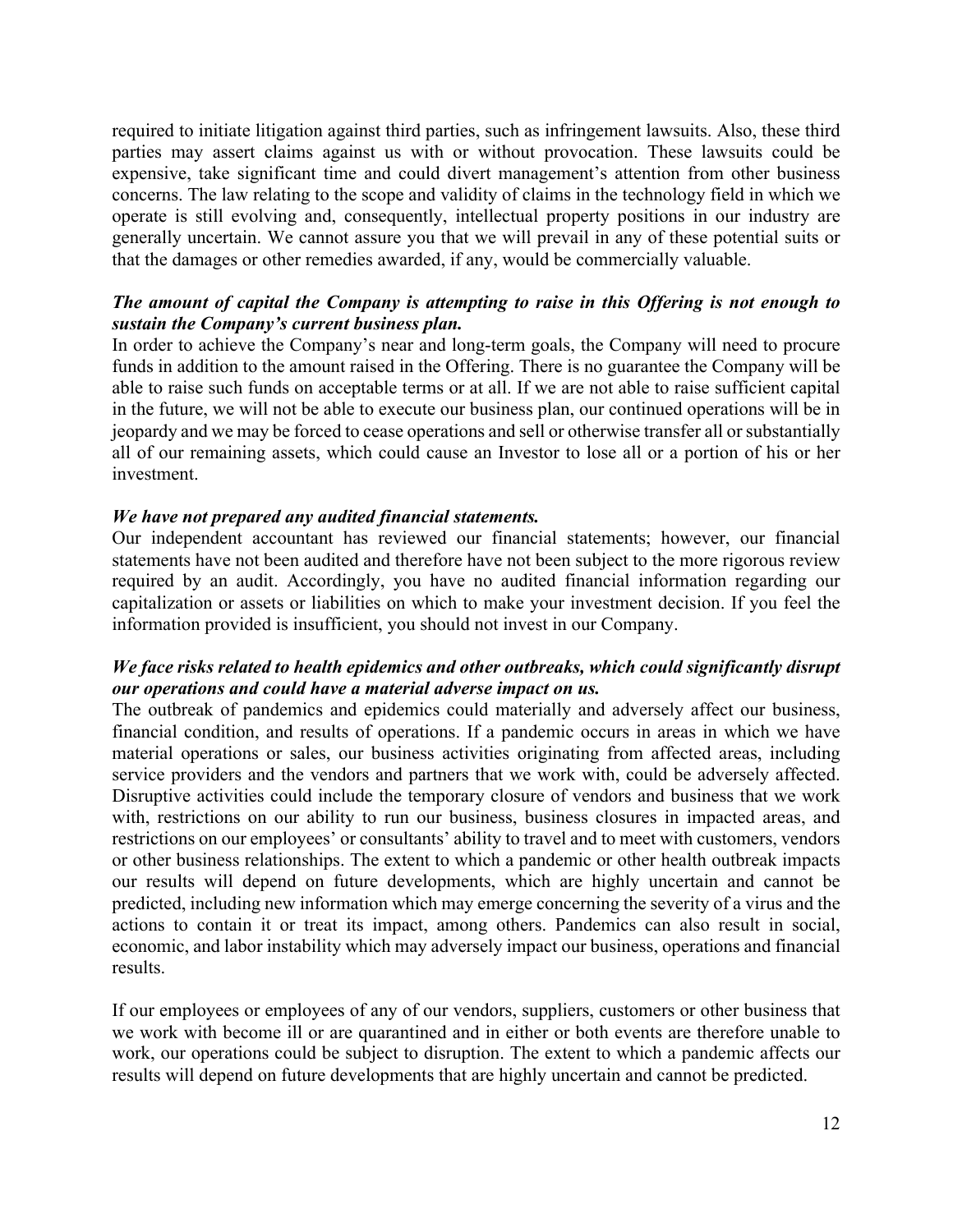# *From time to time, third parties may claim that one or more of our products or services infringe their intellectual property rights.*

Any dispute or litigation regarding patents or other intellectual property could be costly and timeconsuming due to the complexity of our technology and the uncertainty of intellectual property litigation and could divert our management and key personnel from our business operations. A claim of intellectual property infringement could force us to enter into a costly or restrictive license agreement, which might not be available under acceptable terms or at all, could require us to redesign our products, which would be costly and time-consuming, and/or could subject us to an injunction against development and sale of certain of our products or services. We may have to pay substantial damages, including damages for past infringement if it is ultimately determined that our products infringe on a third party's proprietary rights. Even if these claims are without merit, defending a lawsuit takes significant time, may be expensive and may divert management's attention from other business concerns. Any public announcements related to litigation or interference proceedings initiated or threatened against us could cause our business to be harmed. Our intellectual property portfolio may not be useful in asserting a counterclaim, or negotiating a license, in response to a claim of intellectual property infringement. In certain of our businesses we rely on third party intellectual property licenses and we cannot ensure that these licenses will be available to us in the future on favorable terms or at all.

# *Reductions in sales of our service will have an adverse effect on our profitability and ability to generate cash to fund our business plan.*

The following factors, among others, could affect continued market acceptance and profitability of our service and brand:

- the introduction of competitive products;
- changes in consumer preferences for alternative payment methods;
- the level and effectiveness of our sales and marketing efforts;
- any unfavorable publicity regarding our service or similar services;
- any unfavorable publicity regarding our brand;
- litigation or threats of litigation with respect to our service;
- any changes in government policies and practices related to our service and markets; and
- regulatory developments affecting the marketing or use of our service.

Adverse developments with respect to the sale or market acceptance of our services would significantly reduce our sales and profitability and have a material adverse effect on our ability to maintain profitability and achieve our business plan.

# *Although dependent on certain key personnel, the Company does not have any key man life insurance policies on any such people.*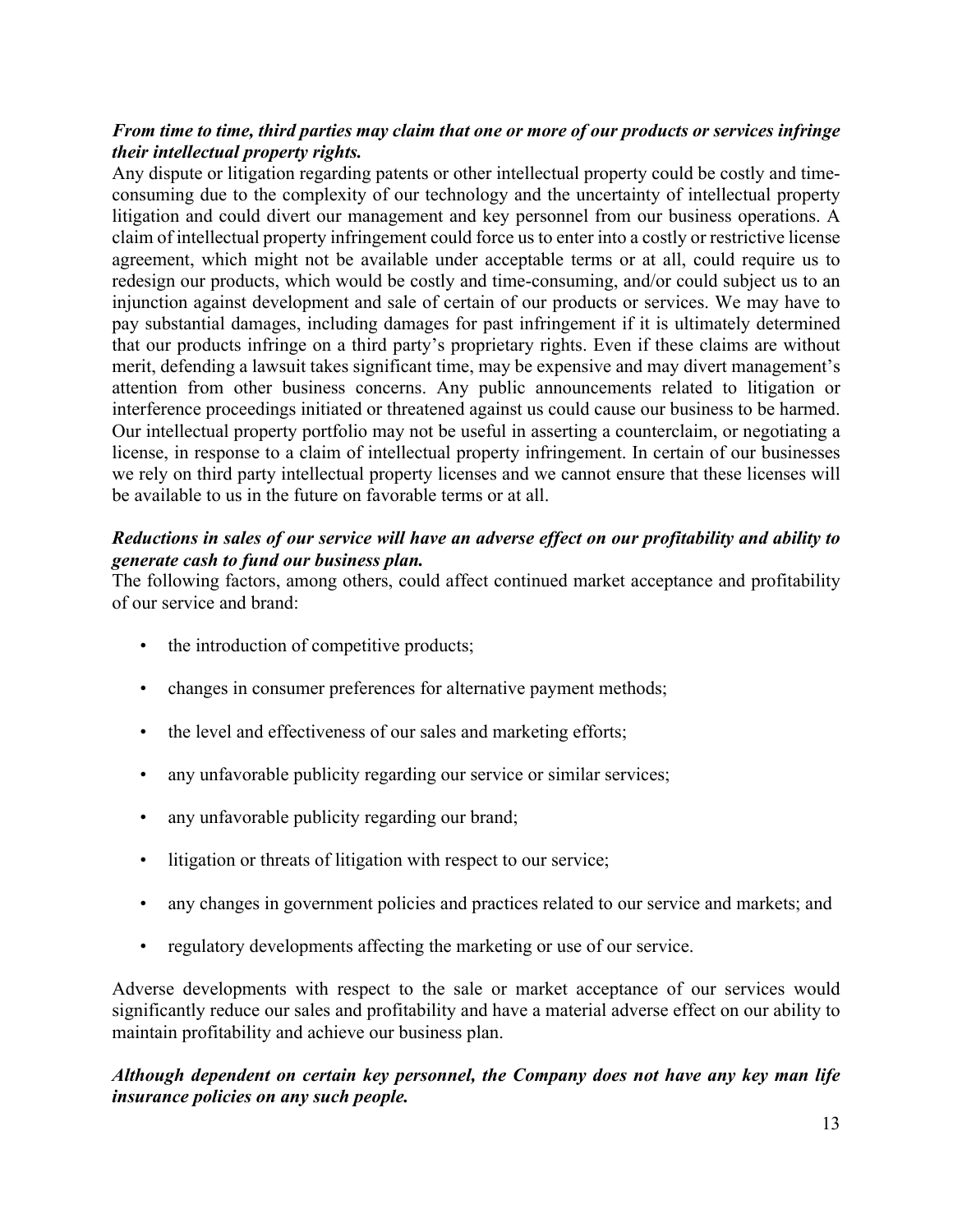We are dependent on Srivatsava Gorthy, our CEO and a director, Swetang Sharma, our CTO and a director, and Shivangi Raina, our Chief Veterinary Officer, in order to conduct our operations and execute our business plan. However, we have not purchased any insurance policies with respect to those individuals in the event of their death or disability. Therefore, if any of Srivatsava Gorthy, Swetang Sharma or Shivangi Raina die or become disabled, we will not receive any compensation to assist with such person's absence. The loss of such a person could negatively affect us and our operations.

# *We are subject to income taxes as well as non-income based taxes, such as payroll, sales, use, value-added, net worth, property and goods and services taxes, in both the U.S. and India.*

Significant judgment is required in determining our provision for income taxes and other tax liabilities. In the ordinary course of our business, there are many transactions and calculations where the ultimate tax determination is uncertain. Although we believe that our tax estimates are reasonable: (i) there is no assurance that the final determination of tax audits or tax disputes will not be different from what is reflected in our income tax provisions, expense amounts for nonincome based taxes and accruals and (ii) any material differences could have an adverse effect on our financial position and results of operations in the period or periods for which determination is made.

### *Maintaining, extending and expanding our reputation and brand image are essential to our business success.*

Our business depends on acceptance by both our customers as well as the business that we work with of our services and brands that have the potential to provide incremental sales growth rather than reduce our existing sales. We believe that the success of our business will also be substantially dependent upon acceptance of our brand. We also seek to maintain, extend, and expand our brand image through marketing investments, including advertising and consumer promotions, and product innovation. Increasing attention on marketing could adversely affect our brand image. It could also lead to stricter regulations and greater scrutiny of marketing practices. Existing or increased legal or regulatory restrictions on our advertising, consumer promotions and marketing, or our response to those restrictions, could limit our efforts to maintain, extend and expand our brands. Moreover, adverse publicity about regulatory or legal action against us could damage our reputation and brand image, undermine our customers' confidence and reduce long-term demand for our products, even if the regulatory or legal action is unfounded or not material to our operations.

In addition, our success in maintaining, extending, and expanding our brand image depends on our ability to adapt to a rapidly changing media environment. We increasingly rely on social media and online dissemination of advertising campaigns. The growing use of social and digital media increases the speed and extent that information or misinformation and opinions can be shared. Negative posts or comments about us, our brands or our products on social or digital media, whether or not valid, could seriously damage our brands and reputation. If we do not establish, maintain, extend and expand our brand image, then our product sales, financial condition and results of operations could be adversely affected.

### *Product safety and quality concerns, including concerns related to perceived quality of ingredients, could negatively affect the Company's business.*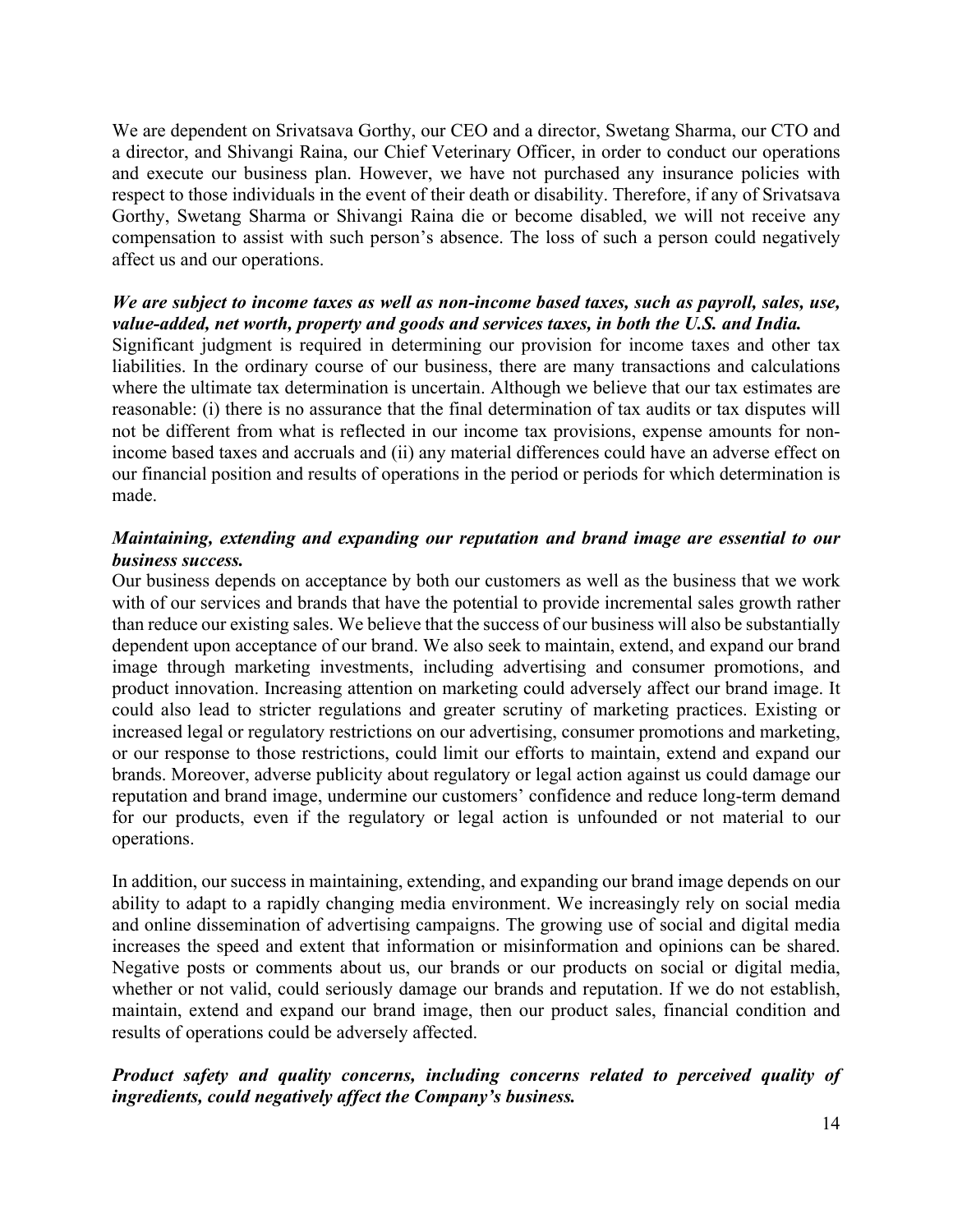The Company's success depends in large part on its ability to maintain consumer confidence in the safety and quality of all its products. The Company has rigorous product safety and quality standards. However, if products taken to market are or become contaminated or adulterated, the Company may be required to conduct costly product recalls and may become subject to product liability claims and negative publicity, which would cause its business to suffer. In addition, regulatory actions, activities by nongovernmental organizations and public debate and concerns about perceived negative safety and quality consequences of certain ingredients in our products may erode consumers' confidence in the safety and quality issues, whether or not justified, and could result in additional governmental regulations concerning the marketing and labeling of the Company's products, negative publicity, or actual or threatened legal actions, all of which could damage the reputation of the Company's products and may reduce demand for the Company's products.

#### *We must correctly predict, identify, and interpret changes in consumer preferences and demand, offer new products to meet those changes, and respond to competitive innovation.*

Consumer preferences our products change continually. Our success depends on our ability to predict, identify, and interpret the tastes and habits of consumers and to offer products that appeal to consumer preferences. If we do not offer products that appeal to consumers, our sales and market share will decrease. We must distinguish between short-term fads, mid-term trends, and long-term changes in consumer preferences. If we do not accurately predict which shifts in consumer preferences will be long-term, or if we fail to introduce new and improved products to satisfy those preferences, our sales could decline. In addition, because of our varied customer base, we must offer an array of products that satisfy the broad spectrum of consumer preferences. If we fail to expand our product offerings successfully across product categories, or if we do not rapidly develop products in faster growing and more profitable categories, demand for our products could decrease, which could materially and adversely affect our product sales, financial condition, and results of operations.

In addition, achieving growth depends on our successful development, introduction, and marketing of innovative new products and line extensions. Successful innovation depends on our ability to correctly anticipate customer and consumer acceptance, to obtain, protect and maintain necessary intellectual property rights, and to avoid infringing the intellectual property rights of others and failure to do so could compromise our competitive position and adversely impact our business.

#### *Future product recalls or safety concerns could adversely impact our results of operations.*

We may be required to recall certain of our products should they be mislabeled, contaminated, spoiled, tampered with or damaged. We also may become involved in lawsuits and legal proceedings if it is alleged that the consumption or use of any of our products causes injury, illness or death. A product recall or an adverse result in any such litigation could have an adverse effect on our business, depending on the costs of the recall, the destruction of product inventory, competitive reaction and consumer attitudes. Even if a product liability or consumer fraud claim is unsuccessful or without merit, the negative publicity surrounding such assertions regarding our products could adversely affect our reputation and brand image. We also could be adversely affected if consumers in our principal markets lose confidence in the safety and quality of our products.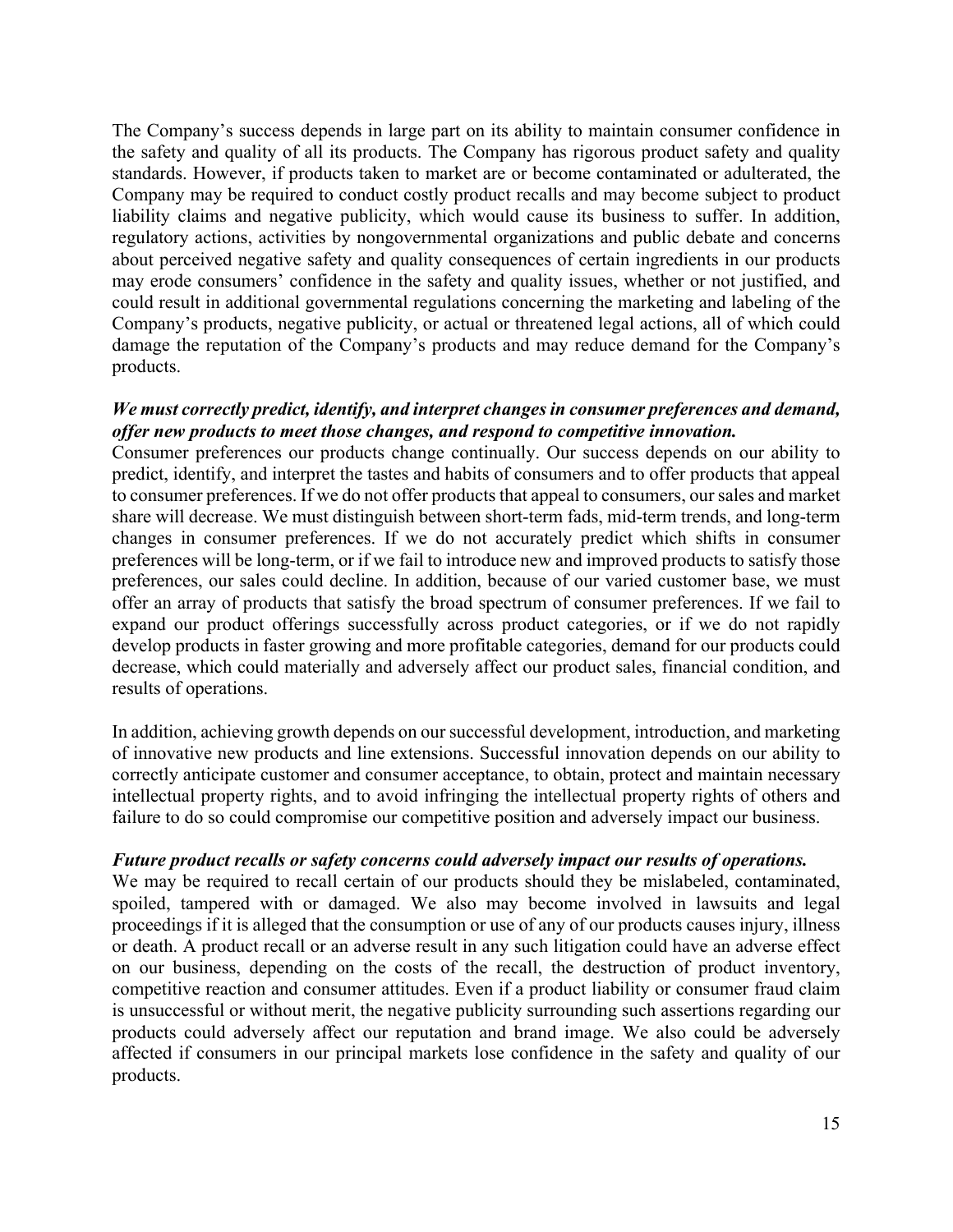#### *The consolidation of retail customers could adversely affect us.*

Retail customers in our major markets may consolidate, resulting in fewer customers for our business. Consolidation also produces larger retail customers that may seek to leverage their position to improve their profitability by demanding improved efficiency, lower pricing, increased promotional programs, or specifically tailored products. In addition, larger retailers have the scale to develop supply chains that permit them to operate with reduced inventories or to develop and market their own white-label brands. Retail consolidation and increasing retailer power could adversely affect our product sales and results of operations. Retail consolidation also increases the risk that adverse changes in our customers' business operations or financial performance will have a corresponding material and adverse effect on us. For example, if our customers cannot access sufficient funds or financing, then they may delay, decrease, or cancel purchases of our products, or delay or fail to pay us for previous purchases, which could materially and adversely affect our product sales, financial condition, and operating results.

#### *Evolving tax, environmental, food quality and safety or other regulations or failure to comply with existing licensing, labeling, trade, food quality and safety and other regulations and laws could have a material adverse effect on our consolidated financial condition.*

Our activities or products, both in and outside of the United States, are subject to regulation by various federal, state, provincial and local laws, regulations and government agencies, including the U.S. Food and Drug Administration, U.S. Federal Trade Commission, the U.S. Departments of Agriculture, Commerce and Labor, as well as similar and other authorities outside of the United States, International Accords and Treaties and others, including voluntary regulation by other bodies. In addition, legal and regulatory systems in emerging and developing markets may be less developed, and less certain. These laws and regulations and interpretations thereof may change, sometimes dramatically, as a result of a variety of factors, including political, economic or social events. The manufacturing, marketing and distribution of food products are subject to governmental regulation that control such matters as food quality and safety, ingredients, advertising, product or production requirements, labeling, import or export of our products or ingredients, relations with distributors and retailers, health and safety, the environment, and restrictions on the use of government programs to purchase certain of our products. We are also regulated with respect to matters such as licensing requirements, trade and pricing practices, tax, anticorruption standards, advertising and claims, and environmental matters. The need to comply with new, evolving or revised tax, environmental, food quality and safety, labeling or other laws or regulations, or new, or changed interpretations or enforcement of existing laws or regulations, may have an adverse effect on our business and results of operations. Further, if we are found to be out of compliance with applicable laws and regulations in these areas, we could be subject to civil remedies, including fines, injunctions, termination of necessary licenses or permits, or recalls, as well as potential criminal sanctions, any of which could have an adverse effect on our business. Even if regulatory review does not result in these types of determinations, it could potentially create negative publicity or perceptions which could harm our business or reputation.

#### *Significant additional labeling or warning requirements may inhibit sales of affected products.*

Various jurisdictions may seek to adopt significant additional product labeling or warning requirements relating to the content or perceived adverse health consequences of our product(s). If these types of requirements become applicable to our product(s) under current or future environmental or health laws or regulations, they may inhibit sales of such products.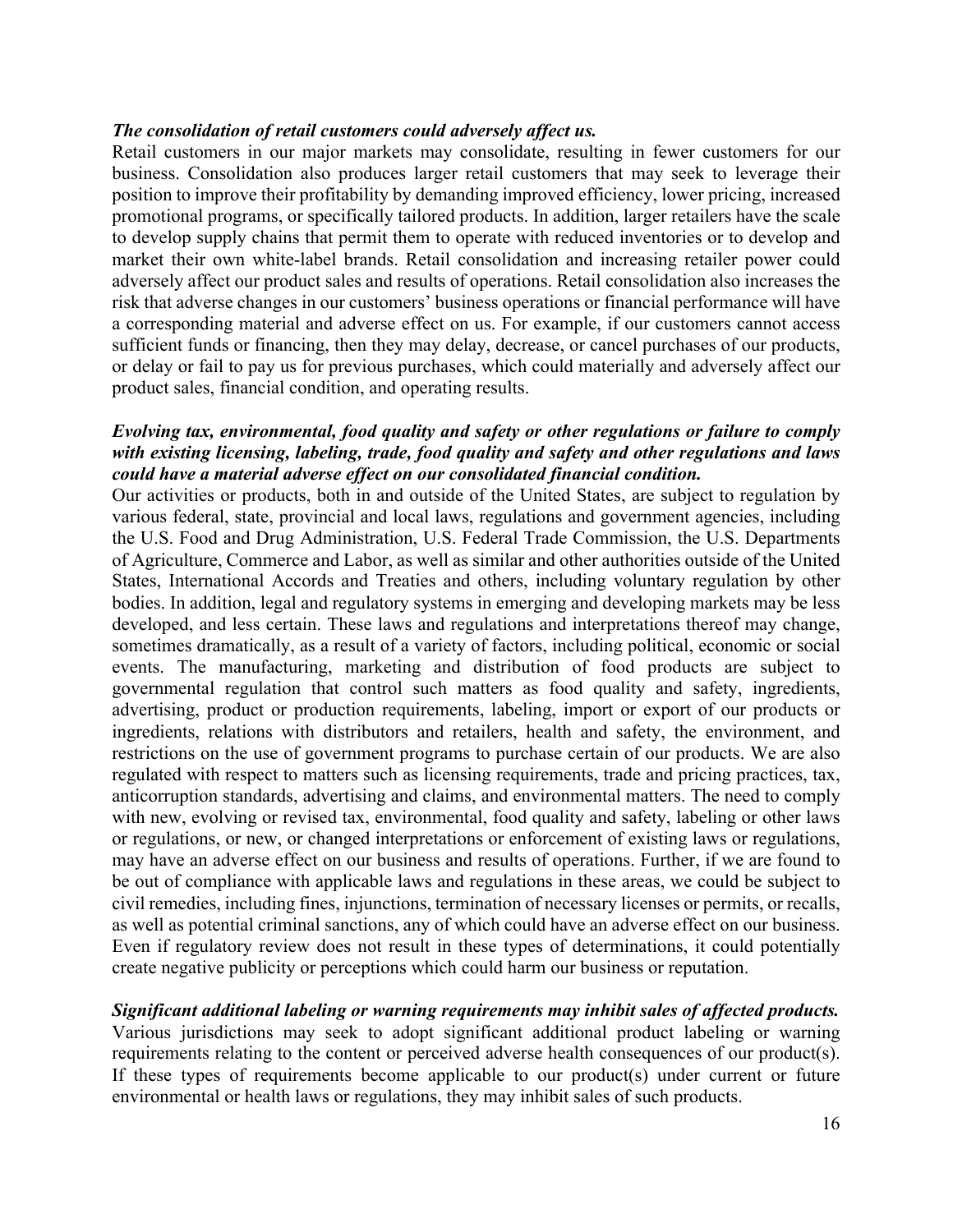#### *Failure to execute our opportunistic buying could adversely affect our business.*

We purchase the majority of our inventory opportunistically, with our buyers purchasing close to need. While opportunistic buying provides our buyers the ability to buy at desirable times and prices, in the quantities we need and into market trends, it places considerable discretion in our buyers, subjecting us to risks related to the pricing, quantity, nature and timing of inventory flowing to our stores. If we are unable to provide frequent replenishment of fresh, high quality, attractively priced merchandise in our stores, it could adversely affect traffic to our stores as well as our sales and margins. We base our purchases of inventory, in part, on our sales forecasts. If our sales forecasts do not match customer demand, we may experience higher inventory levels and need to markdown excess or slow-moving inventory, leading to decreased profit margins, or we may have insufficient inventory to meet customer demand, leading to lost sales, either of which could adversely affect our financial performance.

#### *Failure to execute our inventory management process could adversely affect our business.*

We must also properly execute our inventory management strategies by appropriately allocating merchandise among our stores, timely and efficiently distributing inventory to stores, maintaining an appropriate mix and level of inventory in stores, appropriately changing the allocation of floor space of stores among product categories to respond to customer demand and effectively managing pricing and markdowns, and there is no assurance we will be able to do so. Failure to effectively execute our inventory management strategies could adversely affect our performance and our relationship with our customers.

### *Our business could suffer if we are unsuccessful in making, integrating, and maintaining commercial agreements, strategic alliances, and other business relationships.*

We provide e-commerce and other services to businesses through commercial agreements, strategic alliances, and business relationships. Under these agreements, we enable sellers to offer products or services through our websites. These arrangements are complex and require substantial infrastructure capacity, personnel, and other resource commitments, which may limit the amount of business we can service. We may not be able to implement, maintain, and develop the components of these commercial relationships, which may include web services, fulfillment, customer service, inventory management, tax collection, payment processing, hardware, content, and third-party software, and engaging third parties to perform services. The amount of compensation we receive under certain of our commercial agreements is partially dependent on the volume of the other company's sales. Therefore, if the other company's offering is not successful, the compensation we receive may be lower than expected or the agreement may be terminated. Moreover, we may not be able to enter into additional commercial relationships and strategic alliances on favorable terms. We also may be subject to claims from businesses to which we provide these services if we are unsuccessful in implementing, maintaining, or developing these services.

As our agreements terminate, we may be unable to renew or replace these agreements on comparable terms, or at all. We may in the future enter into amendments on less favorable terms or encounter parties that have difficulty meeting their contractual obligations to us, which could adversely affect our operating results.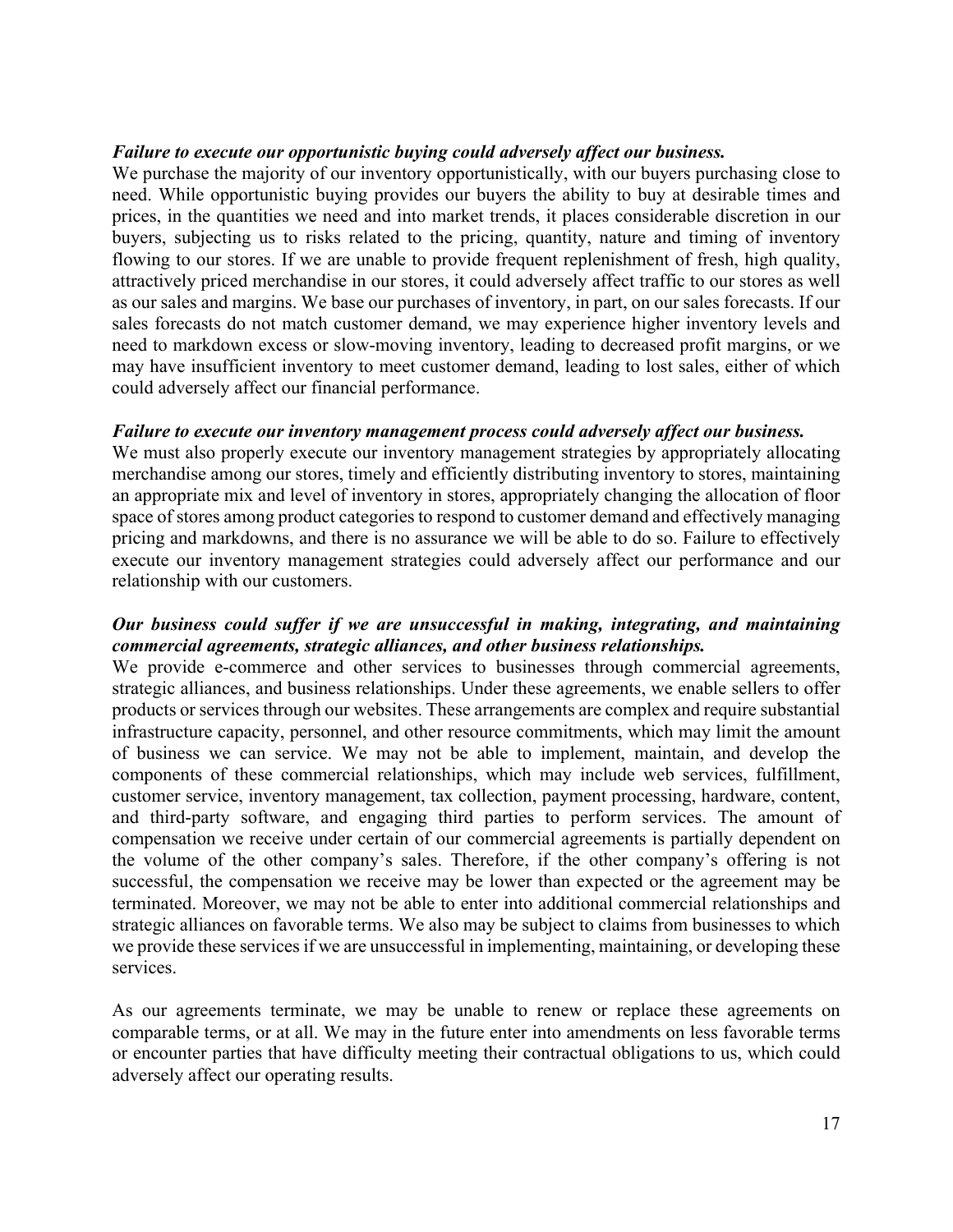Our present and future e-commerce services agreements, other commercial agreements, and strategic alliances create additional risks such as: disruption of our ongoing business, including loss of management focus on existing businesses; impairment of other relationships; variability in revenue and income from entering into, amending, or terminating such agreements or relationships; and difficulty integrating under the commercial agreements.

#### *Negative public opinion could damage our reputation and adversely affect our business.*

Reputation risk, or the risk to our business from negative public opinion, is inherent in our business. Negative public opinion can result from our actual or alleged conduct in any number of activities, including lending and debt collection practices, corporate governance, and actions taken by government regulators and community organizations in response to those activities. Negative public opinion can also result from media coverage, whether accurate or not. Negative public opinion can adversely affect our ability to attract and retain customers and employees and can expose us to litigation and regulatory action.

#### *Our business and operating results may be impacted by adverse economic conditions.*

General economic factors and conditions in the United States or worldwide, including the general interest rate environment, unemployment rates and residential home values, may affect borrower willingness to seek loans and investor ability and desire to invest in loans. For example, during the 2008 financial crisis, banks severely constrained lending activities, which caused a decline in loan issuances. A similar crisis could negatively impact the willingness of investors and borrowers to participate on our marketplace. Although the U.S. and global economies have shown improvement, the recovery remains modest and uncertain. If present U.S. and global economic uncertainties persist, many of our investors may delay or reduce their investment in the loans facilitated through our marketplace. Adverse economic conditions could also reduce the number of individuals seeking to invest in loans facilitated on our marketplace, reduce the number of qualified borrowers seeking loans on our marketplace and result in borrowers being unable to make payments. Should any of these situations occur, our revenue and transactions on our marketplace would decline and our business would be negatively impacted

### *We may not timely identify or effectively respond to consumer trends or preferences, whether involving physical retail, e-commerce retail or a combination of both retail offerings, which could negatively affect our relationship with our customers and the demand for our products and services.*

It is difficult to predict consistently and successfully the products and services our customers will demand. The success of our business depends in part on how accurately we predict consumer demand, availability of merchandise, the related impact on the demand for existing products and the competitive environment, whether for customers purchasing products at our stores and clubs, through our e-commerce businesses or through the combination of both retail offerings. A critical piece of identifying consumer preferences involves price transparency, assortment of products, customer experience and convenience. These factors are of primary importance to customers and they continue to increase in importance, particularly as a result of digital tools and social media available to consumers and the choices available to consumers for purchasing products online, at physical locations or through a combination of both retail offerings. Failure to timely identify or effectively respond to changing consumer tastes, preferences (including the key factors described above) and spending patterns, whether for our physical retail offerings, e-commerce offerings or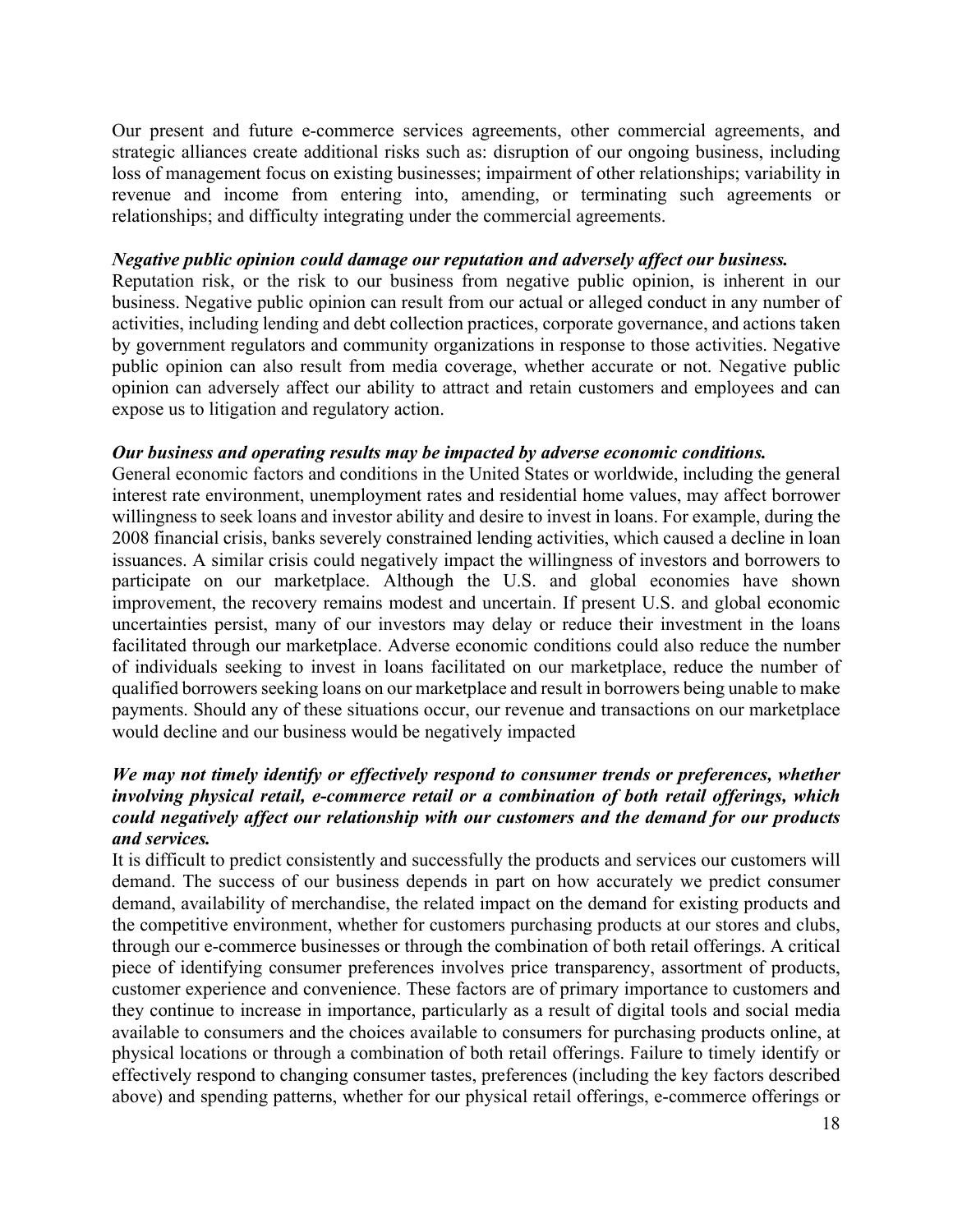through a combination of these retail offerings, could negatively affect our relationship with our customers and the demand for our products and services.

### *If we do not continue to source new products, our ability to compete will be undermined, and we may be unable to implement our business plan.*

Our ability to compete in the direct marketing industry and to expand into the traditional retail environment depends to a great extent on our ability to develop or acquire new innovative products under particular brands and to complement these products with related families of products under those brands. If we do not source new products as our existing products mature through their product life cycles, or if we do not develop related families of products under our brands, we will not be able to implement our business plan, and the value of your investment may decrease.

### *Our business and results of operations may be adversely affected if we are unable to maintain our customer experience or provide high quality customer service.*

The success of our business largely depends on our ability to provide superior customer experience and high-quality customer service, which in turn depends on a variety of factors, such as our ability to continue to provide a reliable and user-friendly website interface for our customers to browse and purchase our products, reliable and timely delivery of our products, and superior after sales services. Our sales may decrease if our website services are severely interrupted or otherwise fail to meet our customer requests. Should we or our third-party delivery companies fail to provide our product delivery and return services in a convenient or reliable manner, or if our customers are not satisfied with our product quality, our reputation and customer loyalty could be negatively affected. In addition, we also depend on our call center and online customer service representatives to provide live assistance to our customers. If our call center or online customer service representatives fail to satisfy the individual needs of customers, our reputation and customer loyalty could be negatively affected, and we may lose potential or existing customers and experience a decrease in sales. As a result, if we are unable to continue to maintain our customer experience and provide high quality customer service, we may not be able to retain existing customers or attract new customers, which could have an adverse effect on our business and results of operations.

#### *Our advertising and marketing efforts may be costly and may not achieve desired results.*

We incur substantial expense in connection with our advertising and marketing efforts. Although we target our advertising and marketing efforts on current and potential customers who we believe are likely to be in the market for the products we sell, we cannot assure you that our advertising and marketing efforts will achieve our desired results. In addition, we periodically adjust our advertising expenditures in an effort to optimize the return on such expenditures. Any decrease in the level of our advertising expenditures, which may be made to optimize such return could adversely affect our sales.

#### *We may be required to collect sales tax on our direct marketing operations.*

With respect to the direct sales, sales or other similar taxes are collected primarily in states where we have retail stores, another physical presence or personal property. However, various states or foreign countries may seek to impose sales tax collection obligations on out-of-state direct mail companies. A successful assertion by one or more states that we or one or more of our subsidiaries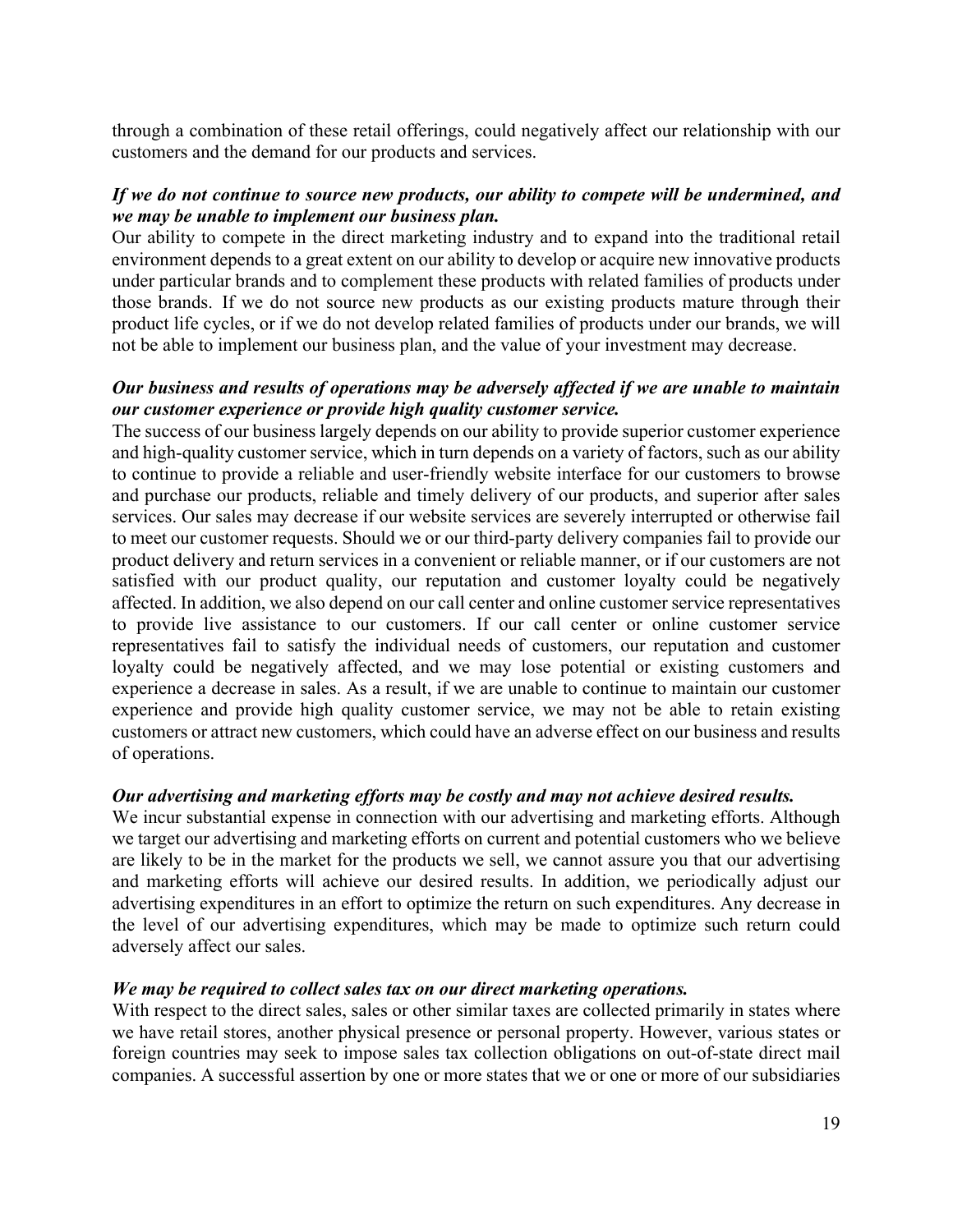should have collected or should be collecting sales taxes on the direct sale of our merchandise could have an adverse effect on our business.

#### *Government regulation is evolving and unfavorable changes could harm our business.*

We are subject to general business regulations and laws, as well as regulations and laws specifically governing the Internet, e-commerce, electronic devices, and other services. Existing and future laws and regulations may impede our growth. These regulations and laws may cover taxation, privacy, data protection, pricing, content, copyrights, distribution, mobile communications, electronic device certification, electronic waste, energy consumption, environmental regulation, electronic contracts and other communications, competition, consumer protection, web services, the provision of online payment services, information reporting requirements, unencumbered Internet access to our services, the design and operation of websites, the characteristics and quality of products and services, and the commercial operation of unmanned aircraft systems. It is not clear how existing laws governing issues such as property ownership, libel, and personal privacy apply to the Internet, e-commerce, digital content, and web services. Jurisdictions may regulate consumer-to-consumer online businesses, including certain aspects of our seller programs. Unfavorable regulations and laws could diminish the demand for our products and services and increase our cost of doing business.

### *Changes in federal, state or local laws and regulations could increase our expenses and adversely affect our results of operations.*

Our business is subject to a wide array of laws and regulations. The current political environment, financial reform legislation, the current high level of government intervention and activism and regulatory reform may result in substantial new regulations and disclosure obligations and/or changes in the interpretation of existing laws and regulations, which may lead to additional compliance costs as well as the diversion of our management's time and attention from strategic initiatives. If we fail to comply with applicable laws and regulations we could be subject to legal risk, including government enforcement action and class action civil litigation that could disrupt our operations and increase our costs of doing business. Changes in the regulatory environment regarding topics such as privacy and information security, product safety or environmental protection, including regulations in response to concerns regarding climate change, collective bargaining activities, minimum wage laws and health care mandates, among others, could also cause our compliance costs to increase and adversely affect our business and results of operations.

#### *Our profitability is vulnerable to cost increases, inflation and energy prices.*

Future increases in our costs, such as the cost of merchandise, shipping rates, freight and fuel costs, and store occupancy costs, may reduce our profitability. The minimum wage has increased or is scheduled to increase in multiple states and local jurisdictions, and there is a possibility Congress will increase the federal minimum wage. These cost changes may be the result of inflationary pressures, which could further reduce our sales or profitability. Increases in other operating costs, including changes in energy prices, wage rates and lease and utility costs, may increase our costs of sales or operating expenses and reduce our profitability.

# *Fluctuations in the mix of customer demand for our various types of solution offerings could impact our financial performance and ability to forecast performance.*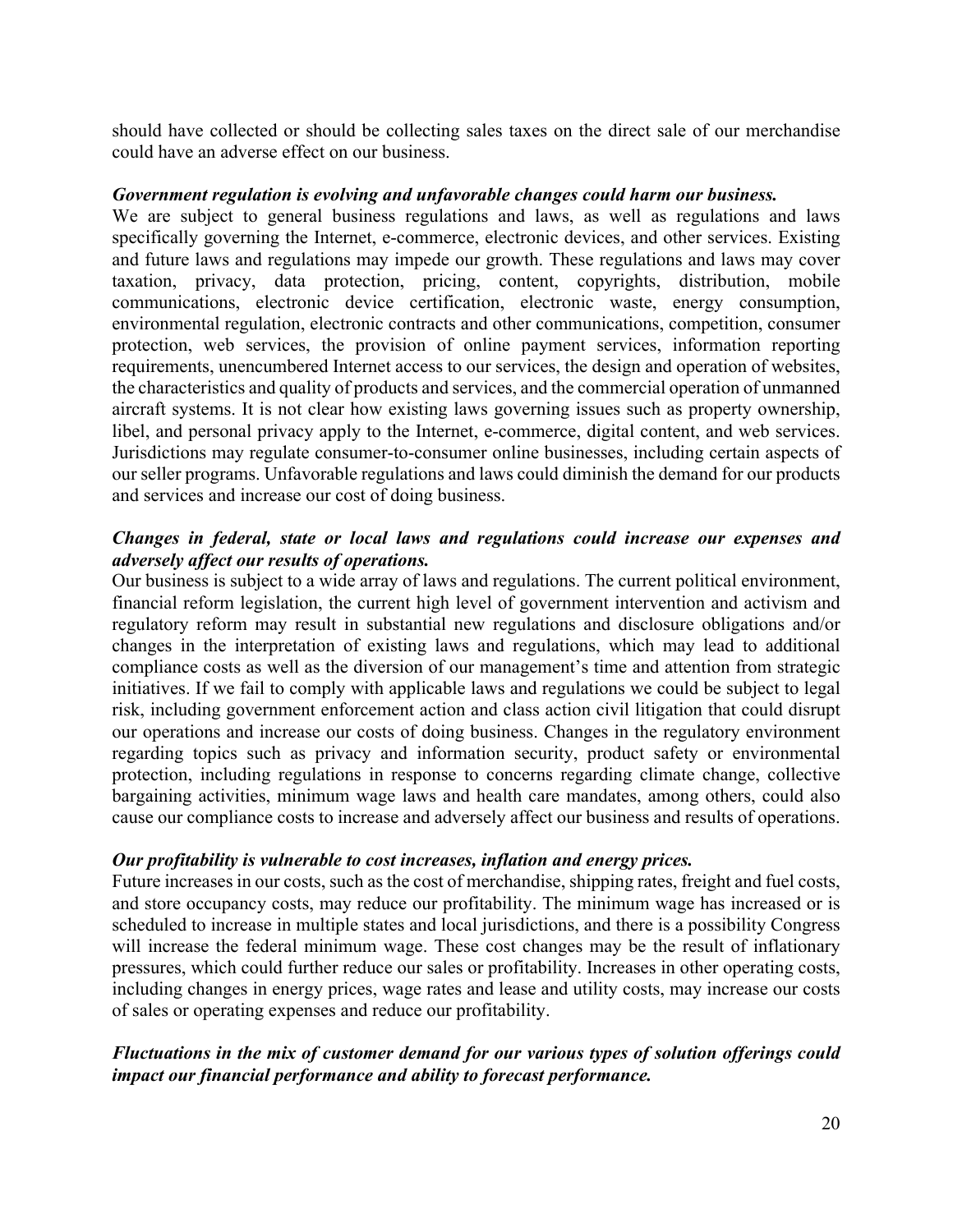Due to fluctuations in customer needs, changes in customer industries, and general economic conditions, customer demand for the range of our offerings varies from time to time and is not predictable. In addition, our gross margins vary by customer and by segment and the mix of services provided to our customers could impact our results of operations as certain of our customers and segments have different gross margin profiles. Generally, the profitability of an account increases over time. As a result, the mix of solutions we provide to our customers varies at any given time, both within a quarter and from quarter-to-quarter. These variations in service mix impact gross margins and the predictability of gross margins for any period. You should not rely on the results of any one quarter as an indication of our future performance.

### *Our operating results may fluctuate due to factors that are difficult to forecast and not within our control.*

Our past operating results may not be accurate indicators of future performance, and you should not rely on such results to predict our future performance. Our operating results have fluctuated significantly in the past and could fluctuate in the future. Factors that may contribute to fluctuations include:

- changes in aggregate capital spending, cyclicality and other economic conditions, or domestic and international demand in the industries we serve;
- our ability to effectively manage our working capital;
- our ability to satisfy consumer demands in a timely and cost-effective manner;
- pricing and availability of labor and materials;
- our inability to adjust certain fixed costs and expenses for changes in demand;
- shifts in geographic concentration of customers, supplies and labor pools; and
- seasonal fluctuations in demand and our revenue.

#### *We are subject to rapid technological change and dependence on new product development.*

Our industry is characterized by rapid and significant technological developments, frequent new product introductions and enhancements, continually evolving business expectations and swift changes. To compete effectively in such markets, we must continually improve and enhance our products and services and develop new technologies and services that incorporate technological advances, satisfy increasing customer expectations and compete effectively on the basis of performance and price. Our success will also depend substantially upon our ability to anticipate, and to adapt our products and services to our collaborative partner's preferences. There can be no assurance that technological developments will not render some of our products and services obsolete, or that we will be able to respond with improved or new products, services, and technology that satisfy evolving customers' expectations. Failure to acquire, develop or introduce new products, services, and enhancements in a timely manner could have an adverse effect on our business and results of operations. Also, to the extent one or more of our competitors introduces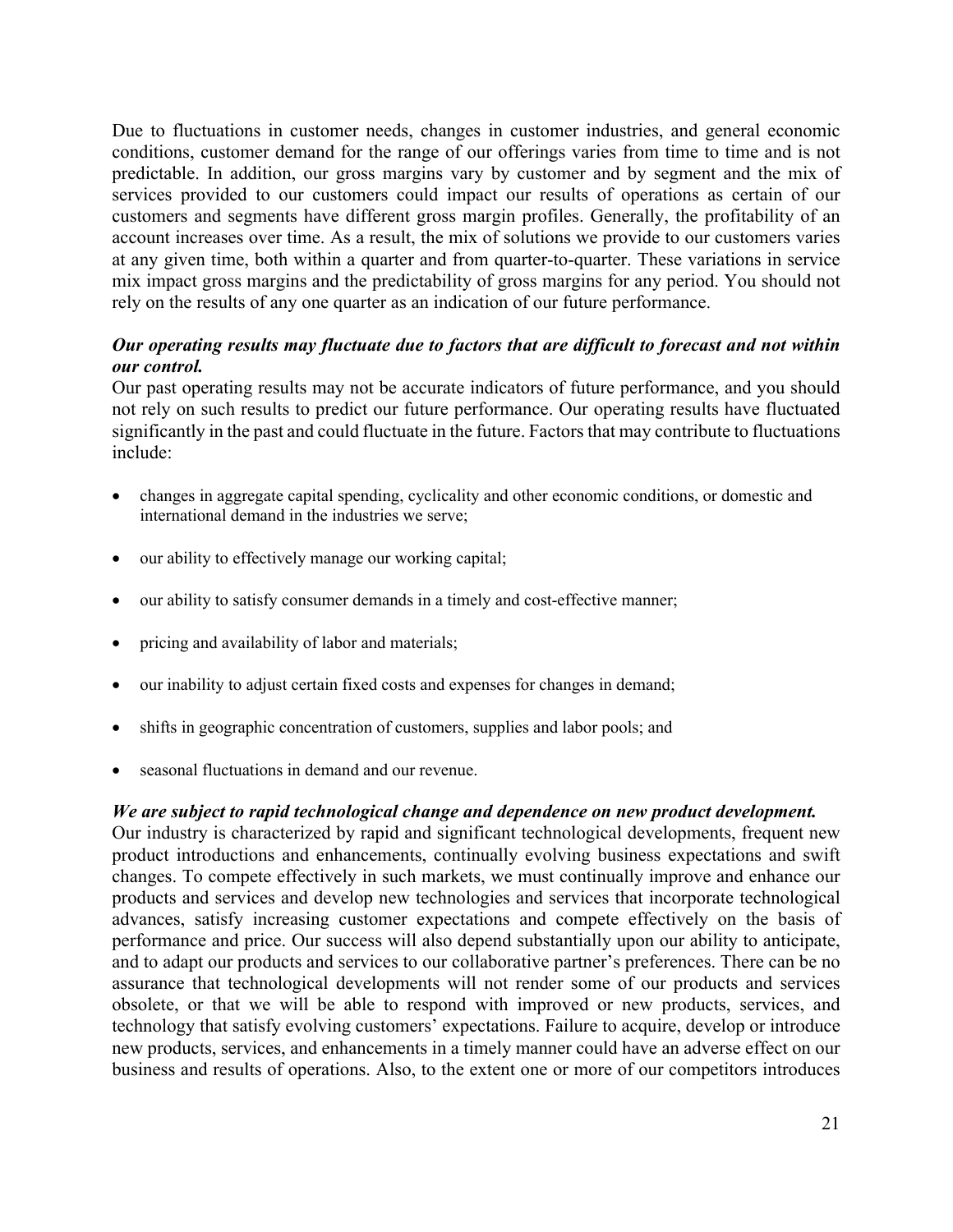products and services that better address a customer's needs, our business would be adversely affected.

# *Failure to obtain new clients or renew client contracts on favorable terms could adversely affect results of operations.*

We may face pricing pressure in obtaining and retaining our clients. Our clients may be able to seek price reductions from us when they renew a contract, when a contract is extended, or when the client's business has significant volume changes. They may also reduce services if they decide to move services in-house. On some occasions, this pricing pressure results in lower revenue from a client than we had anticipated based on our previous agreement with that client. This reduction in revenue could result in an adverse effect on our business and results of operations.

Further, failure to renew client contracts on favorable terms could have an adverse effect on our business. Our contracts with clients generally run for several years and include liquidated damage provisions that provide for early termination fees. Terms are generally renegotiated prior to the end of a contract's term. If we are not successful in achieving a high rate of contract renewals on favorable terms, our business and results of operations could be adversely affected.

### *We rely on agreements with third parties to provide certain services, goods, technology, and intellectual property rights necessary to enable us to implement some of our applications.*

Our ability to implement and provide our applications and services to our clients depends, in part, on services, goods, technology, and intellectual property rights owned or controlled by third parties. These third parties may become unable to or refuse to continue to provide these services, goods, technology, or intellectual property rights on commercially reasonable terms consistent with our business practices, or otherwise discontinue a service important for us to continue to operate our applications. If we fail to replace these services, goods, technologies, or intellectual property rights in a timely manner or on commercially reasonable terms, our operating results and financial condition could be harmed. In addition, we exercise limited control over our third-party vendors, which increases our vulnerability to problems with technology and services those vendors provide. If the services, technology, or intellectual property of third parties were to fail to perform as expected, it could subject us to potential liability, adversely affect our renewal rates, and have an adverse effect on our financial condition and results of operations.

### *If we fail to maintain or expand our relationships with our suppliers, in some cases singlesource suppliers, we may not have adequate access to new or key technology necessary for our products, which may impair our ability to deliver leading-edge products.*

In addition to the technologies we develop, our suppliers develop product innovations at our direction that are requested by our customers. Further, we rely heavily on our component suppliers to provide us with leading-edge components that conform to required specifications or contractual arrangements on time and in accordance with a product roadmap. If we are not able to maintain or expand our relationships with our suppliers or continue to leverage their research and development capabilities to develop new technologies desired by our customers, our ability to deliver leadingedge products in a timely manner may be impaired and we could be required to incur additional research and development expenses. Also, disruption in our supply chain or the need to find alternative suppliers could impact the costs and/or timing associated with procuring necessary products, components and services. Similarly, suppliers have operating risks that could impact our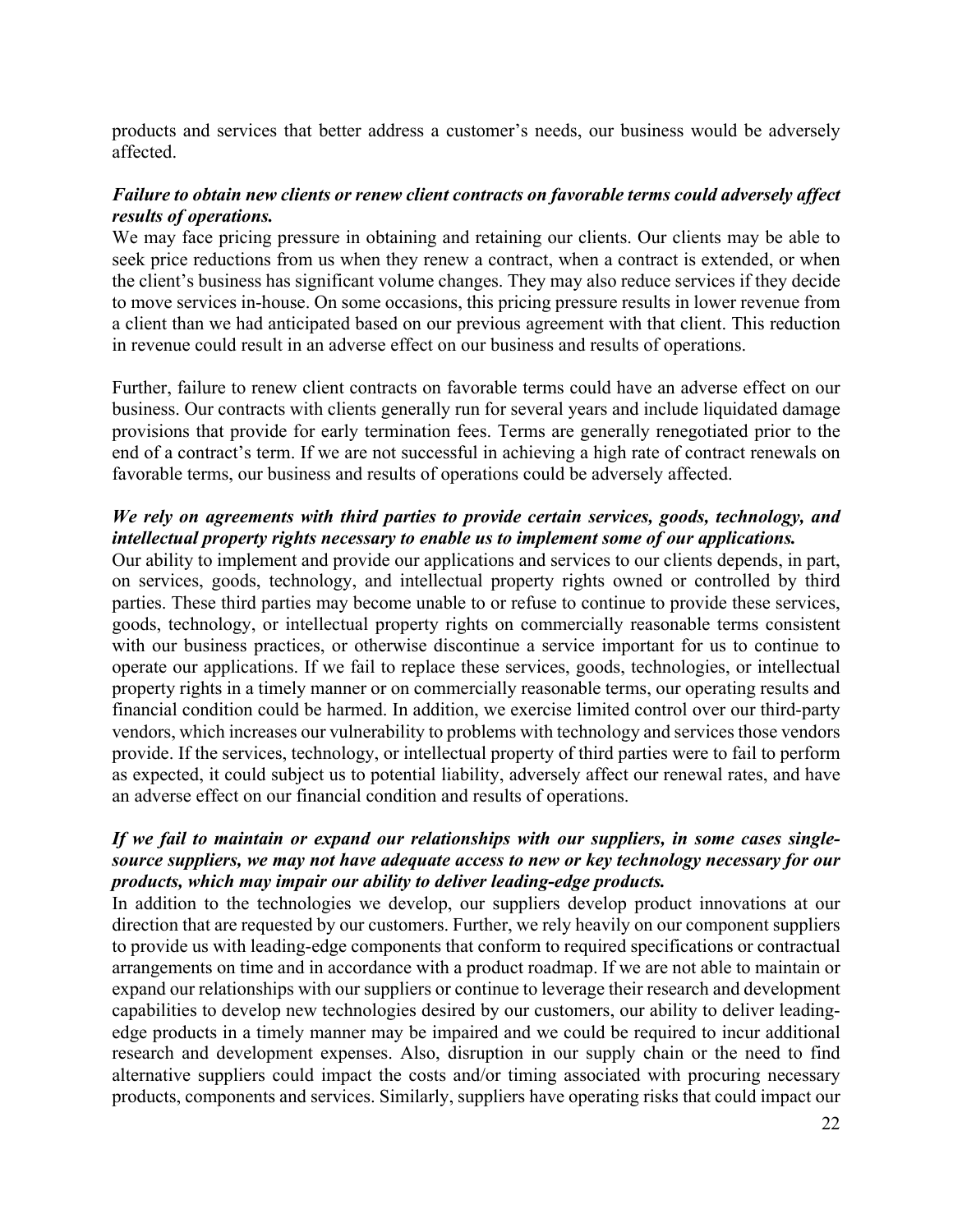business. These risks could create product time delays, inventory and invoicing problems, staging delays, and other operational difficulties.

### *We must acquire or develop new products, evolve existing ones, address any defects or errors, and adapt to technology change.*

Technical developments, client requirements, programming languages, and industry standards change frequently in our markets. As a result, success in current markets and new markets will depend upon our ability to enhance current products, address any product defects or errors, acquire or develop and introduce new products that meet client needs, keep pace with technology changes, respond to competitive products, and achieve market acceptance. Product development requires substantial investments for research, refinement, and testing. We may not have sufficient resources to make necessary product development investments. We may experience technical or other difficulties that will delay or prevent the successful development, introduction, or implementation of new or enhanced products. We may also experience technical or other difficulties in the integration of acquired technologies into our existing platform and applications. Inability to introduce or implement new or enhanced products in a timely manner could result in loss of market share if competitors are able to provide solutions to meet customer needs before we do, give rise to unanticipated expenses related to further development or modification of acquired technologies as a result of integration issues, and adversely affect future performance.

### *Cyclical and seasonal fluctuations in the economy, in internet usage and in traditional retail shopping may have an effect on our business.*

Both cyclical and seasonal fluctuations in internet usage and traditional retail seasonality may affect our business. Internet usage generally slows during the summer months, and queries typically increase significantly in the fourth quarter of each year. These seasonal trends may cause fluctuations in our quarterly results, including fluctuations in revenues.

#### *Conducting Business in India includes various risks which could materially affect our business.*

Conducting business in India includes various risks which could materially affect our business. We will be required to obtain local permits and licenses. We must be registered under the Indian Company Act, and our suppliers must be registered with the Export Promotion Councils (EPC) before conducting business in India. Goods exported out of India are eligible for exemption from both Value Added Tax and Central Sales Tax. Cosmo Ventures and our partnered suppliers must abide by the Customs Act to avoid penalization for the attempt to export goods improperly. If we are not able to obtain these permits, or licenses, our business may fail.

As importers we will be exposed to foreign exchange risks that arises due to the probability of an adverse change in exchange rates.

### *Affiliates of the Company, including officers, directors and existing stockholders of the Company, may invest in this Offering and their funds will be counted toward the Company achieving the Minimum Amount.*

There is no restriction on affiliates of the Company, including its officers, directors and existing stockholders, investing in the Offering. As a result, it is possible that if the Company has raised some funds, but not reached the Minimum Amount, affiliates can contribute the balance so that there will be a closing. The Minimum Amount is typically intended to be a protection for investors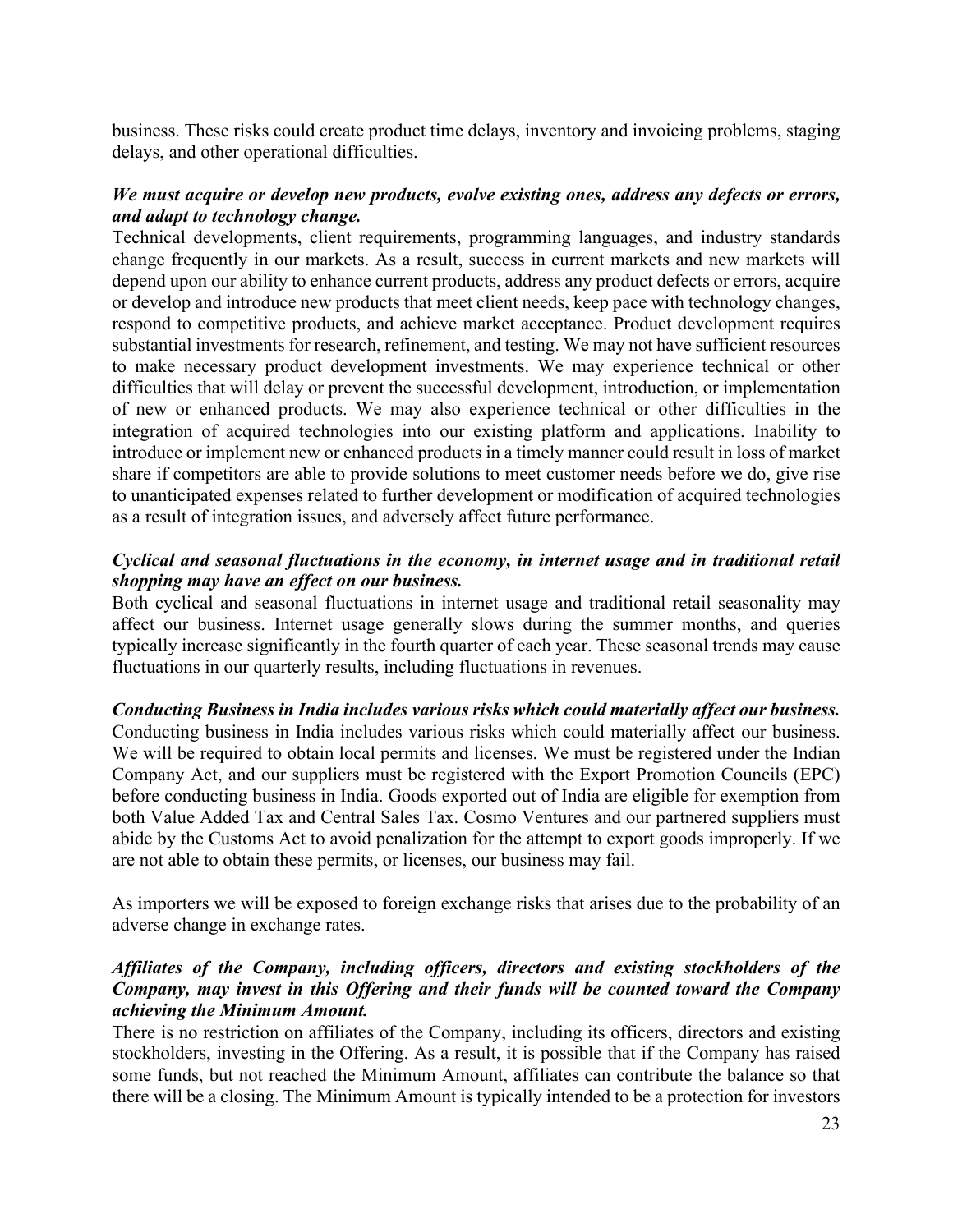and gives investors confidence that other investors, along with them, are sufficiently interested in the Offering and the Company and its prospects to make an investment of at least the Minimum Amount. By permitting affiliates to invest in the offering and make up any shortfall between what non-affiliate investors have invested and the Minimum Amount, this protection is largely eliminated. Investors should be aware that no funds other than their own and those of affiliates investing along with them may be invested in this Offering.

#### *Our business, results of operations, and financial condition may be impacted by the recent coronavirus (COVID-19) outbreak.*

The ongoing and evolving coronavirus (COVID-19) outbreak, which was designated as a pandemic by the World Health Organization on March 16, 2020, has caused substantial disruption in international and U.S. economies and markets. If repercussions of the outbreak are prolonged, they could have a materially significant adverse impact on our business. The Company's management cannot at this point estimate the impact of the outbreak on its business, and no provision for this outbreak is reflected in the accompanying financial statements.

In addition to the risks listed above, businesses are often subject to risks not foreseen or fully appreciated by the management. It is not possible to foresee all risks that may affect us. Moreover, the Company cannot predict whether the Company will successfully effectuate the Company's current business plan. Investors are encouraged to carefully analyze the risks and merits of their investment in the Securities and should take into consideration when making such analysis, among other, the Risk Factors discussed above.

# **DIRECTORS, OFFICERS AND EMPLOYEES**

The directors or managers and officers of the Company are listed below along with all positions and offices held at the Company and their principal occupation and employment responsibilities for the past three (3) years and their educational background and qualifications.

*Name* Srivatsava Gorthy

*All positions and offices held with the Company and date such position(s) was held with start and ending dates* Director & CEO, Oct. 2015 - Present

### *Principal occupation and employment responsibilities during at least the last three (3) years with start and ending dates*

Director & Chief Executive Officer of Unikorn Inc., Oct. 2015 - Present

Srivatsava Gorthy handles day-to-day operation of company and executes product vision and capital raising efforts. Srivatsava holds a master's degree from Cornell University and a master's degree from Pondicherry University.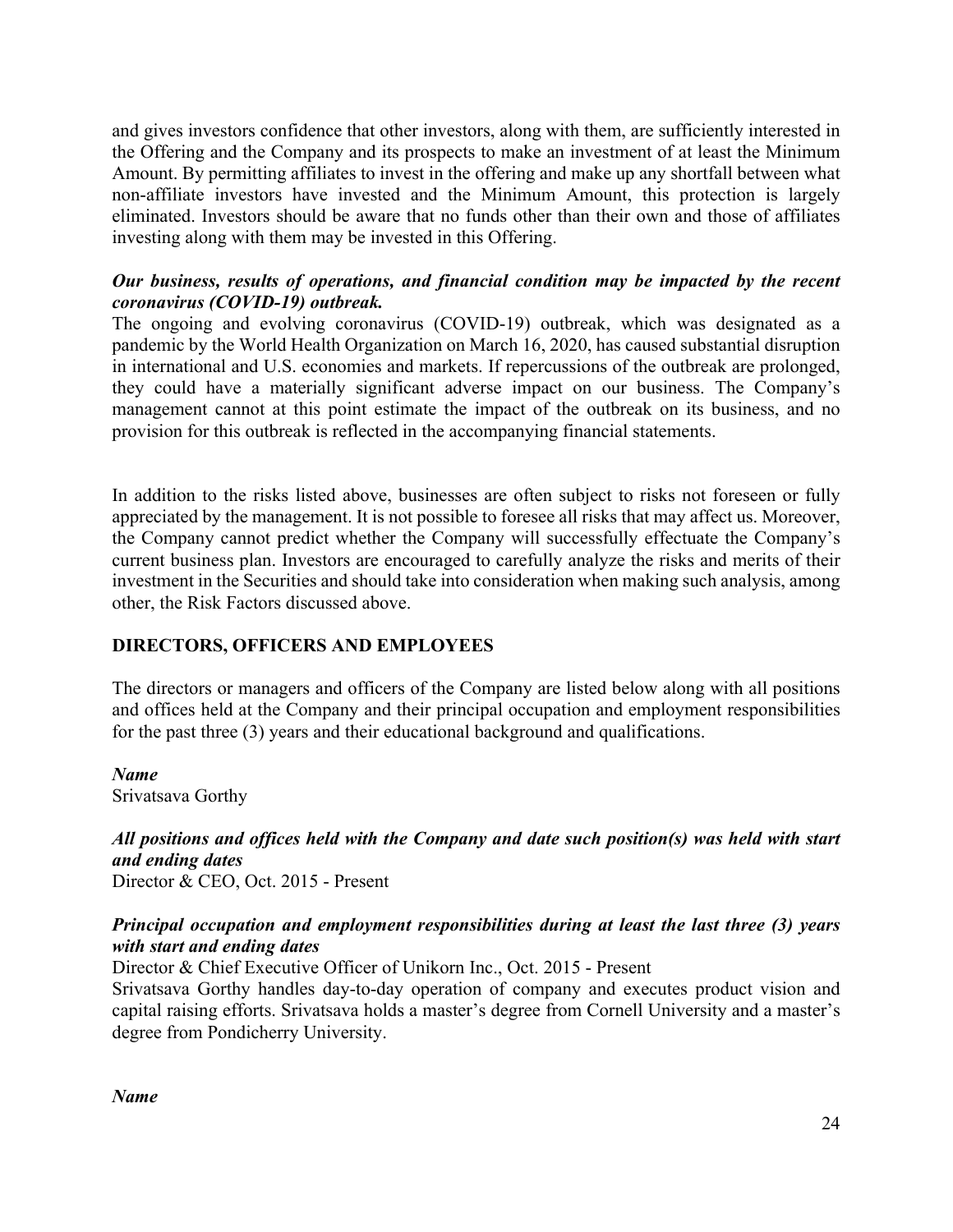Swetang Sharma

*All positions and offices held with the Company and date such position(s) was held with start and ending dates* Director & CTO, Nov. 2021 - Present

### *Principal occupation and employment responsibilities during at least the last three (3) years with start and ending dates*

Director & Chief Technology Officer of Unikorn Inc., Nov. 2021 - Present Swetang Sharma is responsible for overseeing the technology stack of the company. Swetang was also the founder of Vetzz from January 2019 – Present and Swetang is also the founder of Petzz.org from April 2017 – Present. Swetang holds a bachelor's degree from Vellore Institute of Technology and an MBA from the Indian Institute of Management, Bangalore.

*Name* Shivangi Raina

# *All positions and offices held with the Company and date such position(s) was held with start and ending dates*

Chief Veterinary Officer, Apr. 2021 - Present

# *Principal occupation and employment responsibilities during at least the last three (3) years with start and ending dates*

Chief Veterinary Officer of Unikorn Inc., Apr. 2021 - Present Student at Bombay Veterinary College, Mumbai, 2016 – January 2022

Shivangi Raina is responsible for leading veterinary telehealth services projects. Shivangi also holds a bachelor's degree from Bombay Veterinary College, Mumbai.

# *Indemnification*

Indemnification is authorized by the Company to directors, officers or controlling persons acting in their professional capacity pursuant to Delaware law. Indemnification includes expenses such as attorney's fees and, in certain circumstances, judgments, fines and settlement amounts actually paid or incurred in connection with actual or threatened actions, suits or proceedings involving such person, except in certain circumstances where a person is adjudged to be guilty of gross negligence or willful misconduct, unless a court of competent jurisdiction determines that such indemnification is fair and reasonable under the circumstances.

#### *Current number of employees*

The Company currently has ten (10) full time and three (3) contract employees.

# **CAPITALIZATION AND OWNERSHIP**

# **Capitalization**

The Company has issued the following outstanding Securities: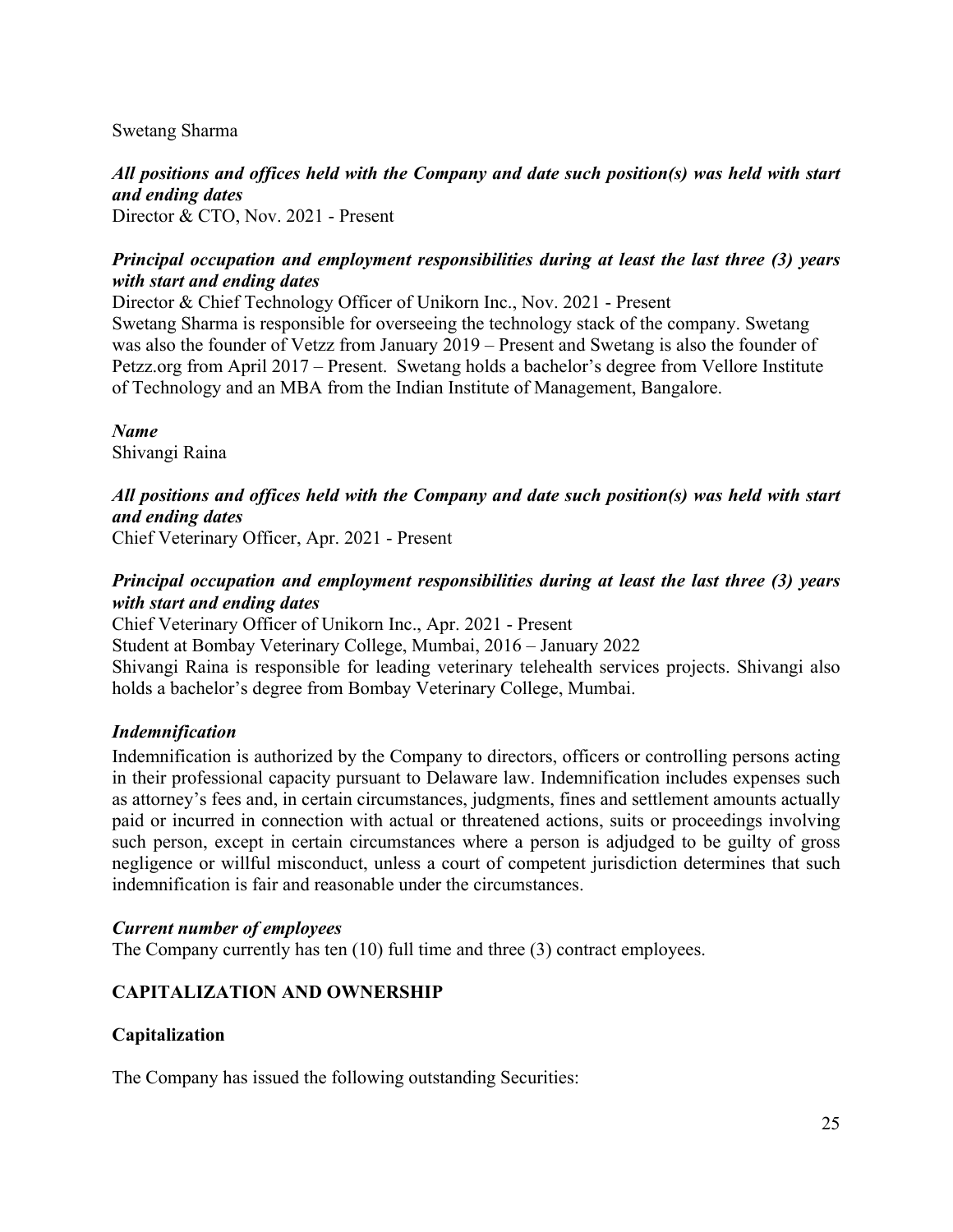| <b>Type of security</b>                                                                                                                               | Common Stock                                                                                                                                                                                                                                                                                 |
|-------------------------------------------------------------------------------------------------------------------------------------------------------|----------------------------------------------------------------------------------------------------------------------------------------------------------------------------------------------------------------------------------------------------------------------------------------------|
| <b>Amount Authorized</b>                                                                                                                              | 20,000,000 shares                                                                                                                                                                                                                                                                            |
| <b>Amount Issued and Outstanding</b>                                                                                                                  | 10,092,248 shares                                                                                                                                                                                                                                                                            |
| <b>Voting Rights</b>                                                                                                                                  | One per share                                                                                                                                                                                                                                                                                |
| <b>Anti-Dilution Rights</b>                                                                                                                           | N/A                                                                                                                                                                                                                                                                                          |
| How this Security may limit, dilute or<br>qualify the Notes/Bonds issued pursuant to<br><b>Regulation CF</b>                                          | N/A                                                                                                                                                                                                                                                                                          |
| Percentage ownership of the Company by<br>the holders of such Securities (assuming<br>conversion prior to the Offering if<br>convertible securities). | 100.0%                                                                                                                                                                                                                                                                                       |
| <b>Other Material Terms</b>                                                                                                                           | 10,000,000 shares of Common Stock are<br>currently owned by CEO and Co-Founder<br>Srivatsava Gorthy, who has the intention of<br>offering a portion of his ownership to Co-<br>Founder Swetang Sharma within the next<br>year. This transfer of ownership may occur<br>during this Offering. |

| <b>Type of security</b>                                                                                      | Crowd Notes                                                                         |
|--------------------------------------------------------------------------------------------------------------|-------------------------------------------------------------------------------------|
| <b>Principal amount issued</b>                                                                               | \$229,006<br>(inclusive of the $2\%$ received by the Intermediary)                  |
| <b>Valuation Cap</b>                                                                                         | \$4 million or \$5 million                                                          |
| <b>Voting Rights</b>                                                                                         | None                                                                                |
| <b>Anti-Dilution Rights</b>                                                                                  | None                                                                                |
| How this Security may limit, dilute or<br>qualify the Notes/Bonds issued pursuant to<br><b>Regulation CF</b> | N/A                                                                                 |
| <b>Discount Rate</b>                                                                                         | 20%                                                                                 |
| <b>Other Material Terms</b>                                                                                  | In the event of an Equity Financing of<br>\$1,000,000 or more, the Crowd Notes will |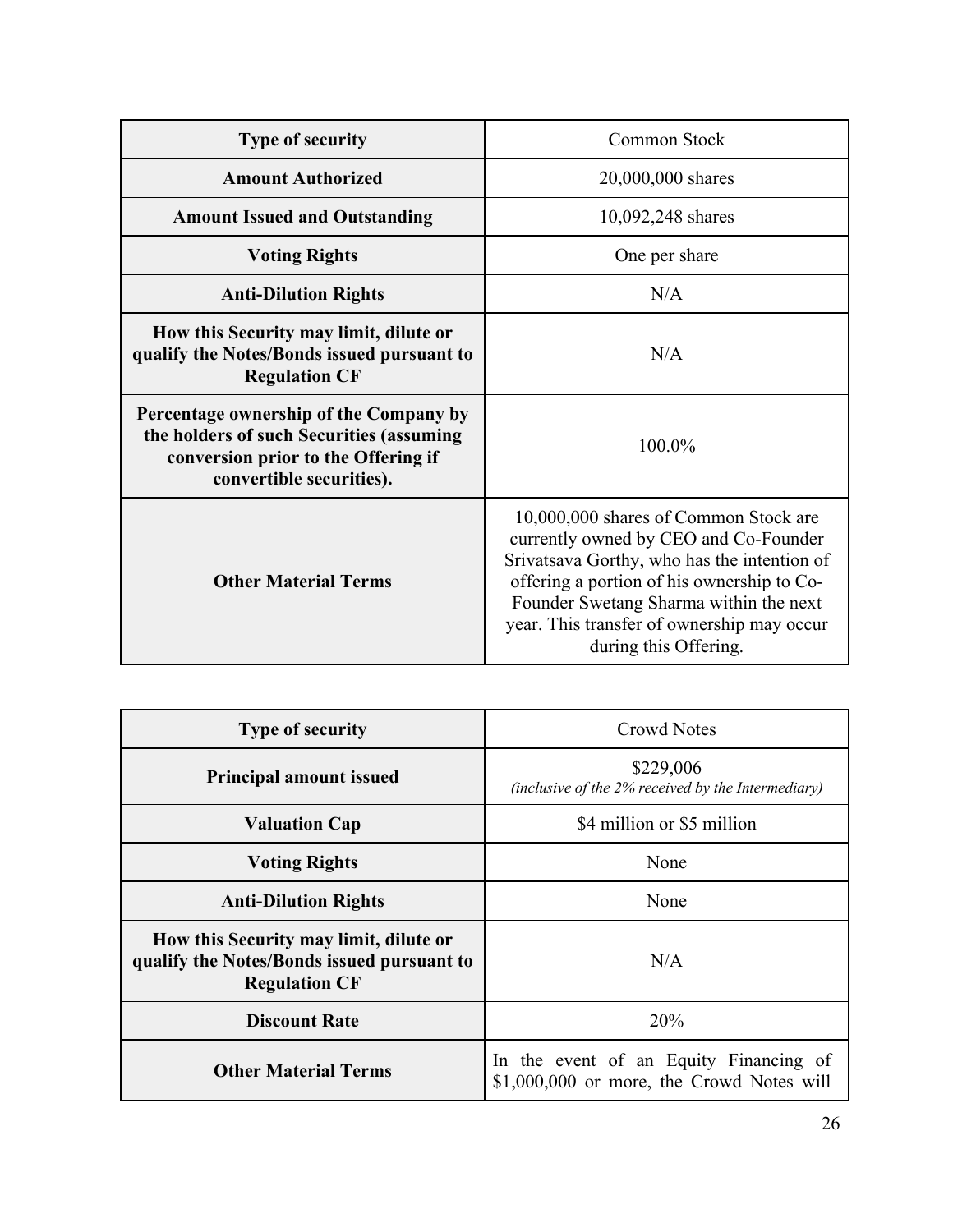| convert into a number of shares of our<br>preferred stock that are issued in connection with<br>the Qualified Equity Financing, which we refer to<br>as Conversion Shares, equal to the lower of:                                                                                                                                                                                                                                                                                                                                |
|----------------------------------------------------------------------------------------------------------------------------------------------------------------------------------------------------------------------------------------------------------------------------------------------------------------------------------------------------------------------------------------------------------------------------------------------------------------------------------------------------------------------------------|
| (A) the product of $(1)$ one minus the Discount<br>of $20\%$ , and $(2)$ the price paid per share for<br>preferred stock by the investors in the<br>Qualified Equity Financing, or                                                                                                                                                                                                                                                                                                                                               |
| $(B)$ the quotient resulting from dividing $(1)$<br>the Valuation Cap of \$4 million or \$5 million,<br>depending on if the Purchaser is an Early Bird<br>Investor, by (2) the total number of our shares<br>of capital stock that are outstanding on a fully<br>diluted basis (assuming for this purpose the<br>exercise, exchange or conversion of all<br>securities exercisable or exchangeable for, or<br>convertible into, our capital<br>stock),<br>immediately prior to the closing of the<br>Qualified Equity Financing. |

# *The Company has reserved 1,500,000 (1.5 million) shares of its common stock for its employee stock option pool, which are classified as Restricted Common Stock. 92,248 shares have been issued and vested.*

The Company has the following debt outstanding:

| <b>Type of debt</b>                   | Loan                                                   |
|---------------------------------------|--------------------------------------------------------|
| Name of creditor                      | Srivatsava Gorthy                                      |
| \$42,236<br><b>Amount outstanding</b> |                                                        |
| Interest rate and payment schedule    | No interest; principal payable on<br>December 31, 2026 |
| <b>Amortization schedule</b>          | N/A                                                    |
| Describe any collateral or security   | N/A                                                    |
| <b>Maturity date</b>                  | December 31, 2026                                      |
| <b>Other material terms</b>           | N/A                                                    |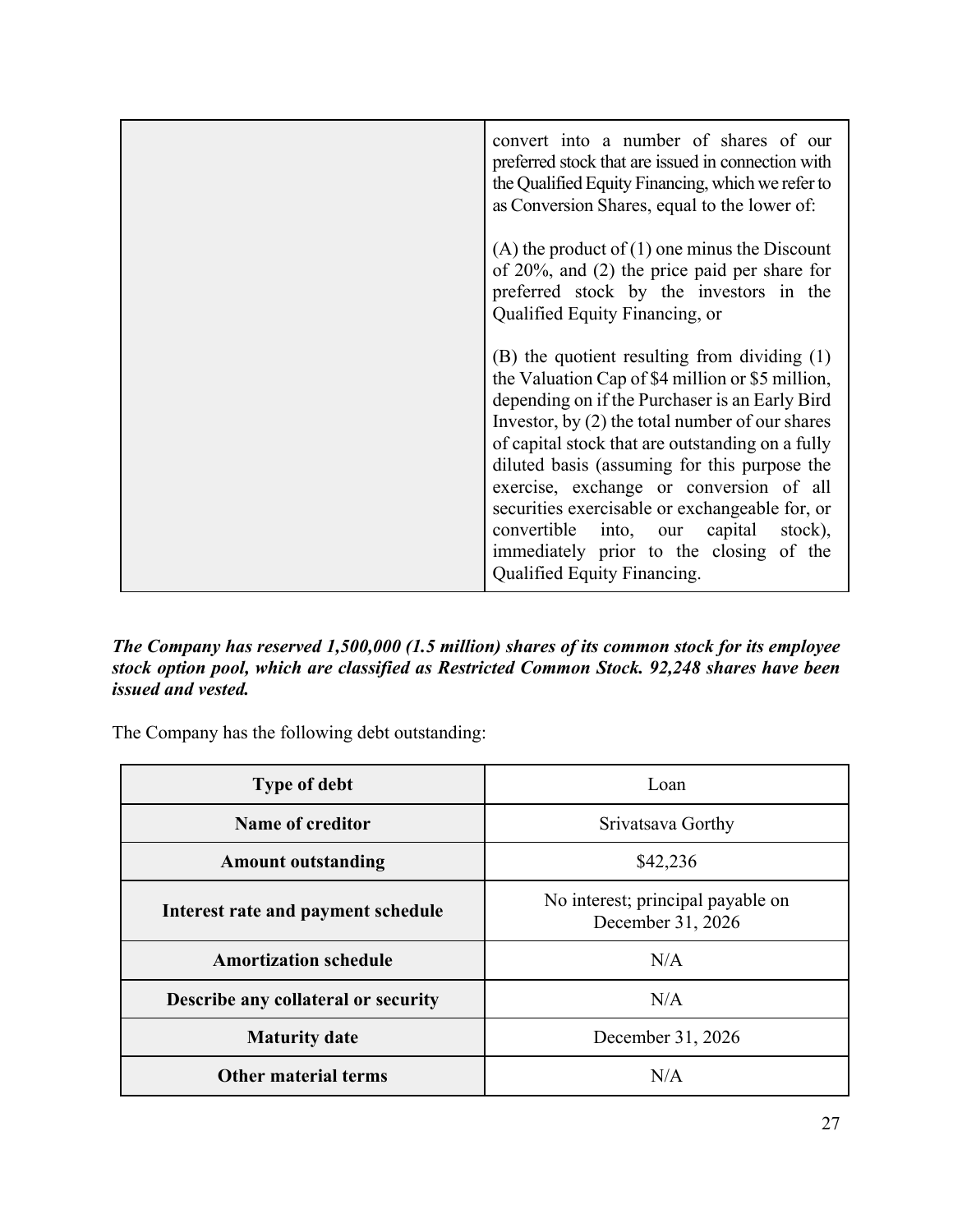*The Company has conducted the following prior securities offerings in the past three years:*

| <b>Security</b><br><b>Type</b> | <b>Number</b><br><b>Sold</b> | <b>Money</b><br><b>Raised</b> | Use of<br><b>Proceeds</b>        | <b>Offering</b><br>Date | <b>Exemption</b><br>from<br>Registration<br><b>Used or</b><br><b>Public</b><br><b>Offering</b> |
|--------------------------------|------------------------------|-------------------------------|----------------------------------|-------------------------|------------------------------------------------------------------------------------------------|
| Crowd Notes                    | 224,516                      | \$224,516                     | General<br>Corporate<br>Purposes | March 2021              | Regulation<br>CF                                                                               |

# **Ownership**

The table below shows the beneficial ownership of 20% or more of the Company's outstanding voting equity securities, calculated on the basis of voting power.

| Name              | <b>Percentage Owned Prior to Offering</b> |
|-------------------|-------------------------------------------|
| Srivatsava Gorthy | 99.09%                                    |

# **FINANCIAL INFORMATION**

**Please see the financial information listed on the cover page of this Form C-AR and attached hereto in addition to the following information. Financial statements are attached hereto as Exhibit A.**

# **Liquidity and Capital Resources**

On March 29, 2021, the Company closed an offering pursuant to Regulation CF and raised \$224,516.

The Company is currently conducting a Regulation CF offering with a deadline of August 22, 2022.

# **Capital Expenditures and Other Obligations**

The Company does not intend to make any material capital expenditures in the future.

# **Material Changes and Other Information Trends and Uncertainties**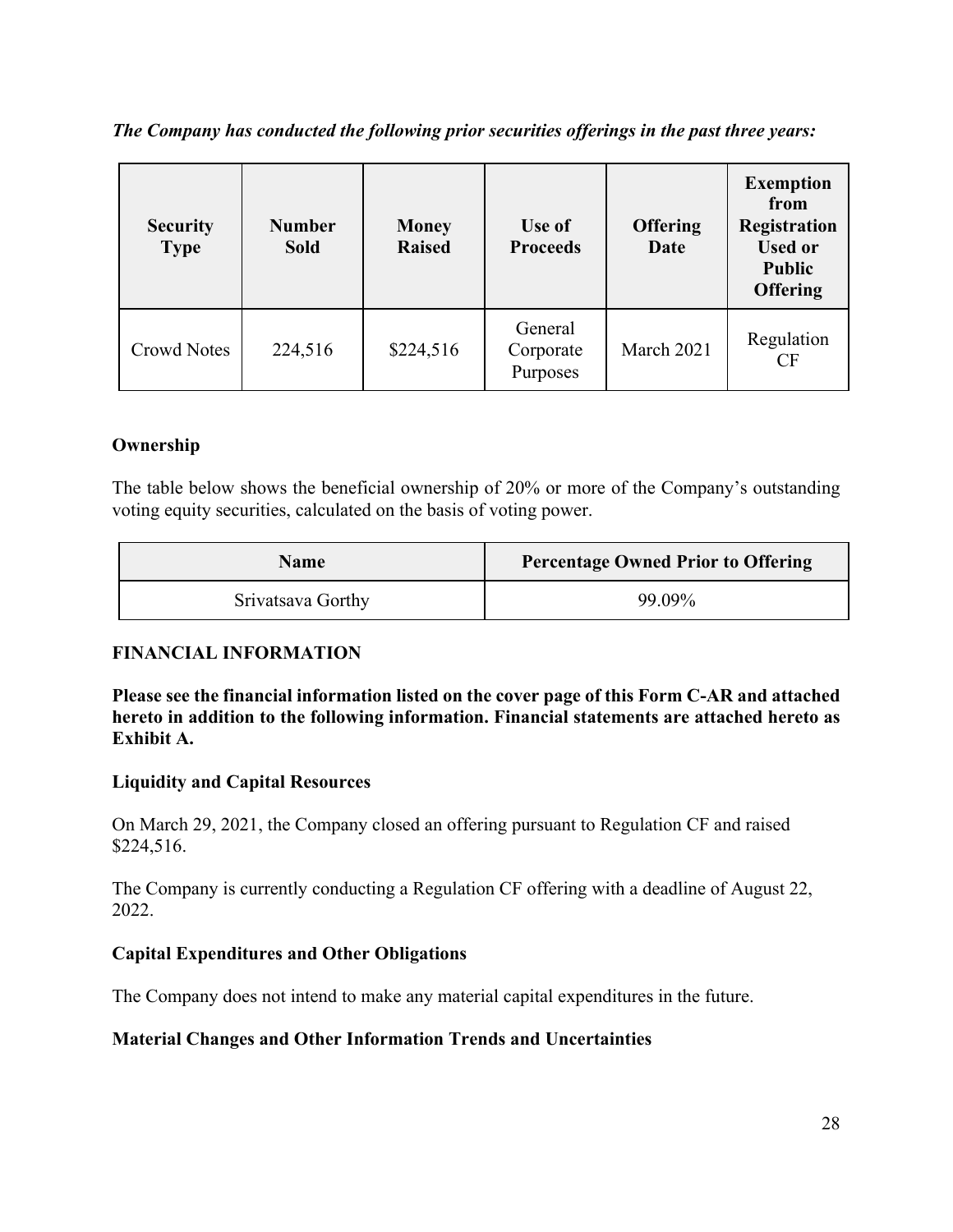The financial statements are an important part of this Form C-AR and should be reviewed in their entirety. The financial statements of the Company are attached hereto as Exhibit A.

#### **Restrictions on Transfer**

Any Securities sold pursuant to Regulation CF being offered may not be transferred by any Investor of such Securities during the one-year holding period beginning when the Securities were issued, unless such Securities are transferred: 1) to the Company, 2) to an accredited investor, as defined by Rule 501(d) of Regulation D promulgated under the Securities Act, 3) as part of an IPO or 4) to a member of the family of the Investor or the equivalent, to a trust controlled by the Investor, to a trust created for the benefit of a member of the family of the Investor or the equivalent, or in connection with the death or divorce of the Investor or other similar circumstances. "Member of the family" as used herein means a child, stepchild, grandchild, parent, stepparent, grandparent, spouse or spousal equivalent, sibling, mother/father/daughter/son/sister/brother-in-law, and includes adoptive relationships. Remember that although you may legally be able to transfer the Securities, you may not be able to find another party willing to purchase them.

In addition to the foregoing restrictions, prior to making any transfer of the Securities or any Securities into which they are convertible, such transferring Investor must either make such transfer pursuant to an effective registration statement filed with the SEC or provide the Company with an opinion of counsel stating that a registration statement is not necessary to effect such transfer.

In addition, the Investor may not transfer the Securities or any Securities into which they are convertible to any of the Company's competitors, as determined by the Company in good faith.

Furthermore, upon the event of an IPO, the capital stock into which the Securities are converted will be subject to a lock-up period and may not be sold for up to 180 days following such IPO.

# **TRANSACTIONS WITH RELATED PERSONS AND CONFLICTS OF INTEREST**

# **Related Person Transactions**

From time to time the Company may engage in transactions with related persons. Related persons are defined as any director or officer of the Company; any person who is the beneficial owner of 10 percent or more of the Company's outstanding voting equity securities, calculated on the basis of voting power; any promoter of the Company; any immediate family member of any of the foregoing persons or an entity controlled by any such person or persons.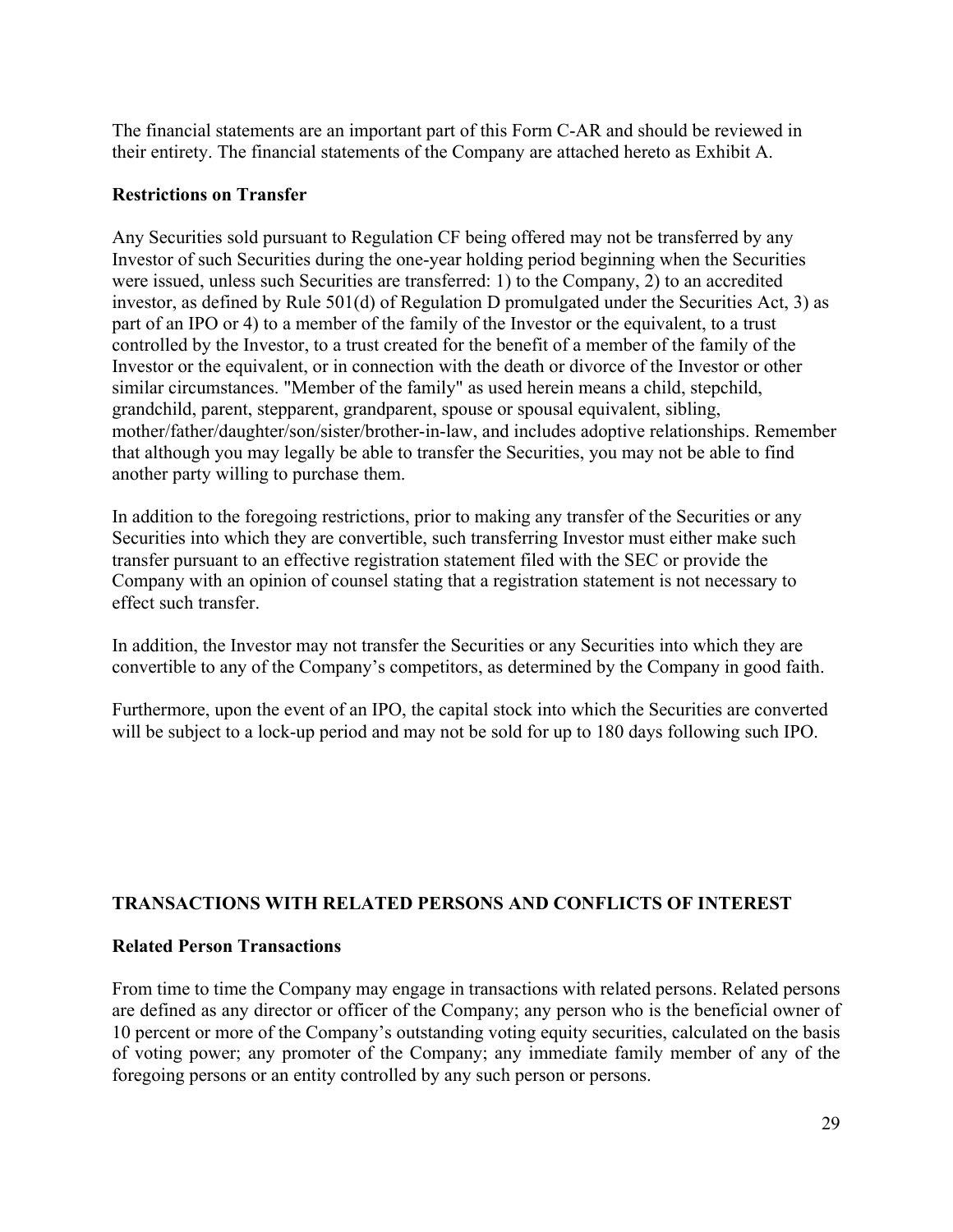The Company has conducted the following transactions with related persons as of December 31, 2021:

| <b>Related Person/Entity</b>                           | Srivatsava Gorthy                                                                         |
|--------------------------------------------------------|-------------------------------------------------------------------------------------------|
| <b>Relationship to the Company</b>                     | Founder                                                                                   |
| <b>Total amount of money involved</b>                  | \$42,236                                                                                  |
| Benefits or compensation received by<br>related person | 0% interest loan payable on December 31,<br>2026                                          |
| Benefits or compensation received by<br>Company        | Monetary contributions from Founder for use<br>as general working capital for the company |
| <b>Description of the transaction</b>                  | $0\%$ interest loan                                                                       |

### **Conflicts of Interest**

To the best of our knowledge the Company has not engaged in any transactions or relationships, which may give rise to a conflict of interest with the Company, its operations or its security holders.

#### **OTHER INFORMATION**

**The Company has not failed to comply with the ongoing reporting requirements of Regulation CF § 227.202 in the past.**

#### **Bad Actor Disclosure**

The Company is not subject to any Bad Actor Disqualifications under any relevant U.S. securities laws.

#### **Regulatory Information**

The Company was required to file this annual report within 120 days of the end of the fiscal year covered by the report. This report has been created and filed to meet this requirement of Regulation Crowdfunding, and the Company shall make future filings as required until such time that it

- 1) is required to file reports under Section 13(a) or Section 15(d) of the Exchange Act of 1934, as amended,
- 2) has filed at least one annual report pursuant to Regulation CF and has fewer than 300 holders of record,
- 3) has filed annual reports for three years pursuant to Regulation CF and has assets equal to or less than \$10,000,000,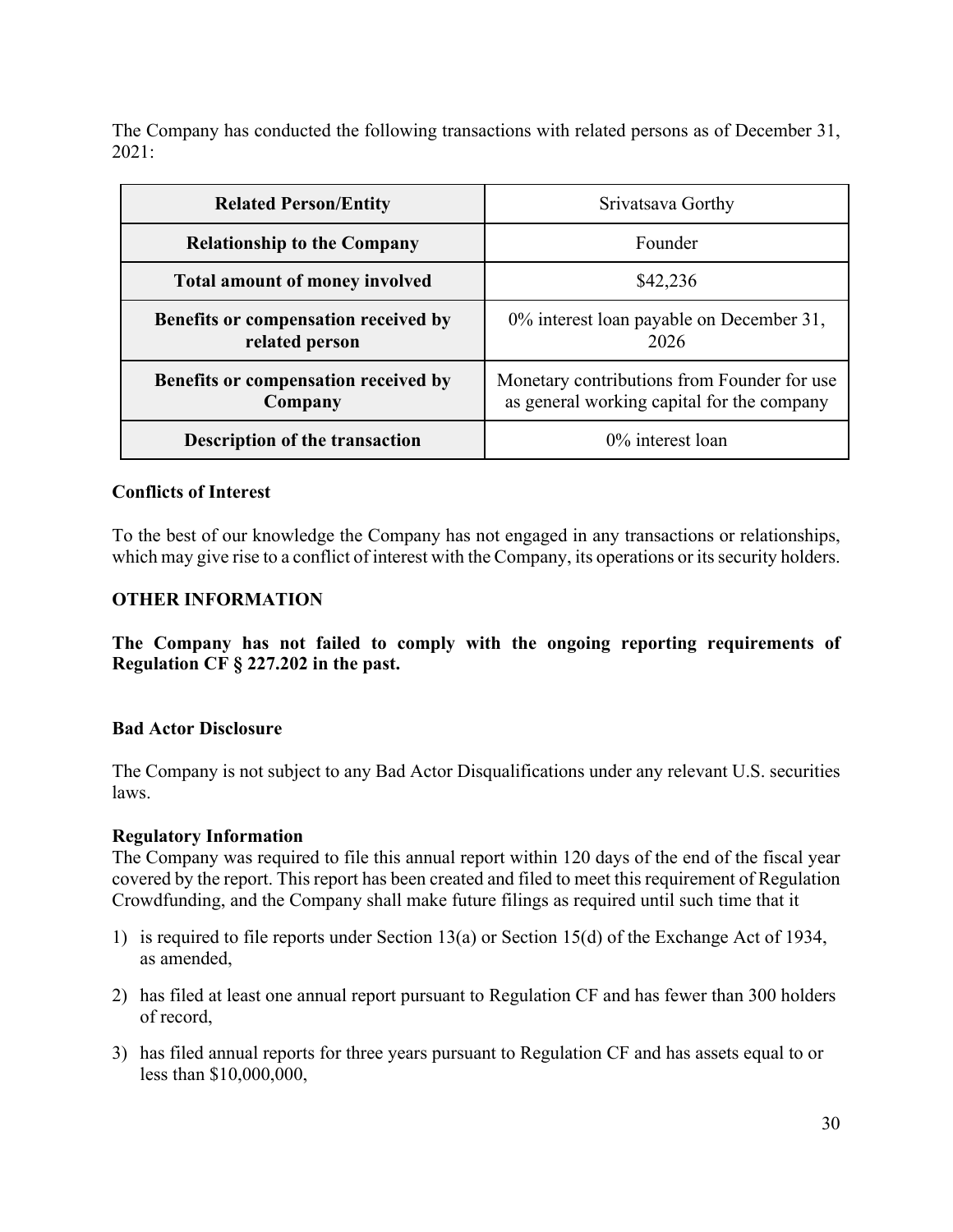- 4) has repurchased of all the Securities sold by the Company or another party, or
- 5) has liquidated or dissolved the Company.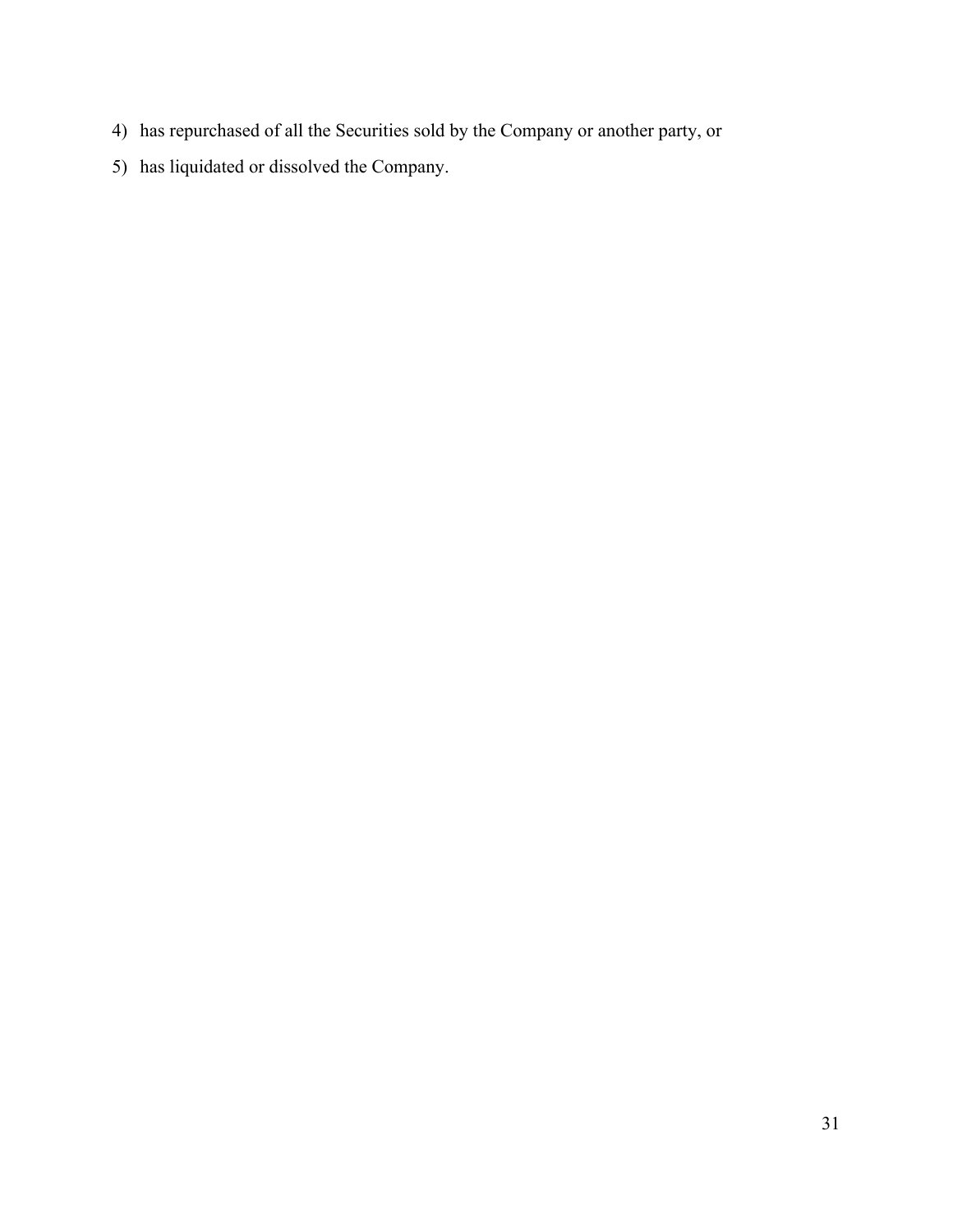#### **SIGNATURE**

Pursuant to the requirements of Sections 4(a)(6) and 4A of the Securities Act of 1933 and Regulation Crowdfunding (§ 227.100 et seq.), the issuer certifies that it has reasonable grounds to believe that it meets all of the requirements for filing on Form C-AR and has duly caused this Form to be signed on its behalf by the duly authorized undersigned.

The issuer also certifies that the attached financial statements are true and complete in all material respects.

| /s/Srivatsava Gorthy<br>(Signature) |
|-------------------------------------|
| Srivatsava Gorthy<br>(Name)         |
| CEO<br>(Title)                      |
| April 6, 2022<br>(Date)             |

Pursuant to the requirements of Sections 4(a)(6) and 4A of the Securities Act of 1933 and Regulation Crowdfunding (§ 227.100 et seq.), this Form C-AR has been signed by the following persons in the capacities and on the dates indicated.

> /s/ Srivatsava Gorthy (Signature) Srivatsava Gorthy (Name) CEO (Title) April 6, 2022 (Date)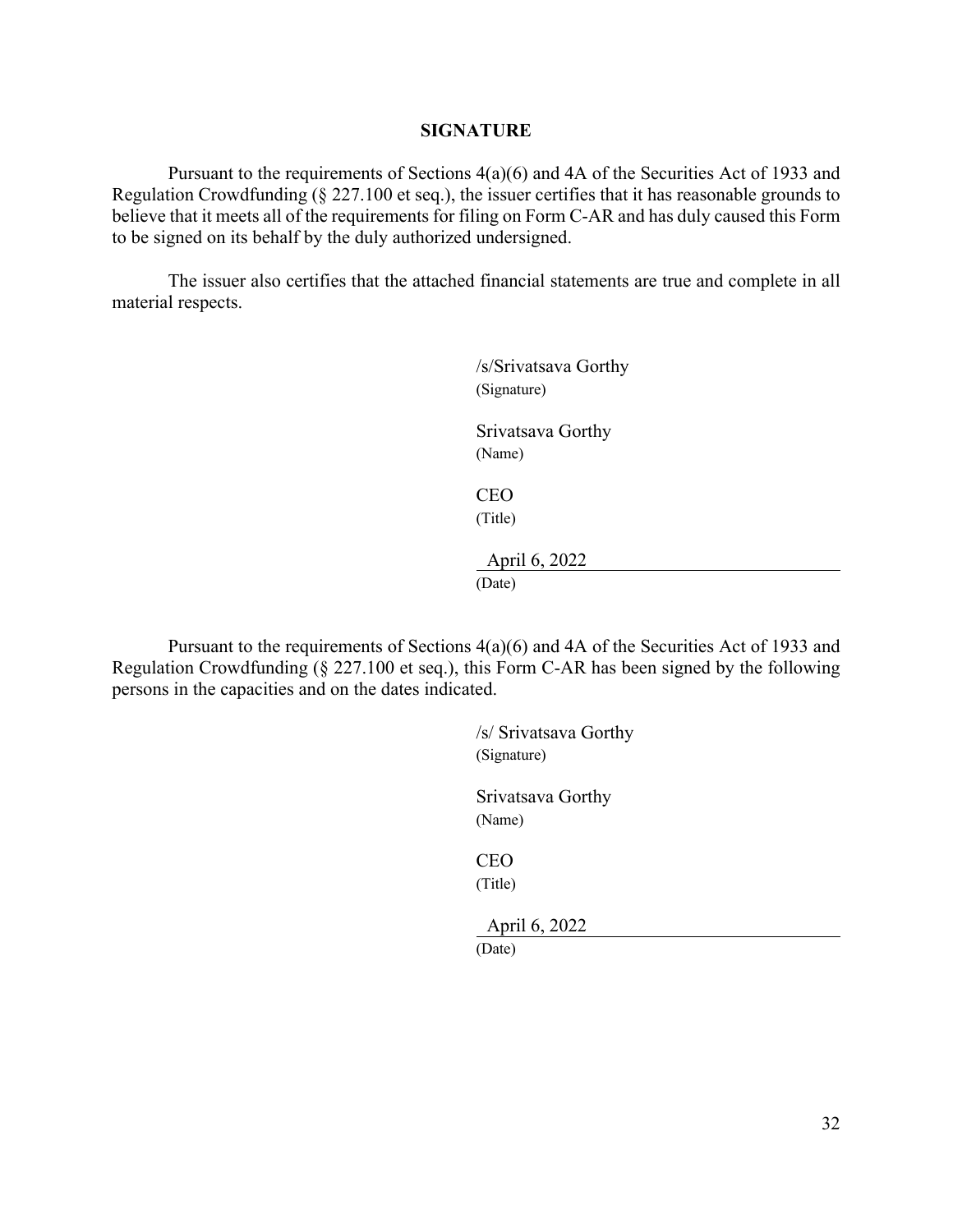# **EXHIBIT A**

*Financial Statements*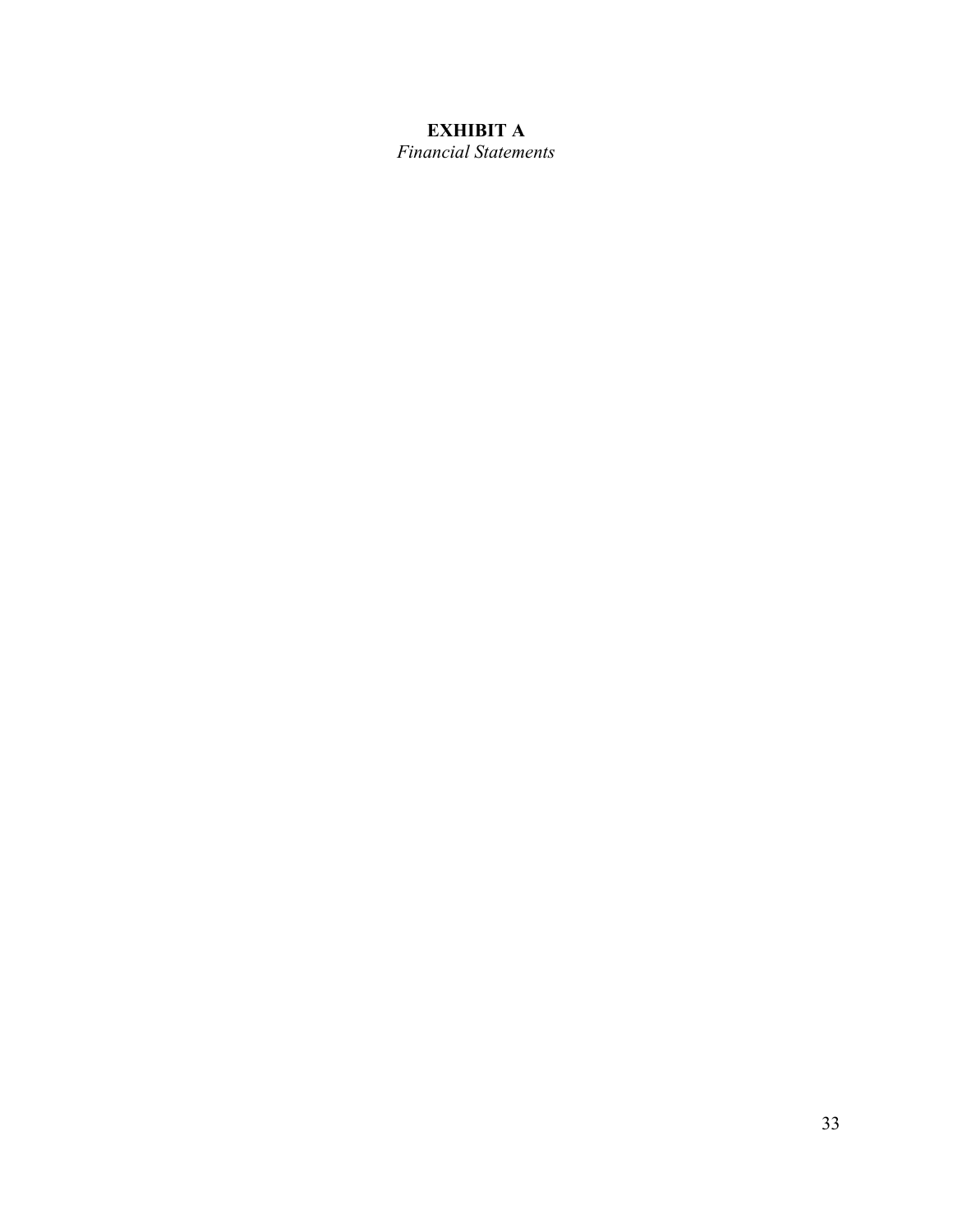# **UNIKORN, INC.**

Unaudited Consolidated Financial Statements For The Years Ended December 31, 2021 and 2020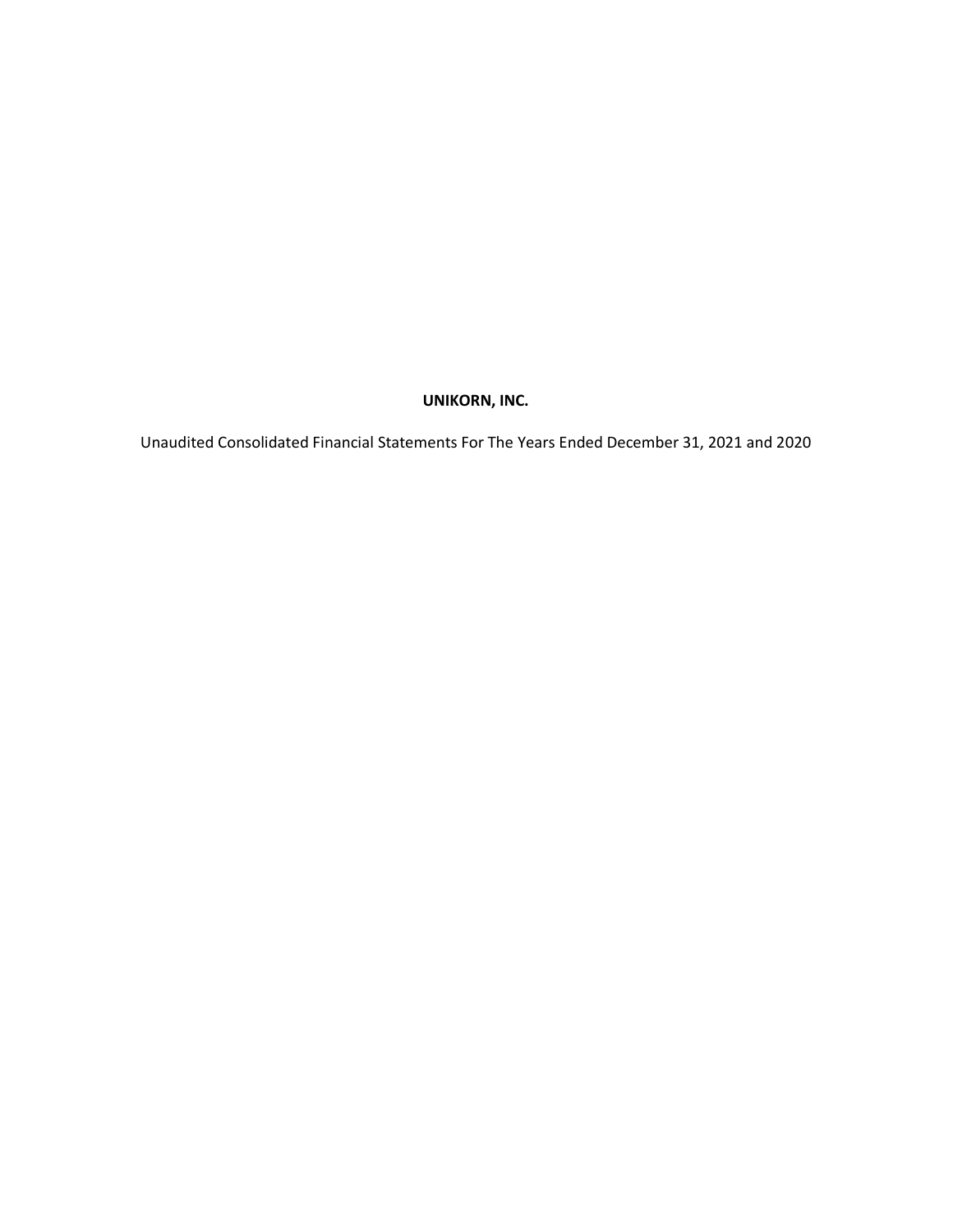

#### **INDEPENDENT ACCOUNTANT'S REVIEW REPORT**

To Management Unikorn, Inc. Los Altos, CA

We have reviewed the accompanying consolidated financial statements of Unikorn, Inc. (a corporation), which comprise the balance sheets as of December 31, 2021 and 2020, and the related statements of income, changes in shareholders' equity, and cash flows for the years then ended, and the related notes to the financial statements. A review includes primarily applying analytical procedures to management's financial data and making inquiries of company management. A review is substantially less in scope than an audit, the objective of which is the expression of an opinion regarding the financial statements as a whole. Accordingly, We do not express such an opinion.

#### **Management's Responsibility for the Financial Statements**

Management is responsible for the preparation and fair presentation of these financial statements in accordance with accounting principles generally accepted in the United States of America; this includes the design, implementation, and maintenance of internal control relevant to the preparation and fair presentation of financial statements that are free from material misstatement whether due to fraud or error.

#### **Accountant's Responsibility**

Our responsibility is to conduct the review engagement in accordance with Statements on Standards for Accounting and Review Services promulgated by the Accounting and Review Services Committee of the AICPA. Those standards require us to perform procedures to obtain limited assurance as a basis for reporting whether We are aware of any material modifications that should be made to the financial statements for them to be in accordance with accounting principles generally accepted in the United States of America. We believe that the results of Our procedures provide a reasonable basis for Our conclusion.

#### **Accountant's Conclusion**

Based on Our review, We are not aware of any material modifications that should be made to the accompanying financial statements in order for them to be in accordance with accounting principles generally accepted in the United States of America.

#### **Going Concern**

The accompanying financial statements have been prepared assuming that the Company will continue as a going concern. As discussed in Note B, certain conditions raise an uncertainty about the Company's ability to continue as a going concern. Management's plans in regard to these matters are also described in Note B. The accompanying financial statements do not include any adjustments that might result from the outcome of this uncertainty. Our conclusion is not modified with respect to this matter.

Jason M. Tyra, CPA, PLLC Dallas, TX February 23, 2022

1700 Pacific Avenue, Suite 4710 Dallas, TX 75201 (P) 972‐201‐9008 (F) 972‐201‐9008 info@tyracpa.com www.tyracpa.com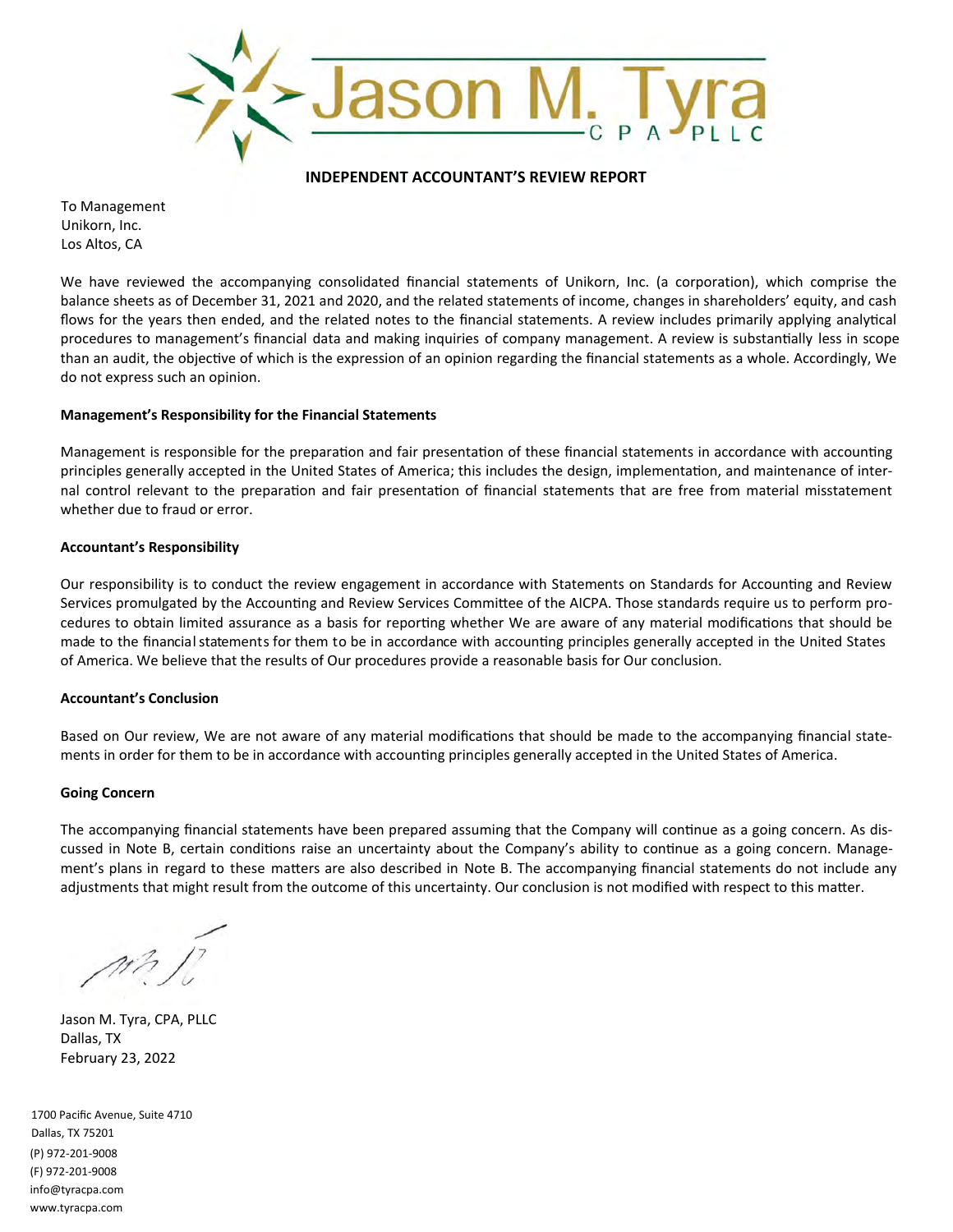#### **UNIKORN, INC. CONSOLIDATED BALANCE SHEET DECEMBER 31, 2021 AND 2020**

\_\_\_\_\_\_\_\_\_

|                                                                            | 2021               |                        | 2020       |
|----------------------------------------------------------------------------|--------------------|------------------------|------------|
| <b>ASSETS</b>                                                              |                    |                        |            |
| <b>CURRENT ASSETS</b>                                                      |                    |                        |            |
| Cash                                                                       | \$<br>$226,291$ \$ |                        | 75,948     |
| <b>Accounts Receivable</b>                                                 | 33,745             |                        | 13,138     |
| Payroll Advances                                                           | 3,203              |                        | 82         |
|                                                                            |                    |                        |            |
| <b>TOTAL CURRENT ASSETS</b>                                                | 263,239            |                        | 89,168     |
| <b>NON-CURRENT ASSETS</b>                                                  |                    |                        |            |
| Fixed Assets, Net                                                          | 1,615              |                        | 834        |
|                                                                            |                    |                        |            |
| TOTAL NON-CURRENT ASSETS                                                   | 1,615              |                        | 834        |
|                                                                            |                    |                        |            |
| <b>TOTAL ASSETS</b>                                                        | \$<br>264,854      | $\overline{\varsigma}$ | 90,002     |
| LIABILITIES AND SHAREHOLDERS' EQUITY                                       |                    |                        |            |
|                                                                            |                    |                        |            |
| <b>CURRENT LIABILITIES</b>                                                 |                    |                        |            |
| <b>Accounts Payable</b>                                                    | 184,825            |                        | 51,351     |
| <b>TOTAL CURRENT LIABILITIES</b>                                           | 184,825            |                        | 51,351     |
| <b>NON-CURRENT LIABILITIES</b>                                             |                    |                        |            |
| Convertible Notes                                                          | 229,006            |                        | 71,690     |
| Related Party Loan                                                         | 42,236             |                        | 82,640     |
|                                                                            |                    |                        |            |
| <b>TOTAL LIABILITIES</b>                                                   | 456,067            |                        | 205,681    |
|                                                                            |                    |                        |            |
| <b>SHAREHOLDERS' EQUITY</b><br>Common Stock (20,000,000 shares authorized; | 1,000              |                        | 1,000      |
| 10,000,000 issued; \$0.0001 par value)                                     |                    |                        |            |
| Restricted Stock (1,500,000 shares authorized;                             | 9                  |                        | 9          |
| 92,248 issued; \$0.0001 par value)                                         |                    |                        |            |
| Accumulated Other Comprehensive Gain (Loss)                                | (1,000)            |                        | 1,081      |
| <b>Retained Deficit</b>                                                    | (191, 222)         |                        | (117, 769) |
| TOTAL SHAREHOLDERS' EQUITY                                                 | (191, 213)         |                        | (115, 679) |
|                                                                            |                    |                        |            |
| TOTAL LIABILITIES AND SHAREHOLDERS' EQUITY                                 | \$<br>264,854      | \$                     | 90,002     |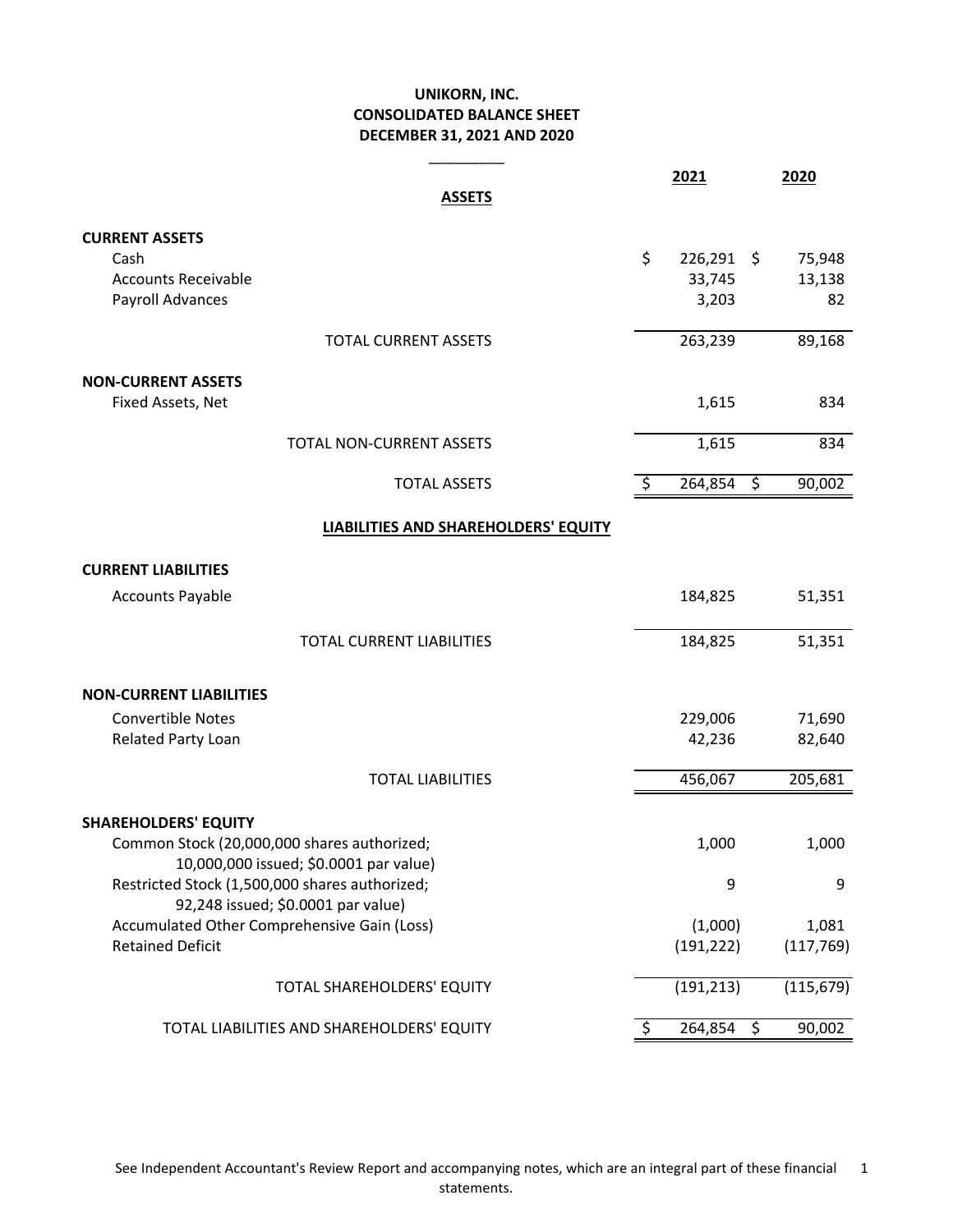#### **UNIKORN, INC. CONSOLIDATED INCOME STATEMENT FOR THE YEARS ENDED DECEMBER 31, 2021 AND 2020**

\_\_\_\_\_\_\_\_\_

|                                    | 2021                | 2020     |
|------------------------------------|---------------------|----------|
| <b>Operating Income</b>            |                     |          |
| Sales                              | \$<br>166,899<br>\$ | 148,452  |
| Cost of Goods Sold                 | 168,670             | 170,521  |
| <b>Gross Profit</b>                | (1,771)             | (22,069) |
| <b>Operating Expense</b>           |                     |          |
| Salaries and Wages                 | 91,159              | 23,529   |
| <b>Advertising &amp; Marketing</b> | 43,215              | 30,690   |
| <b>General and Administrative</b>  | 33,774              | 7,905    |
| Legal & Professional               | 29,504              | 19,647   |
| Rent                               | 2,153               | 3,735    |
|                                    | 199,805             | 85,507   |
|                                    |                     |          |

|                                                    |            |   | $\overline{\phantom{a}}$ |
|----------------------------------------------------|------------|---|--------------------------|
| <b>Net Loss before Adjustment</b>                  | (201, 576) | ↘ | (107, 576)               |
| <b>Foreign Currency Translation Adjustment</b>     | (2,081)    |   | 1,081                    |
| <b>Comprehensive Loss</b>                          | (203, 657) |   | (106, 495)               |
| <b>Net Loss Per Share</b>                          |            |   |                          |
| Weighted average common shares outstanding - Basic | 10,092,248 |   | 10,092,248               |
| Net loss per share                                 | (0.02)     |   | (0.01)                   |

**Net Loss from Operations** (201,576) (107,576)

**2021 2020**

85,507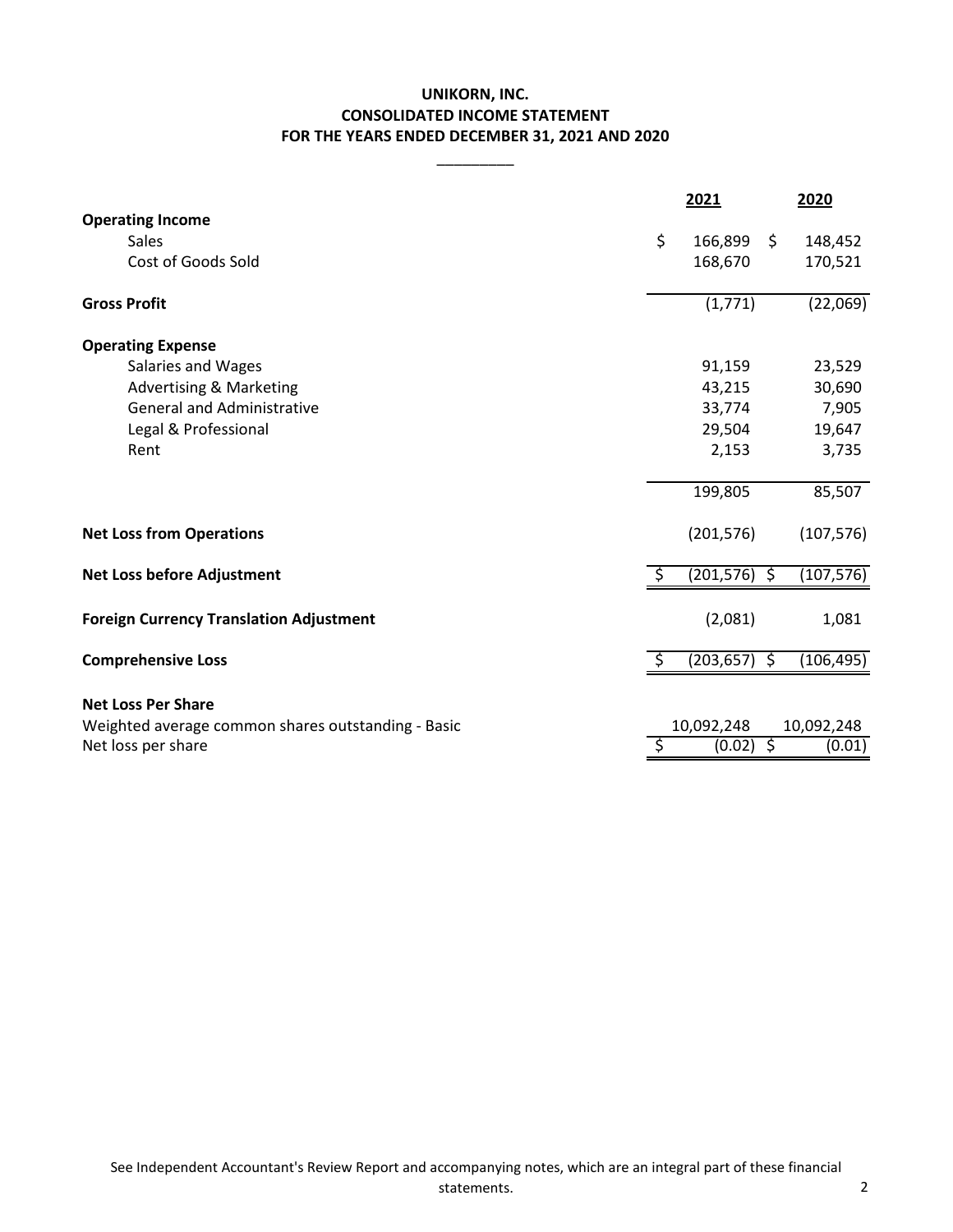#### **FOR THE YEARS ENDED DECEMBER 31, 2021 AND 2020 CONSOLIDATED STATEMENT OF CASH FLOWS UNIKORN, INC.**

\_\_\_\_\_\_\_\_\_

| <b>Cash Flows From Operating Activities</b>     |                       |     |            |
|-------------------------------------------------|-----------------------|-----|------------|
| Net Loss For The Period                         | \$<br>$(201, 576)$ \$ |     | (107, 576) |
| Change in Accounts Payable and Accrued Expenses | 133,475               |     | 33,702     |
| Prior period Adjustments                        | 128,123               |     | (7, 159)   |
| Change in Other Current Assets                  | (3, 121)              |     | 113        |
| Change in Accounts Receivable                   | (20, 607)             |     | 483        |
| <b>Net Cash Flows From Operating Activities</b> | 36,294                |     | (80, 437)  |
| <b>Cash Flows From Investing Activities</b>     |                       |     |            |
| <b>Purchase of Fixed Assets</b>                 | (781)                 |     | (834)      |
| <b>Net Cash Flows From Investing Activities</b> | (781)                 |     | (834)      |
| <b>Cash Flows From Financing Activities</b>     |                       |     |            |
| <b>Issuance of Convertible Notes</b>            | 157,316               |     | 71,690     |
| <b>Effect of Currency Translation On Cash</b>   | (2,081)               |     | 1,081      |
| Paid down/Issuance of Related Party Loans       | (40, 405)             |     | 82,237     |
| <b>Net Cash Flows From Financing Activities</b> | 114,830               |     | 155,008    |
| <b>Cash at Beginning of Period</b>              | 75,948                |     | 2,212      |
| Net Increase In Cash                            | 150,343               |     | 73,736     |
| <b>Cash at End of Period</b>                    | 226,291               | \$. | 75,948     |
|                                                 |                       |     |            |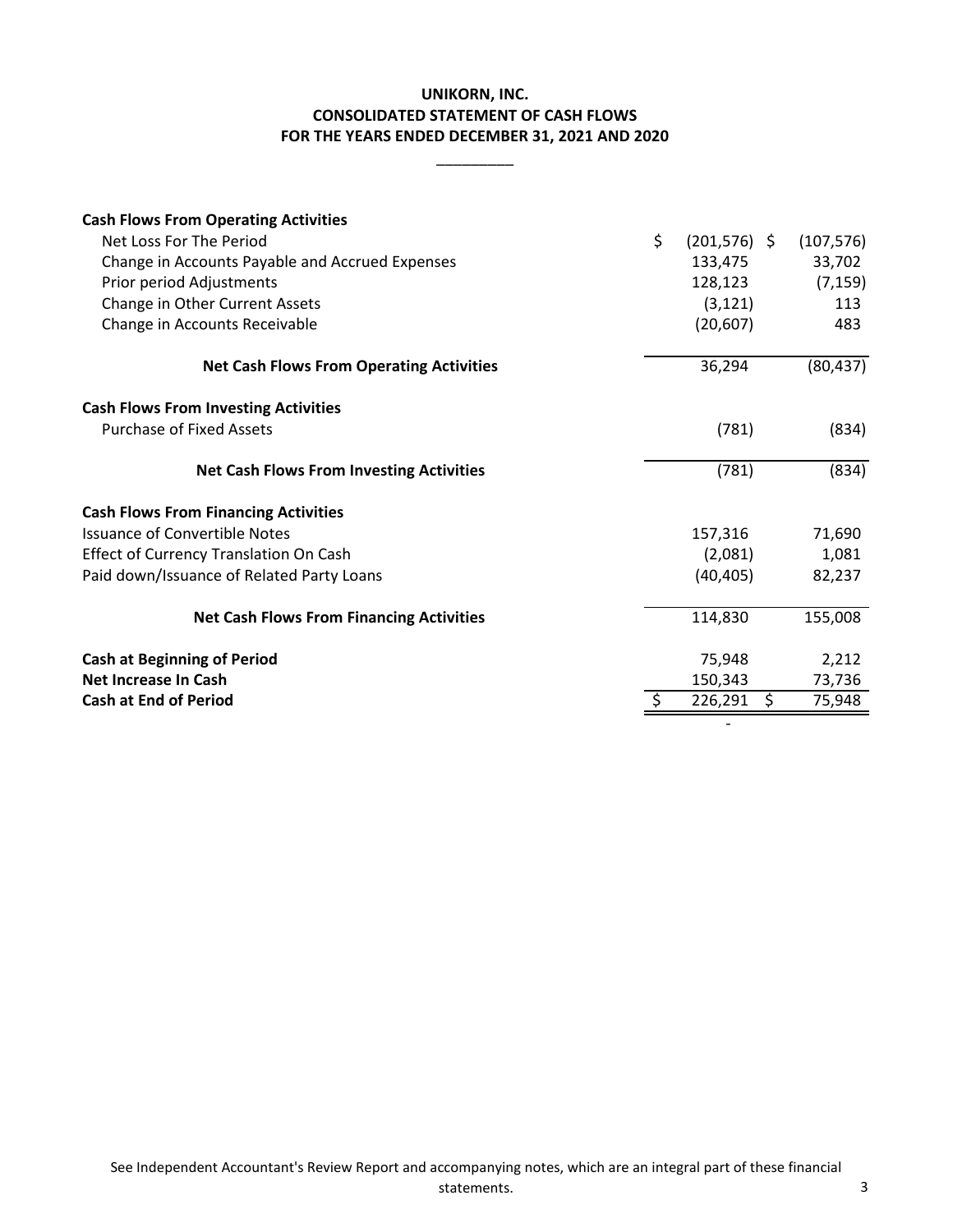#### **UNIKORN, INC. CONSOLIDATED STATEMENT OF CHANGES IN SHAREHOLDERS' EQUITY FOR THE YEARS ENDED DECEMBER 31, 2021 AND 2020**

 $\overline{\phantom{a}}$ 

|                                         | <b>Common Stock</b> |        | <b>Restricted Stock</b> |         |     | <b>Retained Earnings</b> | <b>Total Stockholders'</b> |
|-----------------------------------------|---------------------|--------|-------------------------|---------|-----|--------------------------|----------------------------|
|                                         | Number              | Amount | Number                  | Amount  |     |                          | Equity                     |
| Balance at December 31, 2019            | 10,000,000          | 1,000  | 92,248                  | \$<br>9 | \$. | $(3,033)$ \$             | (2,024)                    |
| Prior Period Adjustment                 |                     |        |                         |         | \$  | $(7, 159)$ \$            | (7, 159)                   |
| Net Loss                                |                     |        |                         |         | \$  | $(107, 576)$ \$          | (107, 576)                 |
| Foreign Currency Translation Adjustment |                     |        |                         |         |     |                          | \$<br>1,081                |
| Balance at December 31, 2020            | 10,000,000          | 1,000  | 92,248                  | 9       | Ŝ.  | $(117,769)$ \$           | (115, 679)                 |
| Prior Period Adjustment                 |                     |        |                         |         | \$  | $128,123$ \$             | 128,123                    |
| Net Loss                                |                     |        |                         |         | \$  | $(201, 576)$ \$          | (201, 576)                 |
| Foreign Currency Translation Adjustment |                     |        |                         |         |     |                          | \$<br>(2,081)              |
| Balance at December 31, 2020            | 10,000,000          | 1,000  | 92,248                  | 9       | э   | $(191, 222)$ \$          | (191, 213)                 |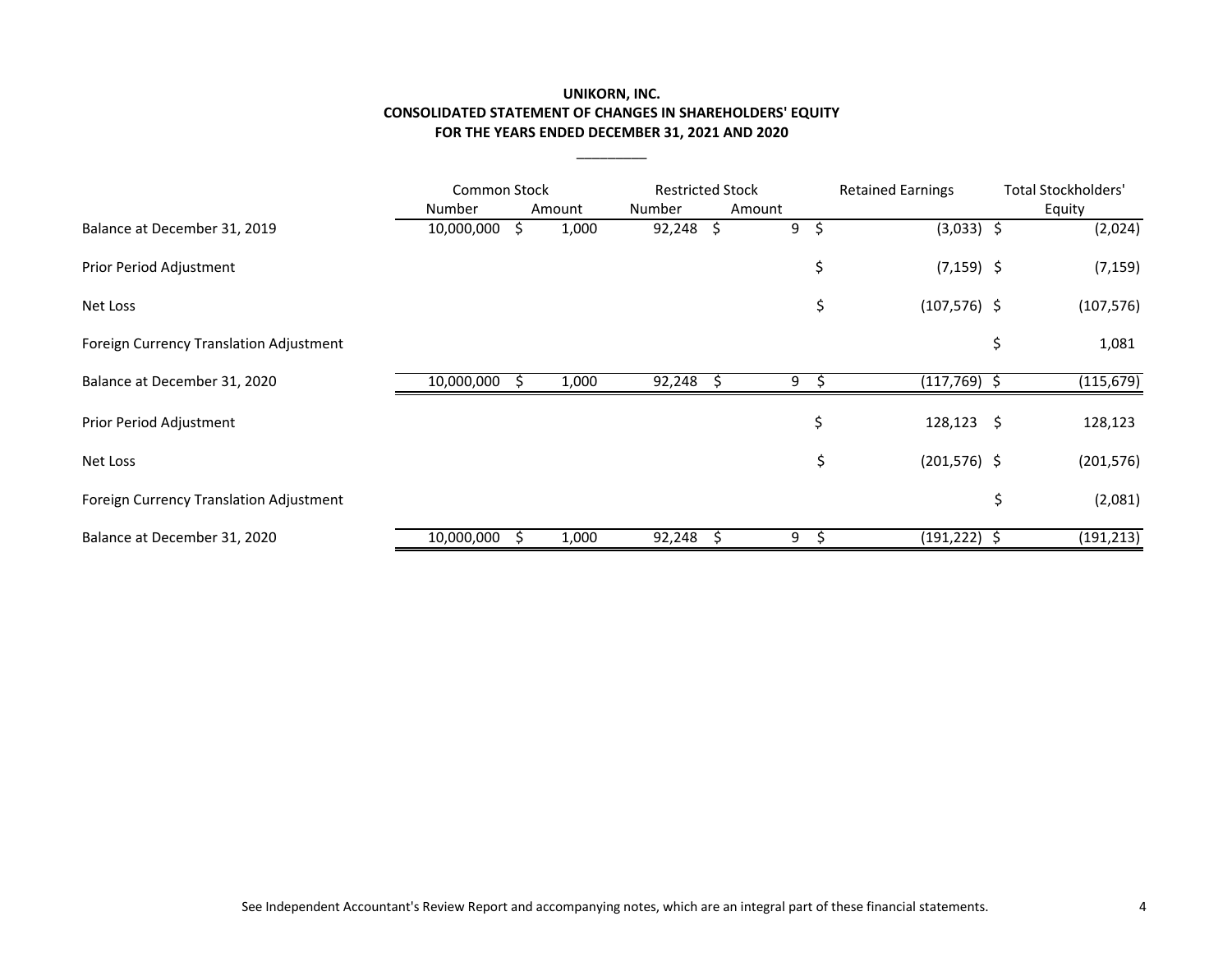#### UNIKORN, INC. NOTES TO THE CONSOLIDATED FINANCIAL STATEMENTS (UNAUDITED) DECEMBER 31, 2021 & 2020

 $\frac{1}{2}$  ,  $\frac{1}{2}$  ,  $\frac{1}{2}$  ,  $\frac{1}{2}$  ,  $\frac{1}{2}$  ,  $\frac{1}{2}$  ,  $\frac{1}{2}$ 

#### NOTE A- ORGANIZATION AND NATURE OF ACTIVITIES

Unikorn, Inc. ("the Company") is a corporation organized in the state of Delaware and domiciled in India. The Company operates as an online store that sells pet supplies in the country of India.

In 2015, a subsidiary entity was founded by the Company with its location in India that also operates in the pet servicesindustry. The financial statements have been consolidated to show the operations of both the Company and this subsidiary entity.

In 2018, the company established a secondary entity to further operations. As of year-end 2019, this entity has had no financial activity during the review period.

#### NOTE B- GOING CONCERN MATTERS

The consolidated financial statements have been prepared on the going concern basis, which assumes that the Company will continue in operation for the foreseeable future. However, management has identified the following conditions and events that created an uncertainty about the ability of the Company to continue as a going concern. The Company recorded net operating losses in 2021 of \$203,657 and 2020 of \$106,495.

The following describes management's plans that are intended to mitigate the conditions and events that raise substantial doubt about the Company's ability to continue as a going concern. The Company plans to raise funds to continue operations through a Reg CF offering. The Company's ability to meet its obligations as they become due is dependent upon the success of management's plans, as described above.

These conditions and events create an uncertainty about the ability of the Company to continue as a going concern through February 23, 2023 (one year after the date that the financial statements are available to be issued). The financial statements do not include any adjustments that might be necessary should the Company be unable to continue as a going concern.

#### NOTE C- SUMMARY OF SIGNIFICANT ACCOUNTING POLICIES

#### Basis of Presentation

The accompanying financial statements have been prepared in accordance with accounting principles generally accepted in the United States of America ("US GAAP"). The Company's fiscal year ends December 31.

#### Significant Risks and Uncertainties

The Company is subject to customary risks and uncertainties associated with development of new technology including, but not limited to, the need for protection of intellectual property, dependence on key personnel, costs of services provided by third parties, the need to obtain additional financing, and limited operating history.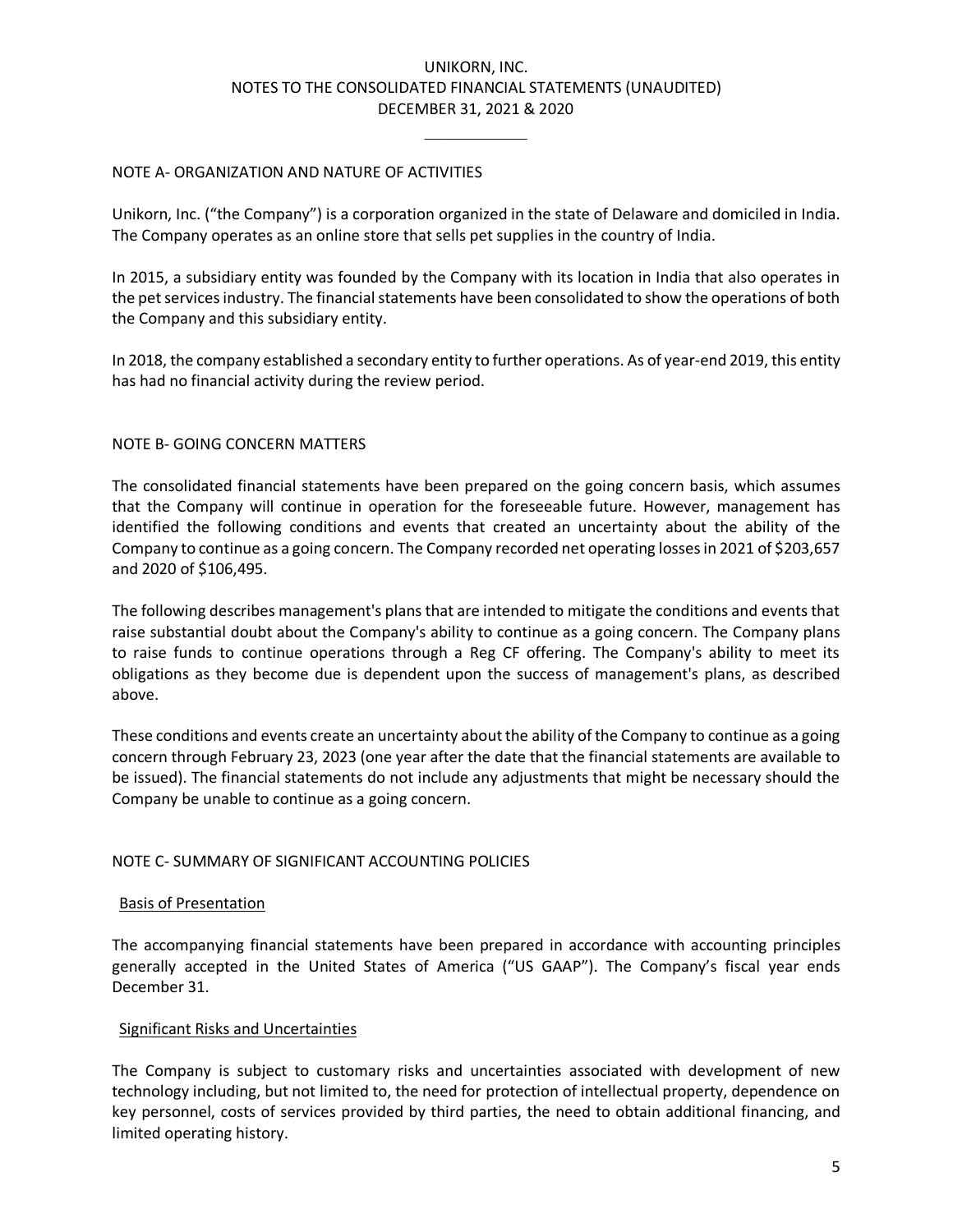#### Use of Estimates

The preparation of financial statements in conformity with GAAP requires management to make estimates and assumptions that affect the reported amounts of assets and liabilities and disclosure of contingent assets and liabilities at the date of the financial statements and the reported amounts of revenues and expenses during the reporting period. Changes in estimates are recorded in the period they are made. Actual results could differ from those estimates.

#### Cash and Cash Equivalents

Cash and cash equivalents include all cash balances, and highly liquid investments with maturities of three months or less when purchased.

#### Foreign Currency Translation Loss

This amount was calculated using the conversion rate between the US dollar and Rupee for the years ended in 2021 and 2020. All accumulated translation losses are accounted for in Accumulated Other Comprehensive Loss.

#### **Sales**

Revenue is recognized when control of the promised goods or services is transferred to customers, in an amount that reflects the consideration the Company expects to be entitled to in exchange for those goods or services. Revenue streams have been derived from pet food sales to customers.

#### Accounts Receivable

The Company grants trade credit to certain customers when business conditions warrant. Management's experience suggests that losses on accounts receivables are likely to be infrequent. As of December 31, 2021, the Company has accrued a reserve of \$0 for doubtful accounts.

#### Fixed Assets

The Company capitalizes assets with an expected useful life of one year or more, and an original purchase price of \$1,000 or more. Depreciation is calculated on a straight-line basis over management's estimate of each asset's useful life.

#### Leases

The Company currently occupies office space under a non-cancellable operating lease. The lease expires in 2022 and may be renewed at the option of the Company at the then-current market rate. Future monthly payments due under the lease are as follows:

• 2022: \$1,768.69 plus any water charges.

#### Advertising

The Company records advertising expenses in the year incurred.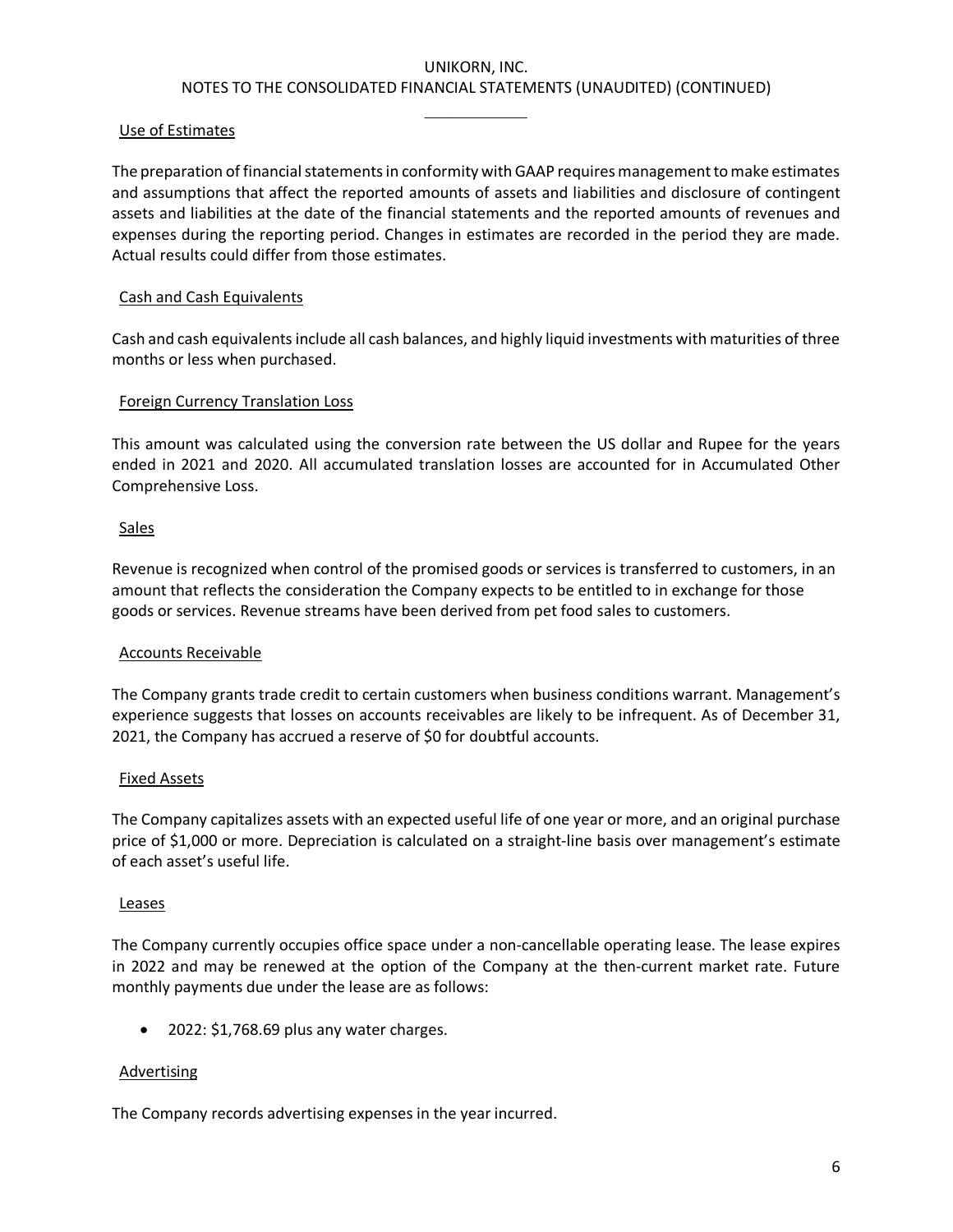#### Exchange Rate Conversion

A conversion in exchange rate was required during 2021 and 2020. The Company previously recorded items thru Indian currency (Rupees) with different standards. After the conversion, we were provided with updated financials prepared under U.S GAAP accrual basis standards in USD. In 2020, the Company experienced an adjustment related to the translation gain of \$1,081 in accumulated other comprehensive income ("AOCI"). In 2021, the Company experienced a much larger adjustment compared to the prior years related to the translation loss of \$1,000 in accumulated other comprehensive loss ("AOCL").

#### Income Taxes

In December 2017, the Tax Cuts and Jobs Act (the "Tax Act") was enacted into law and the new legislation contains several key tax provisions that affected the Company, including a reduction of the corporate income tax rate to 21% effective January 1, 2018, among others. The Company is required to recognize the effect of the tax law changes in the period of enactment, such as determining the transition tax, remeasuring deferred tax assets and liabilities, as well as reassessing the net realizability of our deferred tax assets and liabilities. The tax rate change had no impact to the Company's net loss as the Company has not incurred a tax liability or expense for the year ended December 31, 2021 and has a full valuation allowance against its net deferred tax assets.

The Company applies ASC 740 Income Taxes ("ASC 740"). Deferred income taxes are recognized for the tax consequences in future years of differences between the tax bases of assets and liabilities and their financial statement reported amounts at each period end, based on enacted tax laws and statutory tax rates applicable to the periods in which the differences are expected to affect taxable income. Valuation allowances are established, when necessary, to reduce deferred tax assets to the amount expected to be realized. The provision for income taxes represents the tax expense for the period, if any and the change during the period in deferred tax assets and liabilities. ASC 740 also provides criteria for the recognition, measurement, presentation and disclosure of uncertain tax positions. A tax benefit from an uncertain position is recognized only if it is "more likely than not" that the position is sustainable upon examination by the relevant taxing authority based on its technical merit.

The Company is subject to tax filing requirements as a corporation in the federal jurisdiction of the United States. The Company sustained net operating losses during fiscal years 2021 and 2020. Net operating losses will be carried forward to reduce taxable income in future years. Due to management's uncertainty as to the timing and valuation of any benefits associated with the net operating loss carryforwards, the Company has elected to recognize an allowance to account for them in the financial statements, but has fully reserved it. Under current law, net operating losses may be carried forward indefinitely.

The Company is subject to franchise tax filing requirements in the State of Delaware and subject to the Government of India's tax withholdings.

#### Net Income Per Share

Net earnings or loss per share is computed by dividing net income or loss by the weighted-average number of common shares outstanding during the period, excluding shares subject to redemption or forfeiture. The Company presents basic and diluted net earnings or loss per share. Diluted net earnings or loss per share reflect the actual weighted average of common shares issued and outstanding during the period, adjusted for potentially dilutive securities outstanding. Potentially dilutive securities are excluded from the computation of the diluted net loss per share if their inclusion would be anti-dilutive.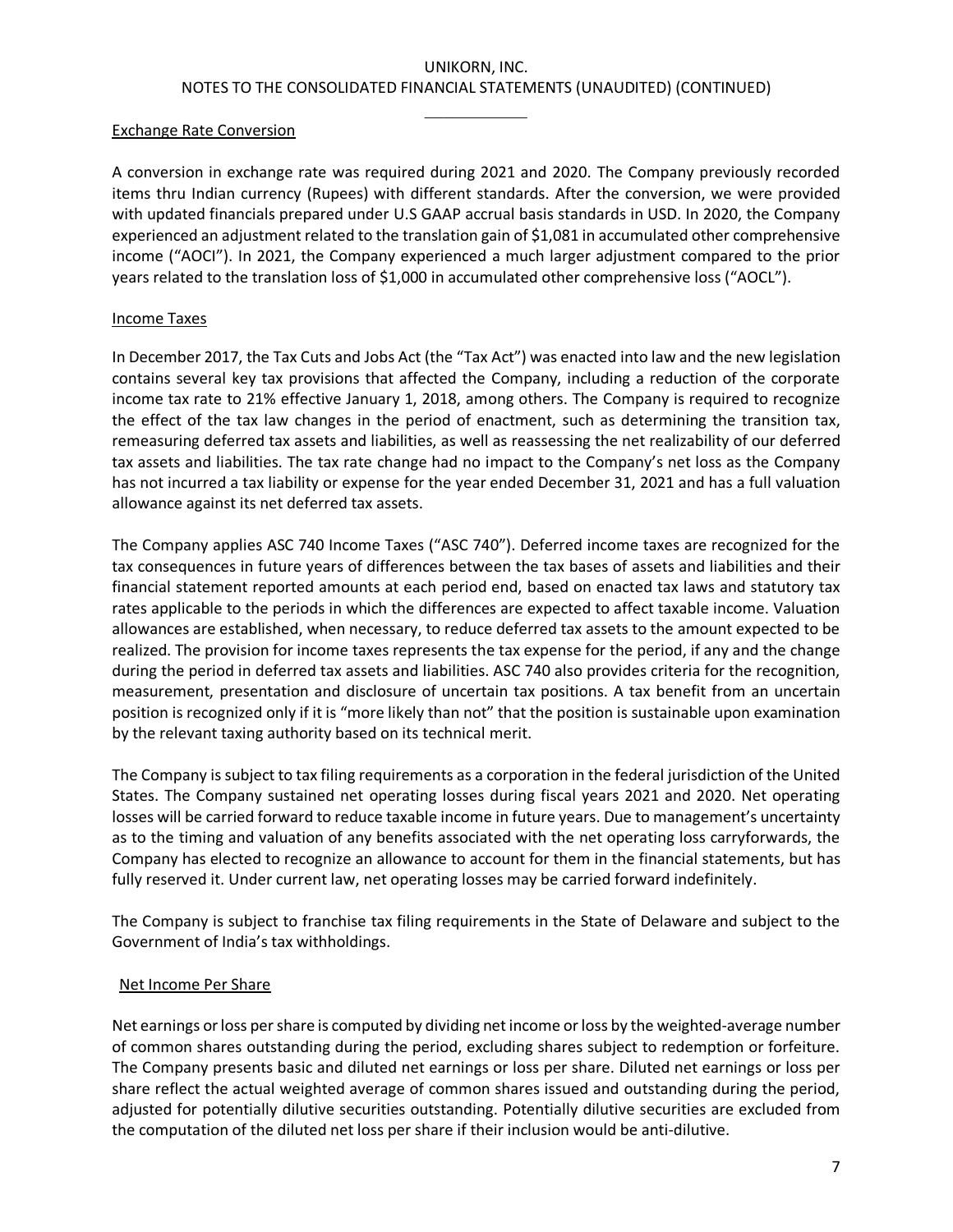#### Recently Issued Accounting Pronouncements

From time to time, new accounting pronouncements are issued by the Financial Accounting Standards Board, or FASB, or other standard setting bodies and adopted by the Company as of the specified effective date. The Company believes that the impact of recently issued standards that are not yet effective will not have a material impact on its financial position or results of operations upon adoption.

In February 2016, the Financial Accounting Standards Board ("FASB") issued ASU No. 2016-02, *Leases (Topic 842),* to increase transparency and comparability among organizations by recognizing lease assets and lease liabilities on the balance sheet for most leases previously classified as operating leases. Subsequently, the FASB has issued amendments to clarify the codification or to correct unintended application of the new guidance. The new standard is required to be applied using a modified retrospective approach, with two adoption methods permissible: (1) apply the leases standard to each lease that existed at the beginning of the earliest comparative period presented in the financial statements or (2) apply the guidance to each lease that had commenced as of the beginning of the reporting period in which the entity first applies the new lease standard.

In June 2016, the FASB issued ASU No. 2016-13, *Financial Instruments - Credit Losses (Topic 326): Measurement of Credit Losses on Financial Instruments*. The pronouncement changes the impairment model for most financial assets and will require the use of an "expected loss" model for instruments measured at amortized cost. Under this model, entities will be required to estimate the lifetime expected credit loss on such instruments and record an allowance to offset the amortized cost basis of the financial asset, resulting in a net presentation of the amount expected to be collected on the financial asset. Subsequently, the FASB issued an amendment to clarify the implementation dates and items that fall within the scope of this pronouncement. This standard is effective beginning in the first quarter of 2020. The adoption of ASU 2016-13 is not expected to have a material effect on the Company's financial position, results of operations or cash flows.

In January 2017, the FASB issued ASU No. 2017-04, *Intangibles - Goodwill and Other (Topic 350): Simplifying the Test for Goodwill Impairment*, which simplifies the accounting for goodwill impairments by eliminating step two from the goodwill impairment test. Under this guidance, if the carrying amount of a reporting unit exceeds its estimated fair value, an impairment charge shall be recognized in an amount equal to that excess, limited to the total amount of goodwill allocated to that reporting unit. This standard is effective beginning in the first quarter of 2019, with early adoption permitted. The adoption of ASU 2017-04 is not expected to have a material effect on the Company's financial statements.

In June 2018, the FASB issued ASU No. 2018-07, *Compensation - Stock Compensation (Topic 718): Improvements to Nonemployee Share-Based Payment Accounting*, which simplifies the accounting for share-based payments granted to nonemployees for goods and services. Under the ASU, most of the guidance on such payments to nonemployees would be aligned with the requirements for share-based payments granted to employees. As a result, most of the guidance in ASC 718 associated with employee share-based payments, including most requirements related to classification and measurement, applies to nonemployee share-based payment arrangements. This standard is effective beginning in the first quarter of 2019, with early adoption permitted. The adoption of ASU 2018-07 is not expected to have a material effect on the Company's financial statements.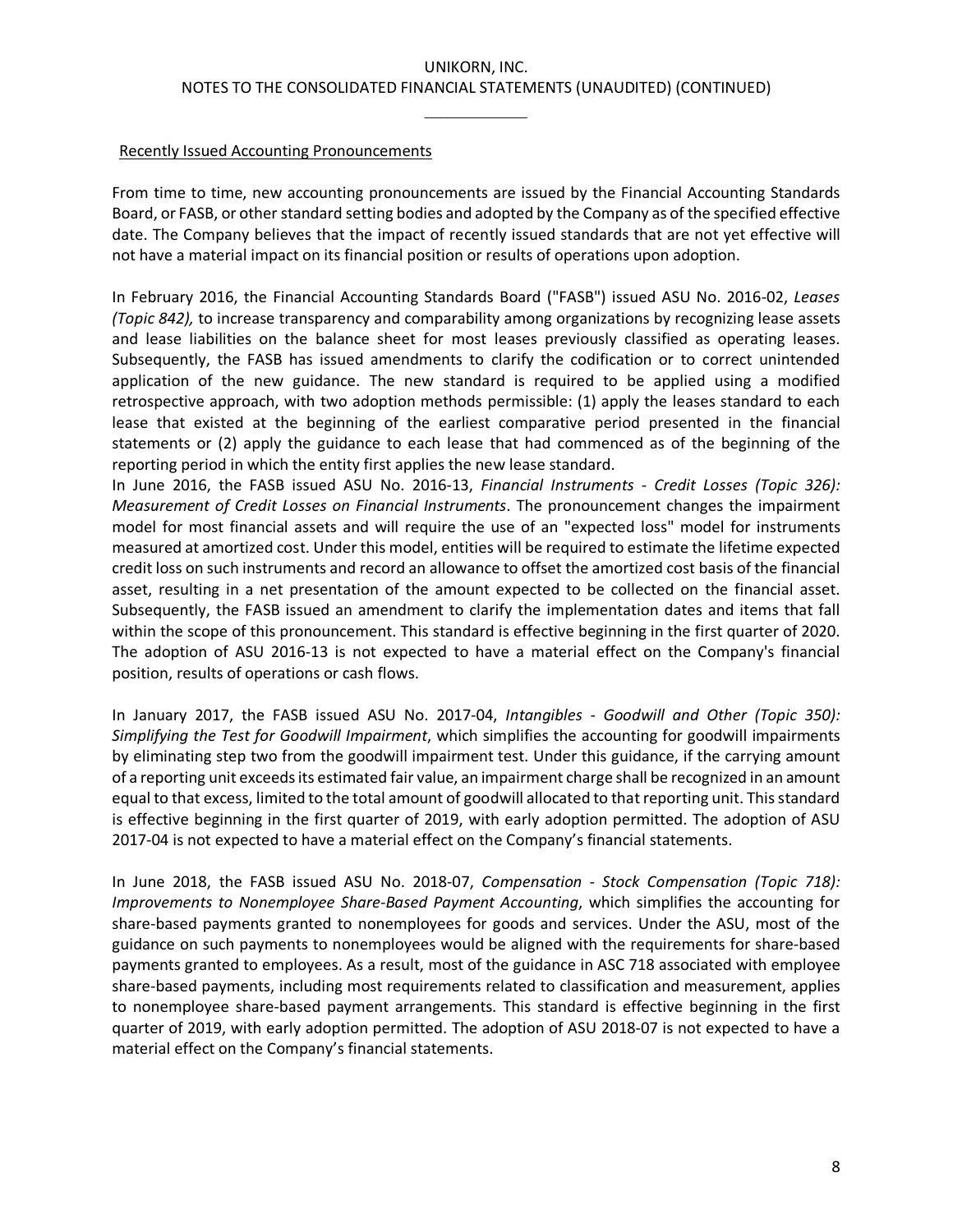#### NOTE D- DEBT

#### Convertible Notes

In 2020, the company issued a series of convertible notes payable in exchange for cash for the purpose of funding continuing operations ("Convertible Notes") through a Reg CF crowdfunding campaign. The notes may convert at the option of the shareholder or in a qualifying event outlined in the note agreement, into equity at a 20% discount rate with the valuation cap of either \$4 million or \$5 million. The notes do not accrue interest.

#### Related Party Notes

In 2020, the founder issued a series of notes for the purpose of raising additional operating capital ("Related Party Loan"). The notes are payable as of December 31, 2026 and bear no interest.

#### NOTE E- EQUITY

Under the Company's articles of incorporation, the Company authorized 20,000,000 shares of \$0.0001 par value Common Stock, which is the only class of equity outstanding. Common shareholders have the right to vote on certain items of Company business at the rate of one vote per share of stock.

The Company has one class of equity outstanding.

Common Stock: Common shareholders have the right to vote on certain items of Company business at the rate of one vote per share of stock. Common Stock ranks behind all issues of Preferred Stock in liquidation preference.

The Company has set aside 1,500,000 of shares of Restricted Common Stock as duly authorized by its Board of Directors pursuant to an Equity Incentive Plan to reward employees with equity ownership in the Company. As of December 31, 2021, 92,248 shares of Restricted Common Stock have been issued, all of which has fully vested.

As of December 31, 2021, the number of shares issued and outstanding by class was as follows:

| Common Stock            | 10,000,000 |
|-------------------------|------------|
| <b>Restricted Stock</b> | 92.248     |

#### NOTE F- FAIR VALUE MEASUREMENTS

Fair value is an exit price, representing the price that would be received to sell an asset or paid to transfer a liability in an orderly transaction between market participants based on the highest and best use of the asset or liability. As such, fair value is a market-based measurement that should be determined based on assumptions that market participants would use in pricing an asset or liability. The Company uses valuation techniques to measure fair value that maximize the use of observable inputs and minimize the use of unobservable inputs. These inputs are prioritized as follows: